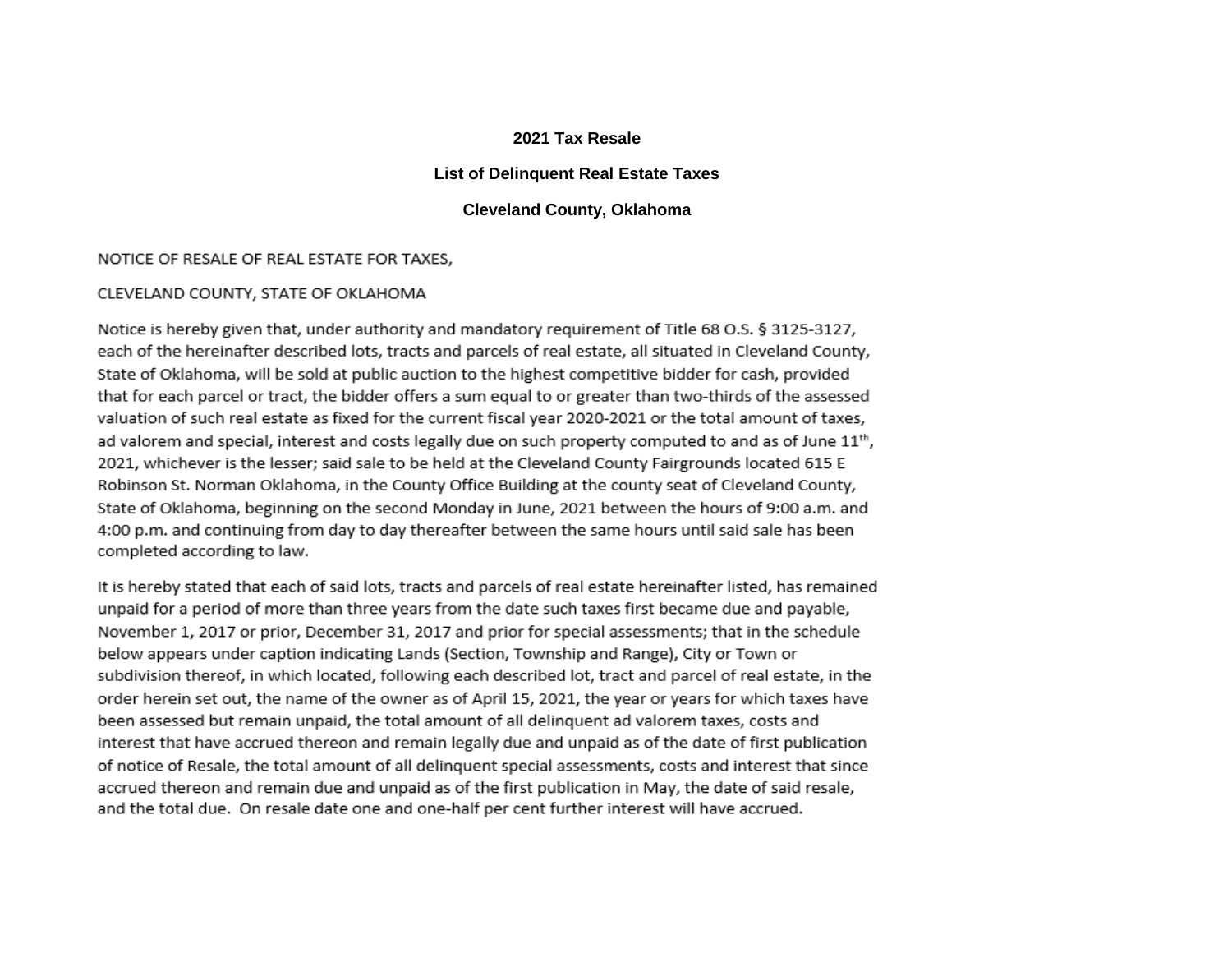If the owner of this property is 65 years of age or older or has been classified as totally disabled; residing at the property; has a gross annual income lower than the Federal Poverty Guidelines and the fair market value of the property as reflected by the County Assessor does not exceed \$125,000, the owner may qualify for an exemption from tax sale. Please contact the County Treasurer's Office at 366-0217 to see if you qualify.

The above notice applies to the following lots, tracts and parcels, to-wit:

Witness my hand this 1st day of May, 2021.

Jim Reynolds,

Cleveland County Treasurer, Norman, Oklahoma

By: The contract of the contract of the contract of the contract of the contract of the contract of the contract of the contract of the contract of the contract of the contract of the contract of the contract of the contra

Teresa Heard, Deputy

LIST OF DELINQUENT TAXES CLEVELAND COUNTY, OKLAHOMA PROPERTY SUBJECT TO RESALE FOR TAXES BEGINNING THE SECOND MONDAY IN JUNE, 2021 COUNTY TREASURER'S RESALE LAND LIST AND **RECORD OF RESALE** 

RESALE 2021 PUBLICATION LIST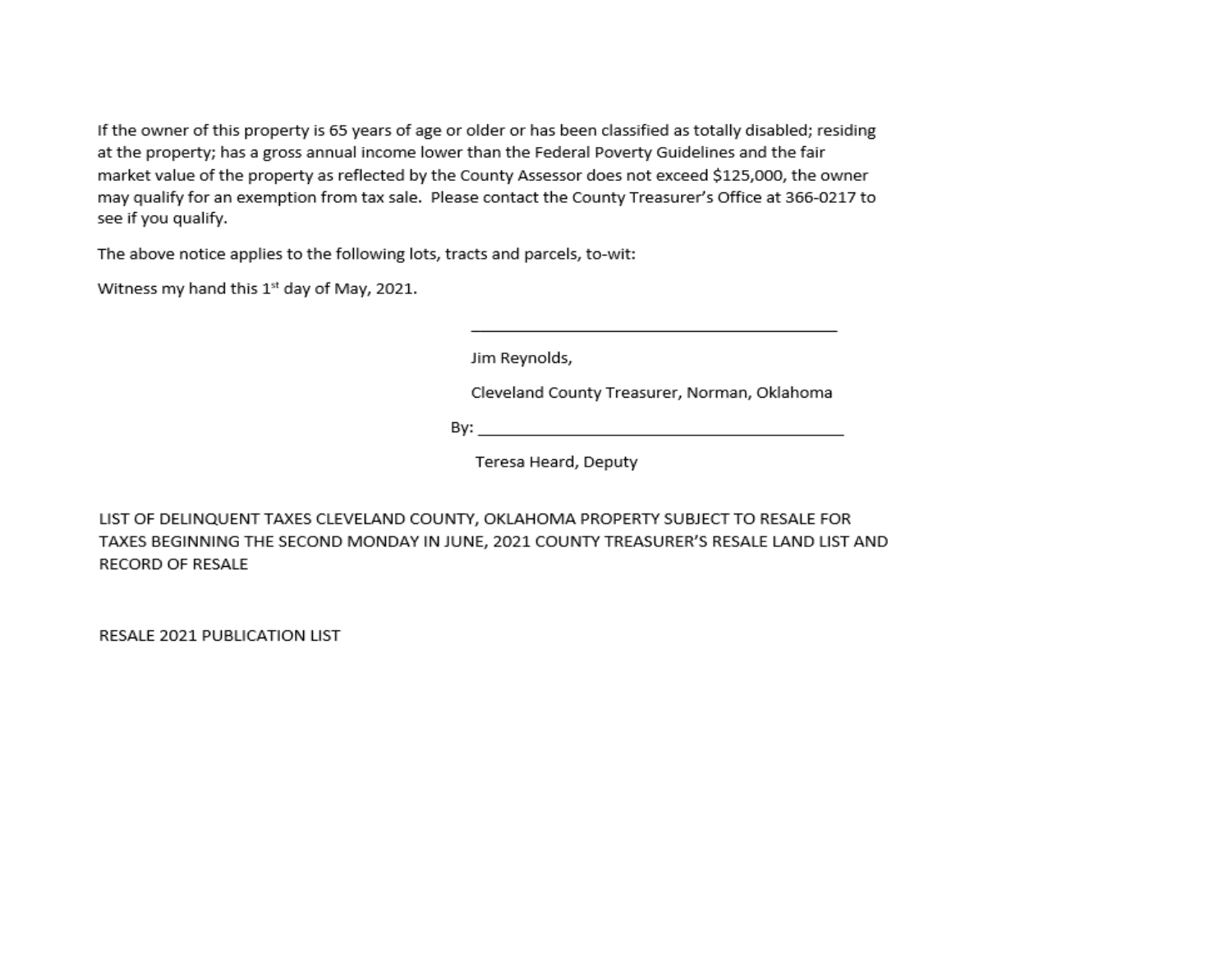| <b>Advertising No.</b>                                                                                                  |                                                      | 15                                                                               |                                                                                                |                                                                                     | To Whom Sold:                                                                      | <b>ETM INVESTMENTS LLC</b>                                               |                                                                                                              |                                                                |  |
|-------------------------------------------------------------------------------------------------------------------------|------------------------------------------------------|----------------------------------------------------------------------------------|------------------------------------------------------------------------------------------------|-------------------------------------------------------------------------------------|------------------------------------------------------------------------------------|--------------------------------------------------------------------------|--------------------------------------------------------------------------------------------------------------|----------------------------------------------------------------|--|
| <b>Account No.</b>                                                                                                      | 137101                                               |                                                                                  |                                                                                                |                                                                                     | <b>Amount Sold for:</b>                                                            | \$7,000.00                                                               |                                                                                                              |                                                                |  |
| Geo No.                                                                                                                 | 70FD 91E 11182                                       |                                                                                  |                                                                                                |                                                                                     |                                                                                    | <b>EXCESS FUNDS: \$6235.77</b><br><b>EXCESS FUNDS CLAIMED: 7/16/2021</b> |                                                                                                              |                                                                |  |
| Owner of Record:                                                                                                        | FLOWERS, RANDALL KEITH                               |                                                                                  |                                                                                                |                                                                                     |                                                                                    |                                                                          |                                                                                                              |                                                                |  |
| Legal Description:<br>11-9-1E 1AC PRT SE/4 BEG<br>327.94 S 710.68 E NW/C SE/4<br>S327.76 E132.93 N327.73<br>W132.84 POB | 2017<br>2018<br>2018<br>2019<br>2019<br>2020<br>2020 | <b>FD</b><br><b>RE</b><br><b>FD</b><br>RE<br><b>FD</b><br><b>RE</b><br><b>FD</b> | <b>TAX</b><br><b>TAX</b><br><b>TAX</b><br><b>TAX</b><br><b>TAX</b><br><b>TAX</b><br><b>TAX</b> | 3.44 INT<br>56.00 INT<br>3.44 INT<br>54.00 INT<br>3.00 INT<br>53.00 INT<br>3.00 INT | 2.17 FEE<br>25.20 FEE<br>1.55 FEE<br>14.58 FEE<br>0.81 FEE<br>4.77 FEE<br>0.27 FEE | 333.00<br>48.00<br>48.00<br>48.00<br>48.00<br>7.00<br>7.00               | <b>TOTAL</b><br><b>TOTAL</b><br><b>TOTAL</b><br><b>TOTAL</b><br><b>TOTAL</b><br><b>TOTAL</b><br><b>TOTAL</b> | 338.61<br>129.20<br>52.99<br>116.58<br>51.81<br>64.77<br>10.27 |  |
| TAX AMOUNT:                                                                                                             | 764.23                                               |                                                                                  |                                                                                                |                                                                                     | <b>GRAND TOTAL</b>                                                                 |                                                                          | 764.23                                                                                                       |                                                                |  |
| 2/3 ASSESSED VALUE:                                                                                                     | 876.7                                                |                                                                                  |                                                                                                |                                                                                     |                                                                                    |                                                                          |                                                                                                              |                                                                |  |
| LIENS:                                                                                                                  |                                                      |                                                                                  |                                                                                                |                                                                                     |                                                                                    |                                                                          |                                                                                                              |                                                                |  |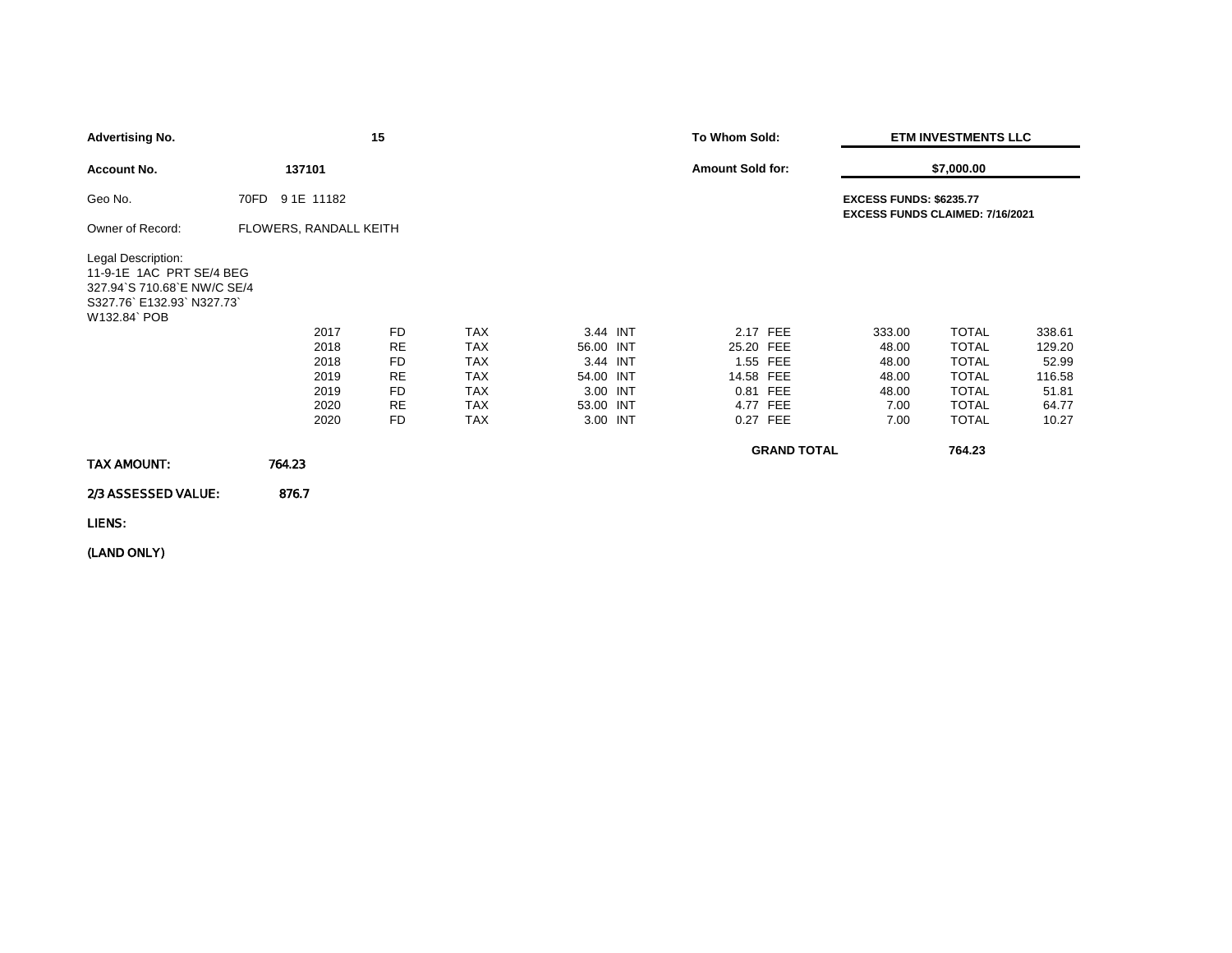| <b>Advertising No.</b>                                                 |                    | 16 |            |            | To Whom Sold:           |                    |                                 |        |
|------------------------------------------------------------------------|--------------------|----|------------|------------|-------------------------|--------------------|---------------------------------|--------|
| <b>Account No.</b>                                                     | 580                |    |            |            | <b>Amount Sold for:</b> |                    |                                 |        |
| Geo No.                                                                | 9 1E 14025<br>70FD |    |            |            |                         |                    | REDEEMED BEFORE DEED WAS ISSUED |        |
| Owner of Record:                                                       | FORD, JOHN         |    |            |            |                         |                    |                                 |        |
| Legal Description:<br>14-9-1E 5 AC E/2 NW/4 SE/4 NW/4<br>SUBJ R/E S 25 |                    |    |            |            |                         |                    |                                 |        |
|                                                                        | 2017               | RE | <b>TAX</b> | 122.00 INT | 76.86 FEE               | 348.00             | <b>TOTAL</b>                    | 546.86 |
|                                                                        | 2017               | FD | <b>TAX</b> | 7.52 INT   | 4.74 FEE                | 48.00              | <b>TOTAL</b>                    | 60.26  |
|                                                                        | 2018               | RE | <b>TAX</b> | 123.00 INT | 55.35 FEE               | 48.00              | <b>TOTAL</b>                    | 226.35 |
|                                                                        | 2018               | FD | <b>TAX</b> | 7.52 INT   | 3.38 FEE                | 48.00              | <b>TOTAL</b>                    | 58.90  |
|                                                                        | 2019               | RE | <b>TAX</b> | 119.00 INT | 32.13 FEE               | 48.00              | <b>TOTAL</b>                    | 199.13 |
|                                                                        | 2019               | FD | <b>TAX</b> | 8.00 INT   | 2.16 FEE                | 48.00              | <b>TOTAL</b>                    | 58.16  |
|                                                                        | 2020               | RE | <b>TAX</b> | 117.00 INT | 10.53 FEE               | 7.00               | <b>TOTAL</b>                    | 134.53 |
|                                                                        | 2020               | FD | <b>TAX</b> | 8.00 INT   | 0.72 FEE                | 7.00               | <b>TOTAL</b>                    | 15.72  |
|                                                                        |                    |    |            |            |                         | <b>GRAND TOTAL</b> | 1,299.91                        |        |
| TAX AMOUNT:                                                            | 1,299.91           |    |            |            |                         |                    |                                 |        |
| 2/3 ASSESSED VALUE:                                                    | 1,344.08           |    |            |            |                         |                    |                                 |        |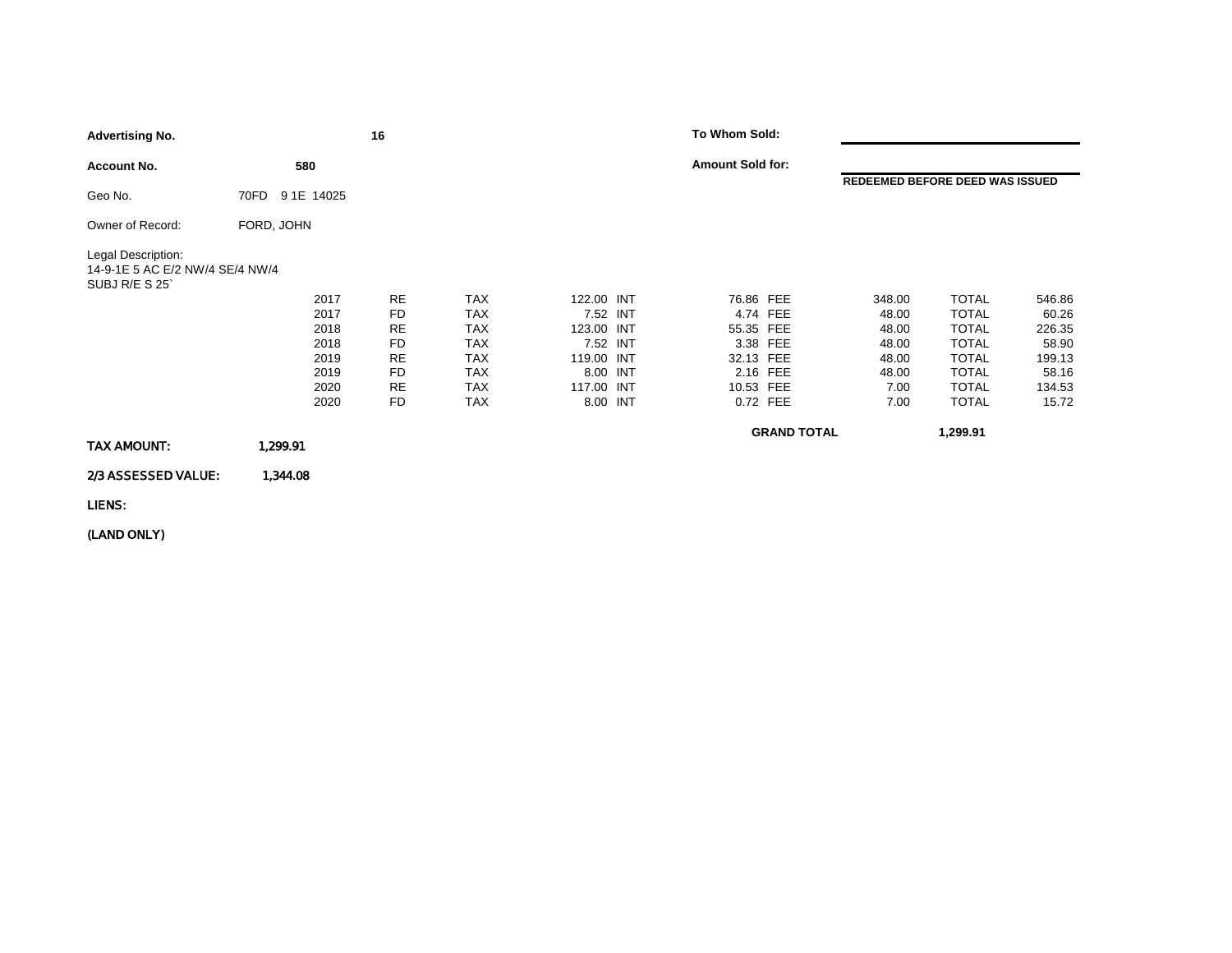| <b>Advertising No.</b>                                                |                     | 21        |            |           |          | To Whom Sold:           |                      | <b>ALL AMERICAN TERRAIN</b>                 |              |        |
|-----------------------------------------------------------------------|---------------------|-----------|------------|-----------|----------|-------------------------|----------------------|---------------------------------------------|--------------|--------|
| <b>Account No.</b>                                                    | 1301                |           |            |           |          | <b>Amount Sold for:</b> |                      |                                             | \$7,500.00   |        |
| Geo No.                                                               | 70FDPECNE<br>111001 |           |            |           |          |                         | <b>EXCESS FUNDS:</b> | FUNDS DISTRIBUTED TO COURT CLERK: 8/25/2021 | \$6,377.00   |        |
| Owner of Record:                                                      | LAM, HONG THUY      |           |            |           |          |                         |                      |                                             |              |        |
| Legal Description:<br>PECAN CREEK NORTHEAST 1.63AC.<br><b>LOT 111</b> |                     |           |            |           |          |                         |                      |                                             |              |        |
|                                                                       | 2017                | <b>RE</b> | <b>TAX</b> | 91.00 INT |          | 57.33 FEE               |                      | 348.00                                      | <b>TOTAL</b> | 496.33 |
|                                                                       | 2017                | <b>FD</b> | <b>TAX</b> | 5.60 INT  |          |                         | 3.53 FEE             | 48.00                                       | <b>TOTAL</b> | 57.13  |
|                                                                       | 2018                | <b>RE</b> | <b>TAX</b> | 92.00 INT |          | 41.40 FEE               |                      | 48.00                                       | <b>TOTAL</b> | 181.40 |
|                                                                       | 2018                | FD        | <b>TAX</b> | 5.60 INT  |          |                         | 2.52 FEE             | 48.00                                       | <b>TOTAL</b> | 56.12  |
|                                                                       | 2019                | <b>RE</b> | <b>TAX</b> | 89.00 INT |          | 24.03 FEE               |                      | 48.00                                       | <b>TOTAL</b> | 161.03 |
|                                                                       | 2019                | FD        | <b>TAX</b> | 6.00 INT  |          |                         | 1.62 FEE             | 48.00                                       | <b>TOTAL</b> | 55.62  |
|                                                                       | 2020                | <b>RE</b> | <b>TAX</b> | 87.00 INT |          |                         | 7.83 FEE             | 7.00                                        | <b>TOTAL</b> | 101.83 |
|                                                                       | 2020                | FD        | <b>TAX</b> |           | 6.00 INT |                         | 0.54 FEE             | 7.00                                        | <b>TOTAL</b> | 13.54  |
|                                                                       |                     |           |            |           |          |                         | <b>GRAND TOTAL</b>   |                                             | 1,123.00     |        |
| TAX AMOUNT:                                                           | 1,123.00            |           |            |           |          |                         |                      |                                             |              |        |
| 2/3 ASSESSED VALUE:                                                   | 1,154.77            |           |            |           |          |                         |                      |                                             |              |        |
| LIENS:                                                                |                     |           |            |           |          |                         |                      |                                             |              |        |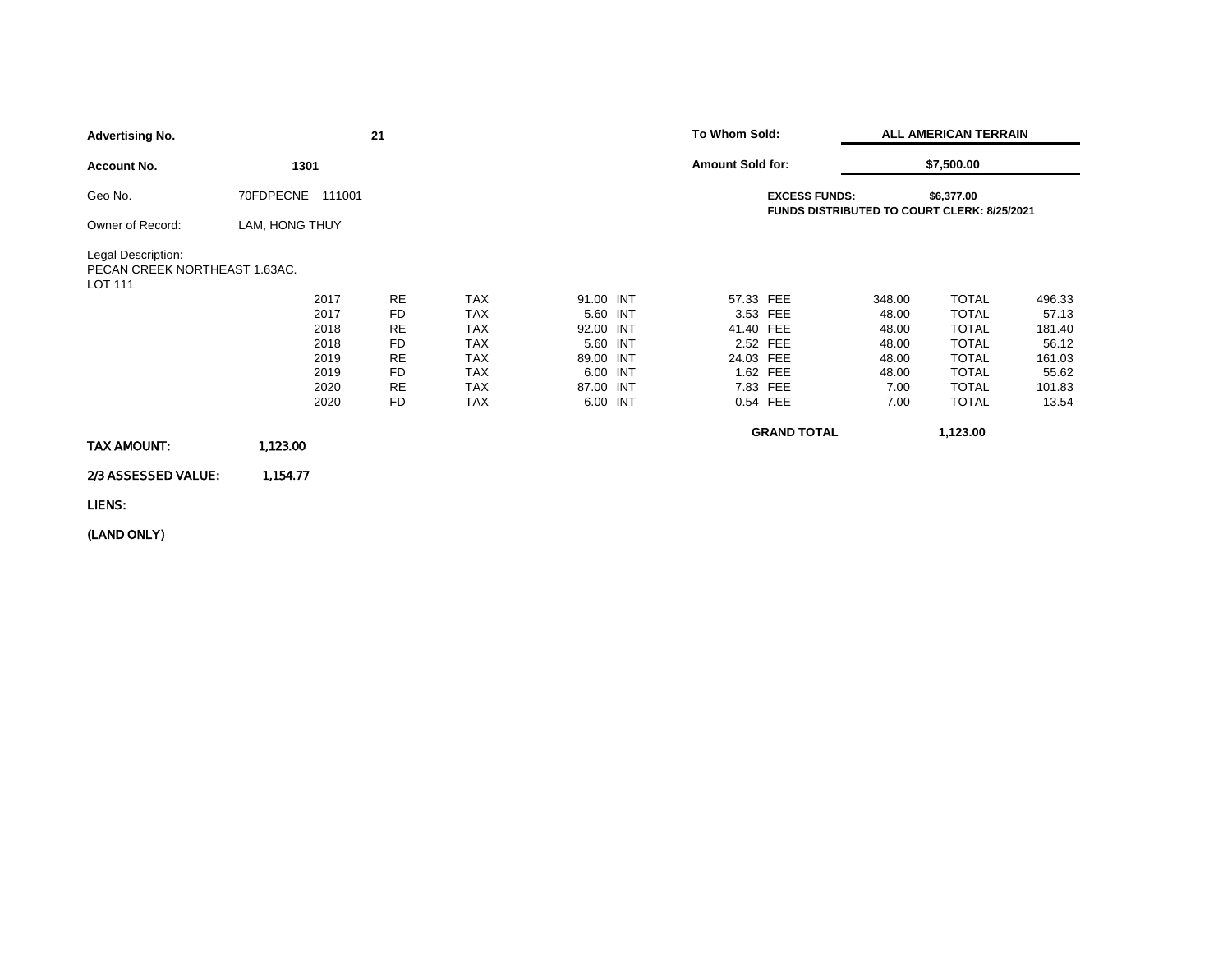| <b>Advertising No.</b>                                         |                               | 22        |            |            | To Whom Sold:           |                    |                                 |              |          |
|----------------------------------------------------------------|-------------------------------|-----------|------------|------------|-------------------------|--------------------|---------------------------------|--------------|----------|
| <b>Account No.</b>                                             | 1419                          |           |            |            | <b>Amount Sold for:</b> |                    |                                 |              |          |
| Geo No.                                                        | 70FDPECSO<br>51001            |           |            |            |                         |                    | REDEEMED BEFORE DEED WAS ISSUED |              |          |
| Owner of Record:                                               | ROSETANO, MICHELLE ANNJANETTE |           |            |            |                         |                    |                                 |              |          |
| Legal Description:<br>PECAN CREEK SOUTH (1.25 ACRES)<br>LOT 51 |                               |           |            |            |                         |                    |                                 |              |          |
|                                                                | 2017                          | <b>RE</b> | <b>TAX</b> | 826.00 INT | 520.38 FEE              |                    | 408.00                          | <b>TOTAL</b> | 1,754.38 |
|                                                                | 2017                          | FD        | <b>TAX</b> | 57.87 INT  | 36.46 FEE               |                    | 48.00                           | <b>TOTAL</b> | 142.33   |
|                                                                | 2018                          | <b>RE</b> | <b>TAX</b> | 832.00 INT | 374.40 FEE              |                    | 48.00                           | <b>TOTAL</b> | 1,254.40 |
|                                                                | 2018                          | FD        | <b>TAX</b> | 57.87 INT  | 26.04 FEE               |                    | 48.00                           | <b>TOTAL</b> | 131.91   |
|                                                                | 2019                          | <b>RE</b> | <b>TAX</b> | 802.00 INT | 216.54 FEE              |                    | 48.00                           | <b>TOTAL</b> | 1,066.54 |
|                                                                | 2019                          | FD        | <b>TAX</b> | 58.00 INT  | 15.66 FEE               |                    | 48.00                           | <b>TOTAL</b> | 121.66   |
|                                                                | 2020                          | <b>RE</b> | <b>TAX</b> | 787.00 INT | 70.83 FEE               |                    | 7.00                            | <b>TOTAL</b> | 864.83   |
|                                                                | 2020                          | FD        | <b>TAX</b> | 58.00 INT  |                         | 5.22 FEE           | 7.00                            | <b>TOTAL</b> | 70.22    |
| TAX AMOUNT:                                                    | 5,406.27                      |           |            |            |                         | <b>GRAND TOTAL</b> |                                 | 5,406.27     |          |
|                                                                |                               |           |            |            |                         |                    |                                 |              |          |
| 2/3 ASSESSED VALUE:                                            | 6,365.39                      |           |            |            |                         |                    |                                 |              |          |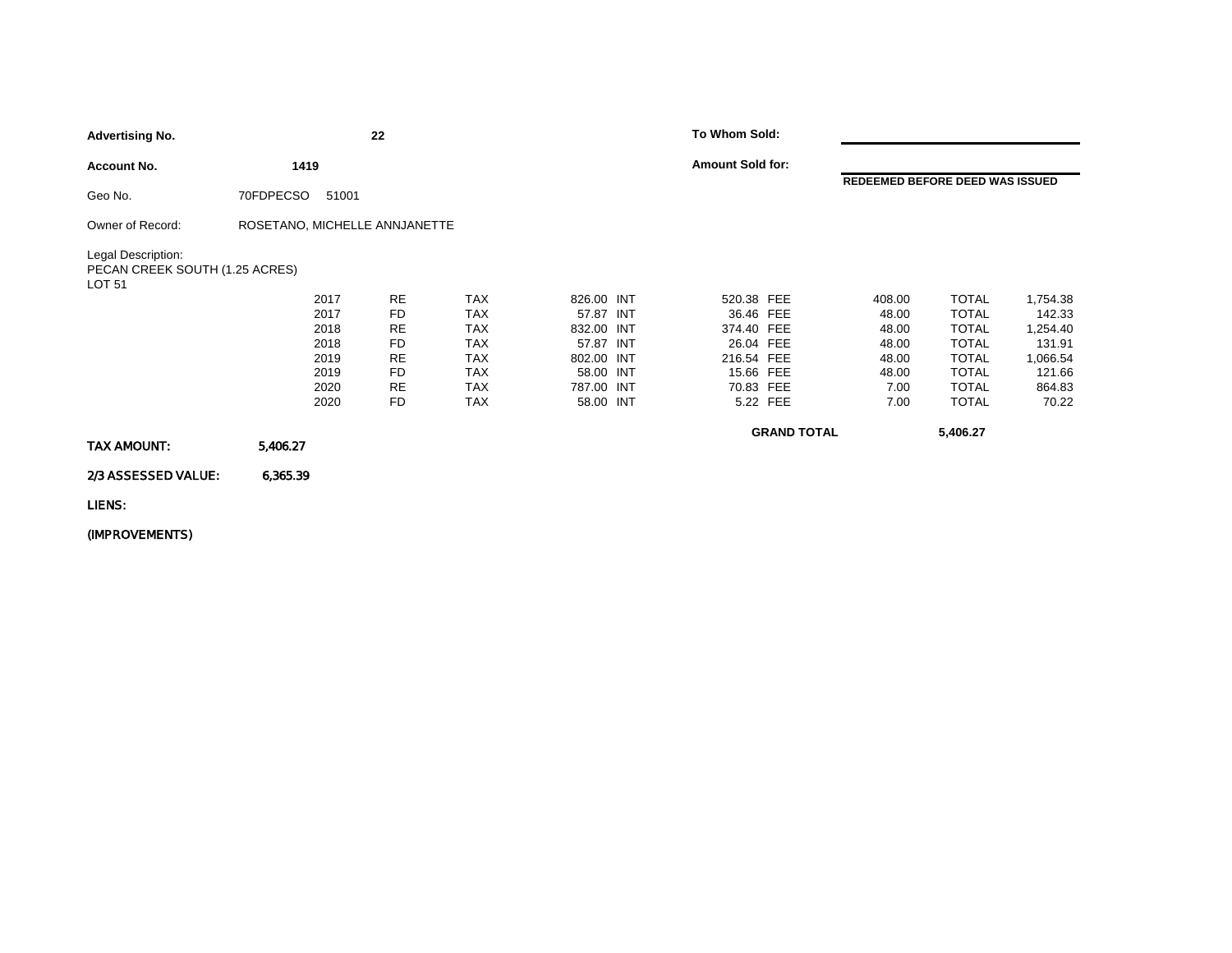| <b>Advertising No.</b>                             |                                | 23        |            |            | To Whom Sold:           |                    | <b>ROBERT TRAVIS TAYLOR</b> |              |             |  |
|----------------------------------------------------|--------------------------------|-----------|------------|------------|-------------------------|--------------------|-----------------------------|--------------|-------------|--|
| <b>Account No.</b>                                 | 1724                           |           |            |            | <b>Amount Sold for:</b> |                    | \$22,000.00                 |              |             |  |
| Geo No.                                            | 70FDWILD1<br>2001              |           |            |            |                         |                    | <b>EXCESS FUNDS:</b>        |              | \$17,995.28 |  |
| Owner of Record:                                   | WALKER, WENDELL K & ELSIE WEBB |           |            |            |                         |                    |                             |              |             |  |
| Legal Description:<br>WILDFIRE SEC I 1.09 AC LOT 2 |                                |           |            |            |                         |                    |                             |              |             |  |
|                                                    | 2017                           | <b>RE</b> | <b>TAX</b> | 587.00 INT | 369.81 FEE              |                    | 408.00                      | <b>TOTAL</b> | 1,364.81    |  |
|                                                    | 2017                           | FD        | <b>TAX</b> | 35.97 INT  | 22.66 FEE               |                    | 48.00                       | <b>TOTAL</b> | 106.63      |  |
|                                                    | 2018                           | <b>RE</b> | <b>TAX</b> | 591.00 INT | 265.95 FEE              |                    | 48.00                       | <b>TOTAL</b> | 904.95      |  |
|                                                    | 2018                           | FD        | <b>TAX</b> | 35.97 INT  | 16.19 FEE               |                    | 48.00                       | <b>TOTAL</b> | 100.16      |  |
|                                                    | 2019                           | RE        | <b>TAX</b> | 570.00 INT | 153.90 FEE              |                    | 48.00                       | <b>TOTAL</b> | 771.90      |  |
|                                                    | 2019                           | FD        | <b>TAX</b> | 36.00 INT  |                         | 9.72 FEE           | 48.00                       | <b>TOTAL</b> | 93.72       |  |
|                                                    | 2020                           | <b>RE</b> | <b>TAX</b> | 559.00 INT | 50.31 FEE               |                    | 7.00                        | <b>TOTAL</b> | 616.31      |  |
|                                                    | 2020                           | FD        | <b>TAX</b> | 36.00 INT  |                         | 3.24 FEE           | 7.00                        | <b>TOTAL</b> | 46.24       |  |
| TAX AMOUNT:                                        | 4,004.72                       |           |            |            |                         | <b>GRAND TOTAL</b> |                             | 4,004.72     |             |  |
| 2/3 ASSESSED VALUE:                                | 4,206.58                       |           |            |            |                         |                    |                             |              |             |  |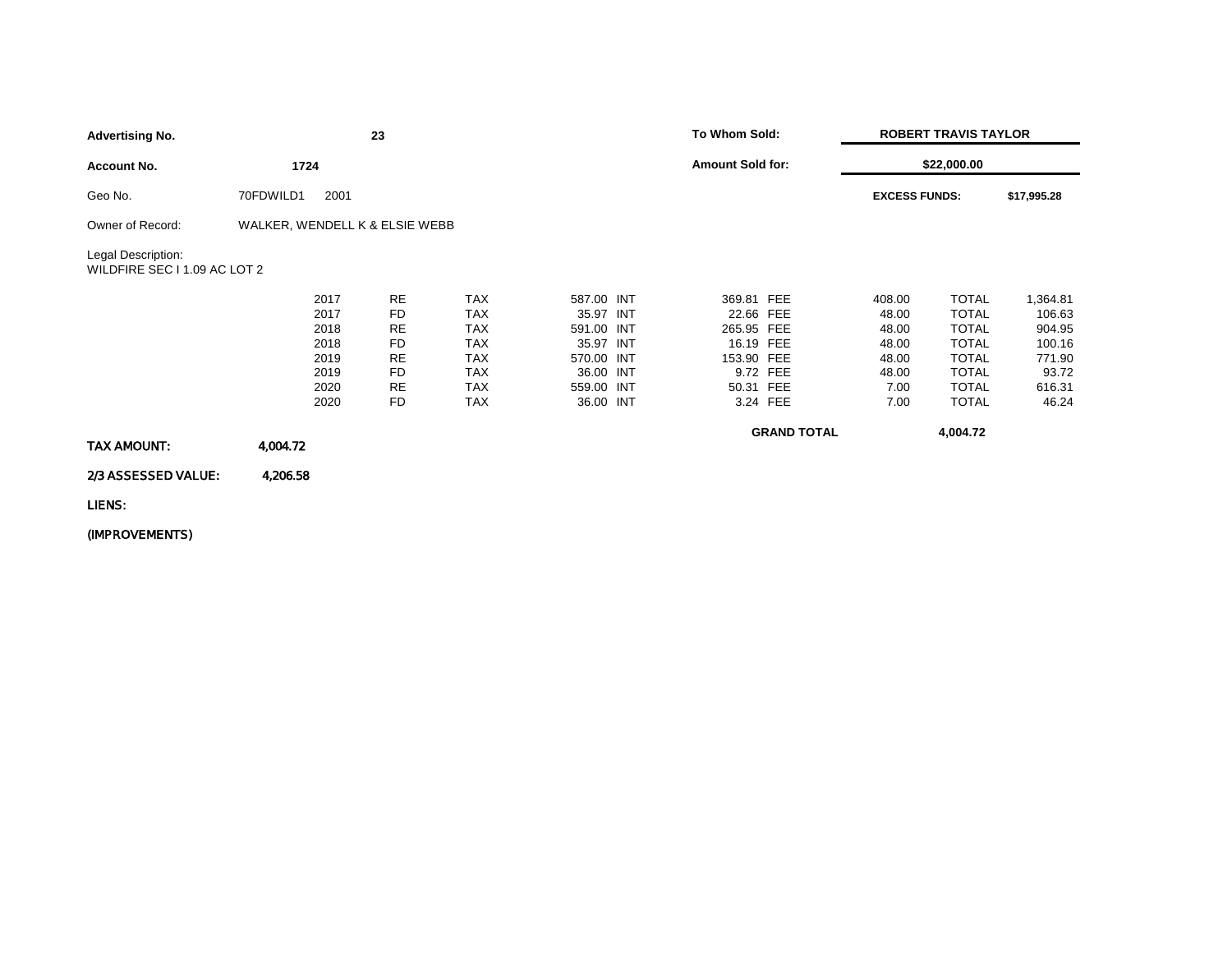|                           | 24        |                             |  |                                                                                                          |     | <b>AHSAN &amp; NASIRA AMIL</b>                                                                                                                                  |              |                                     |  |
|---------------------------|-----------|-----------------------------|--|----------------------------------------------------------------------------------------------------------|-----|-----------------------------------------------------------------------------------------------------------------------------------------------------------------|--------------|-------------------------------------|--|
| 1824                      |           |                             |  |                                                                                                          |     |                                                                                                                                                                 |              |                                     |  |
| 70FDWILD2                 |           |                             |  |                                                                                                          |     |                                                                                                                                                                 |              | \$12,855.88                         |  |
|                           |           |                             |  |                                                                                                          |     |                                                                                                                                                                 |              |                                     |  |
| WILDFIRE 2 2.91 AC LOT 15 |           |                             |  |                                                                                                          |     |                                                                                                                                                                 |              |                                     |  |
| 2017                      | <b>RE</b> | <b>TAX</b>                  |  |                                                                                                          |     | 363.00                                                                                                                                                          | <b>TOTAL</b> | 656.40                              |  |
| 2017                      | <b>FD</b> | <b>TAX</b>                  |  |                                                                                                          |     | 48.00                                                                                                                                                           | <b>TOTAL</b> | 66.06                               |  |
| 2018                      | RE        | <b>TAX</b>                  |  |                                                                                                          |     | 48.00                                                                                                                                                           | <b>TOTAL</b> | 311.90                              |  |
| 2018                      | <b>FD</b> | <b>TAX</b>                  |  |                                                                                                          | FEE | 48.00                                                                                                                                                           | <b>TOTAL</b> | 64.07                               |  |
| 2019                      | <b>RE</b> | <b>TAX</b>                  |  |                                                                                                          |     | 48.00                                                                                                                                                           | <b>TOTAL</b> | 270.25                              |  |
| 2019                      | FD        | <b>TAX</b>                  |  |                                                                                                          |     | 48.00                                                                                                                                                           | <b>TOTAL</b> | 61.97                               |  |
| 2020                      | <b>RE</b> | <b>TAX</b>                  |  |                                                                                                          |     | 7.00                                                                                                                                                            | <b>TOTAL</b> | 194.48                              |  |
| 2020                      | FD        | <b>TAX</b>                  |  |                                                                                                          |     | 7.00                                                                                                                                                            | <b>TOTAL</b> | 18.99                               |  |
|                           |           |                             |  |                                                                                                          |     |                                                                                                                                                                 | 1,644.12     |                                     |  |
| 1,644.12                  |           |                             |  |                                                                                                          |     |                                                                                                                                                                 |              |                                     |  |
| 1,709.14                  |           |                             |  |                                                                                                          |     |                                                                                                                                                                 |              |                                     |  |
|                           |           | 15001<br>MELSEK, TERRY LYNN |  | 180.00 INT<br>11.08 INT<br>182.00 INT<br>11.08 INT<br>175.00 INT<br>11.00 INT<br>172.00 INT<br>11.00 INT |     | To Whom Sold:<br><b>Amount Sold for:</b><br>113.40 FEE<br>6.98 FEE<br>81.90 FEE<br>4.99<br>47.25 FEE<br>2.97 FEE<br>15.48 FEE<br>0.99 FEE<br><b>GRAND TOTAL</b> |              | \$14,500.00<br><b>EXCESS FUNDS:</b> |  |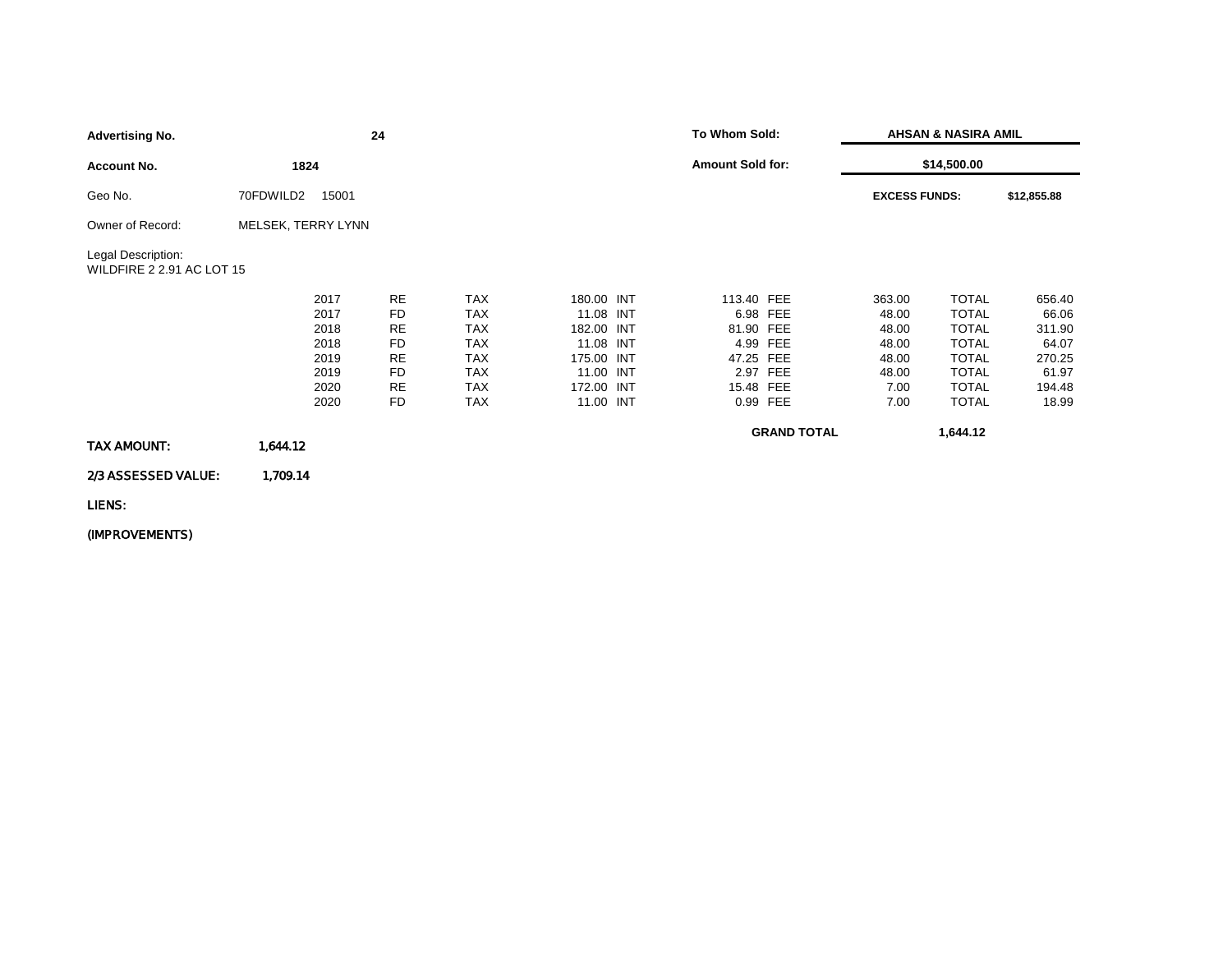| <b>Advertising No.</b>                                               |                               | 27        |            |            | To Whom Sold:                                                            |                    | <b>JOHN CHAMBERS III</b> |              |        |  |
|----------------------------------------------------------------------|-------------------------------|-----------|------------|------------|--------------------------------------------------------------------------|--------------------|--------------------------|--------------|--------|--|
| <b>Account No.</b>                                                   | 3043                          |           |            |            | <b>Amount Sold for:</b>                                                  |                    |                          | \$4,500.00   |        |  |
| Geo No.                                                              | LX57AAAOT 19 4003             |           |            |            | <b>EXCESS FUNDS: \$3012.64</b><br><b>EXCESS FUNDS CLAIMED: 8/13/2021</b> |                    |                          |              |        |  |
| Owner of Record:                                                     | VANWINKLE, JERRY L & JENNIFER |           |            |            |                                                                          |                    |                          |              |        |  |
| Legal Description:<br>LEXINGTON N/2 OF LOTS 4 5 6 7<br><b>BLK 19</b> |                               |           |            |            |                                                                          |                    |                          |              |        |  |
|                                                                      | 2016                          | <b>RE</b> | <b>TAX</b> | 109.00 INT | 88.29 FEE                                                                |                    | 273.00                   | <b>TOTAL</b> | 470.29 |  |
|                                                                      | 2017                          | <b>RE</b> | <b>TAX</b> | 108.00 INT | 68.04 FEE                                                                |                    | 448.00                   | <b>TOTAL</b> | 624.04 |  |
|                                                                      | 2018                          | <b>RE</b> | <b>TAX</b> | 108.00 INT | 48.60 FEE                                                                |                    | 48.00                    | <b>TOTAL</b> | 204.60 |  |
|                                                                      | 2019                          | <b>RE</b> | <b>TAX</b> | 57.00 INT  | 15.39 FEE                                                                |                    | 48.00                    | <b>TOTAL</b> | 120.39 |  |
|                                                                      | 2020                          | <b>RE</b> | <b>TAX</b> | 56.00 INT  |                                                                          | 5.04 FEE           | 7.00                     | <b>TOTAL</b> | 68.04  |  |
| <b>TAX AMOUNT:</b>                                                   | 1,487.36                      |           |            |            |                                                                          | <b>GRAND TOTAL</b> |                          | 1,487.36     |        |  |
| 2/3 ASSESSED VALUE:                                                  | 1,164.02                      |           |            |            |                                                                          |                    |                          |              |        |  |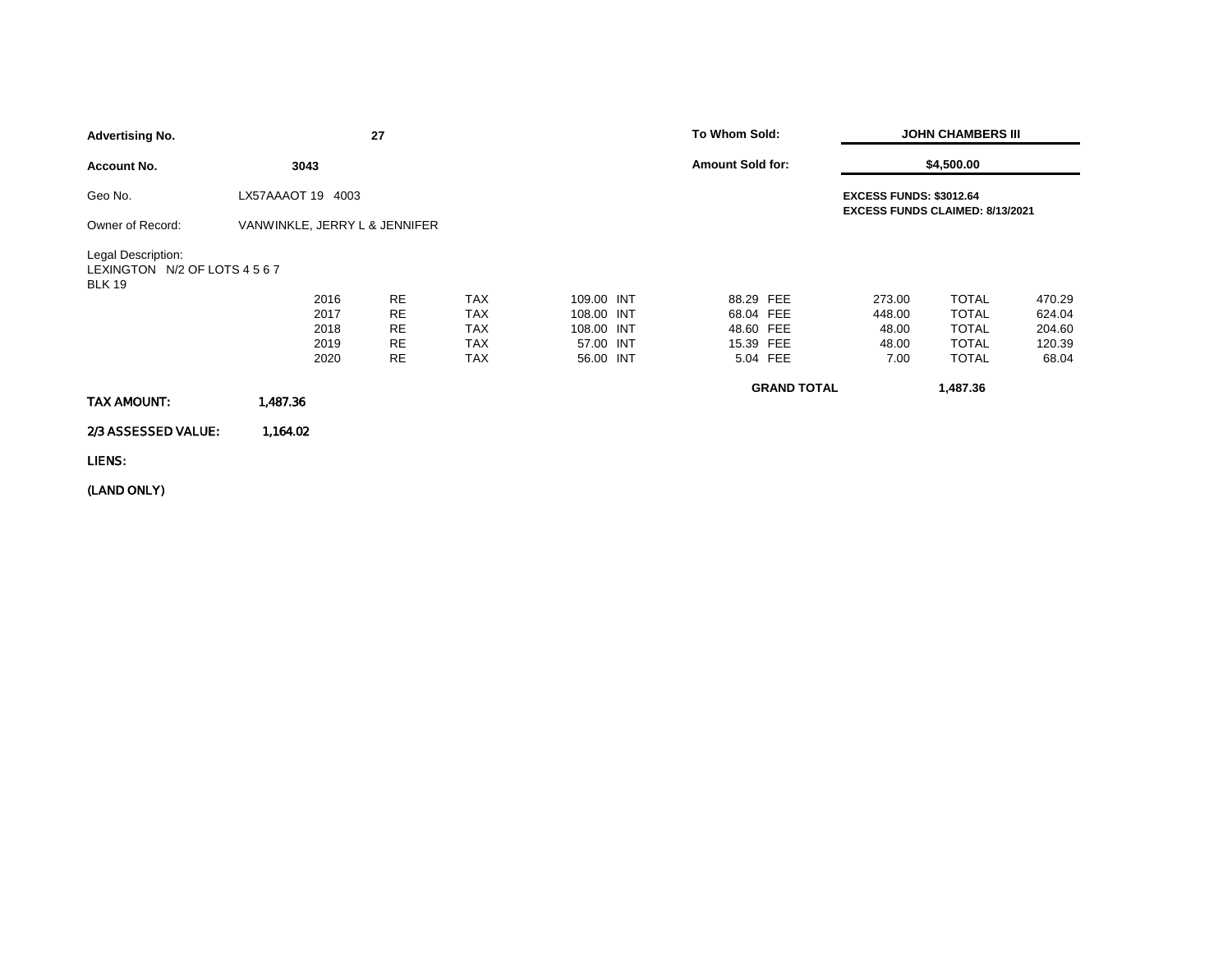| 30<br><b>Advertising No.</b>            |  |                                         |                                                  |                                                      |                                                      | To Whom Sold:                                    |                    | <b>ETM INVESTMENTS LLC</b>       |                                                              |                                      |
|-----------------------------------------|--|-----------------------------------------|--------------------------------------------------|------------------------------------------------------|------------------------------------------------------|--------------------------------------------------|--------------------|----------------------------------|--------------------------------------------------------------|--------------------------------------|
| <b>Account No.</b>                      |  | 3683                                    |                                                  |                                                      |                                                      | <b>Amount Sold for:</b>                          |                    |                                  | \$11,100.00                                                  |                                      |
| Geo No.                                 |  | LX57CAGLE 3 7001                        |                                                  |                                                      |                                                      |                                                  |                    | <b>EXCESS FUNDS: \$7012.58</b>   | <b>EXCESS FUNDS CLAIMED: 7/6/2021</b>                        |                                      |
| Owner of Record:                        |  | VINSON, JASON VINSON, BRIAN             |                                                  |                                                      |                                                      |                                                  |                    |                                  |                                                              |                                      |
| Legal Description:<br>CAGLE LOT 7 BLK 3 |  |                                         |                                                  |                                                      |                                                      |                                                  |                    |                                  |                                                              |                                      |
|                                         |  | 2017<br>2018<br>2019<br>2020            | <b>RE</b><br><b>RE</b><br><b>RE</b><br><b>RE</b> | <b>TAX</b><br><b>TAX</b><br><b>TAX</b><br><b>TAX</b> | 113.00 INT<br>114.00 INT<br>117.00 INT<br>115.00 INT | 71.19 FEE<br>51.30 FEE<br>31.59 FEE<br>10.35 FEE |                    | 588.00<br>48.00<br>48.00<br>7.00 | <b>TOTAL</b><br><b>TOTAL</b><br><b>TOTAL</b><br><b>TOTAL</b> | 772.19<br>213.30<br>196.59<br>132.35 |
| L0008                                   |  | 2020                                    | CA                                               | <b>TAX</b>                                           | 134.50 INT                                           | 22.19 FEE                                        |                    | 12.00                            | <b>TOTAL</b>                                                 | 168.69                               |
| TAX AMOUNT:                             |  | 1,483.12                                |                                                  | \$4062.30 AMOUNT TO BE COLLLECTED                    |                                                      |                                                  | <b>GRAND TOTAL</b> |                                  | 1,483.12                                                     |                                      |
| 2/3 ASSESSED VALUE:                     |  | 1,565.06                                |                                                  |                                                      |                                                      |                                                  |                    |                                  |                                                              |                                      |
| OTC<br>LIENS:                           |  | 2017-2020 ACCT# 97198 P/P TW \$2,579.18 |                                                  |                                                      |                                                      |                                                  |                    |                                  |                                                              |                                      |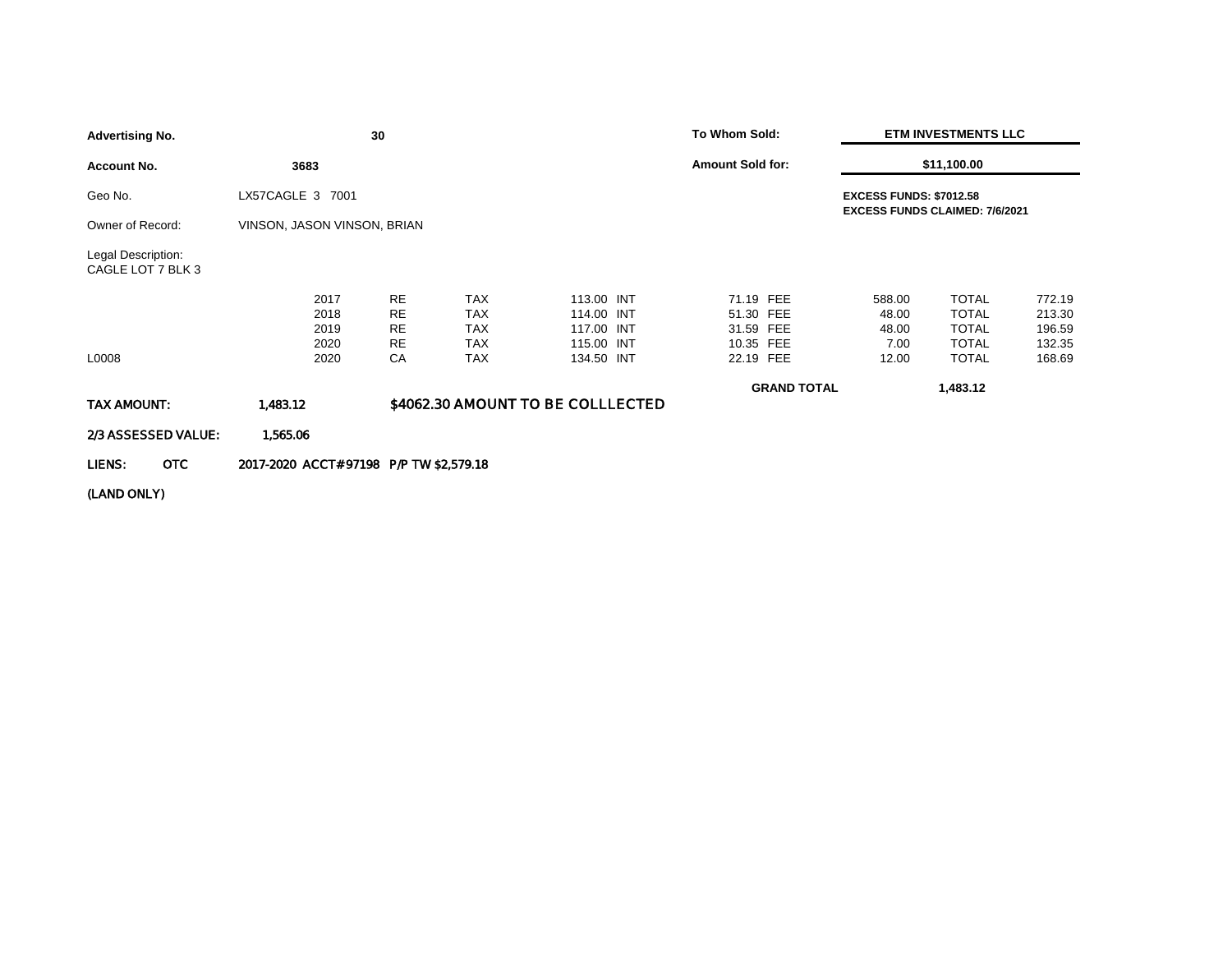| <b>Advertising No.</b>                                                                                                                 |                                | 32        |            |            | To Whom Sold:           | <b>JOHN ANTHONY MCCOLLAUM</b> |                           |            |  |
|----------------------------------------------------------------------------------------------------------------------------------------|--------------------------------|-----------|------------|------------|-------------------------|-------------------------------|---------------------------|------------|--|
| Account No.                                                                                                                            | 159726                         |           |            |            | <b>Amount Sold for:</b> |                               | \$8,300.00                |            |  |
| Geo No.                                                                                                                                | 10 3W 23056<br>MC <sub>2</sub> |           |            |            |                         | <b>EXCESS FUNDS:</b>          | <b>COURT CASE PENDING</b> | \$6,340.96 |  |
| Owner of Record:                                                                                                                       | O L TOWER, INC                 |           |            |            |                         |                               |                           |            |  |
| Legal Description:<br>23-10-3W .34 AC PRT SE/4 BEG<br>2198.12 W & N02D W200 SE/C<br>SE/4 N02D W70` E211.24` S79.84`<br><b>W200 POB</b> |                                |           |            |            |                         |                               |                           |            |  |
|                                                                                                                                        | 2014                           | <b>RE</b> | <b>TAX</b> | 107.70 INT | 107.70 FEE              | 300.00                        | <b>TOTAL</b>              | 515.40     |  |
|                                                                                                                                        | 2015                           | <b>RE</b> | <b>TAX</b> | 110.45 INT | 109.35 FEE              | 30.00                         | <b>TOTAL</b>              | 249.80     |  |
|                                                                                                                                        | 2016                           | <b>RE</b> | TAX        | 129.00 INT | 104.49 FEE              | 41.00                         | <b>TOTAL</b>              | 274.49     |  |
|                                                                                                                                        | 2017                           | <b>RE</b> | <b>TAX</b> | 133.00 INT | 83.79 FEE               | 48.00                         | <b>TOTAL</b>              | 264.79     |  |
|                                                                                                                                        | 2018                           | <b>RE</b> | <b>TAX</b> | 139.00 INT | 62.55 FEE               | 48.00                         | <b>TOTAL</b>              | 249.55     |  |
|                                                                                                                                        | 2019                           | RE        | <b>TAX</b> | 146.00 INT | 39.42 FEE               | 48.00                         | <b>TOTAL</b>              | 233.42     |  |
|                                                                                                                                        | 2020                           | <b>RE</b> | <b>TAX</b> | 151.00 INT | 13.59 FEE               | 7.00                          | <b>TOTAL</b>              | 171.59     |  |
|                                                                                                                                        |                                |           |            |            | <b>GRAND TOTAL</b>      |                               | 1,959.04                  |            |  |
| TAX AMOUNT:                                                                                                                            | 1,959.04                       |           |            |            |                         |                               |                           |            |  |
| 2/3 ASSESSED VALUE:                                                                                                                    | 1,332.04                       |           |            |            |                         |                               |                           |            |  |
| LIENS:                                                                                                                                 |                                |           |            |            |                         |                               |                           |            |  |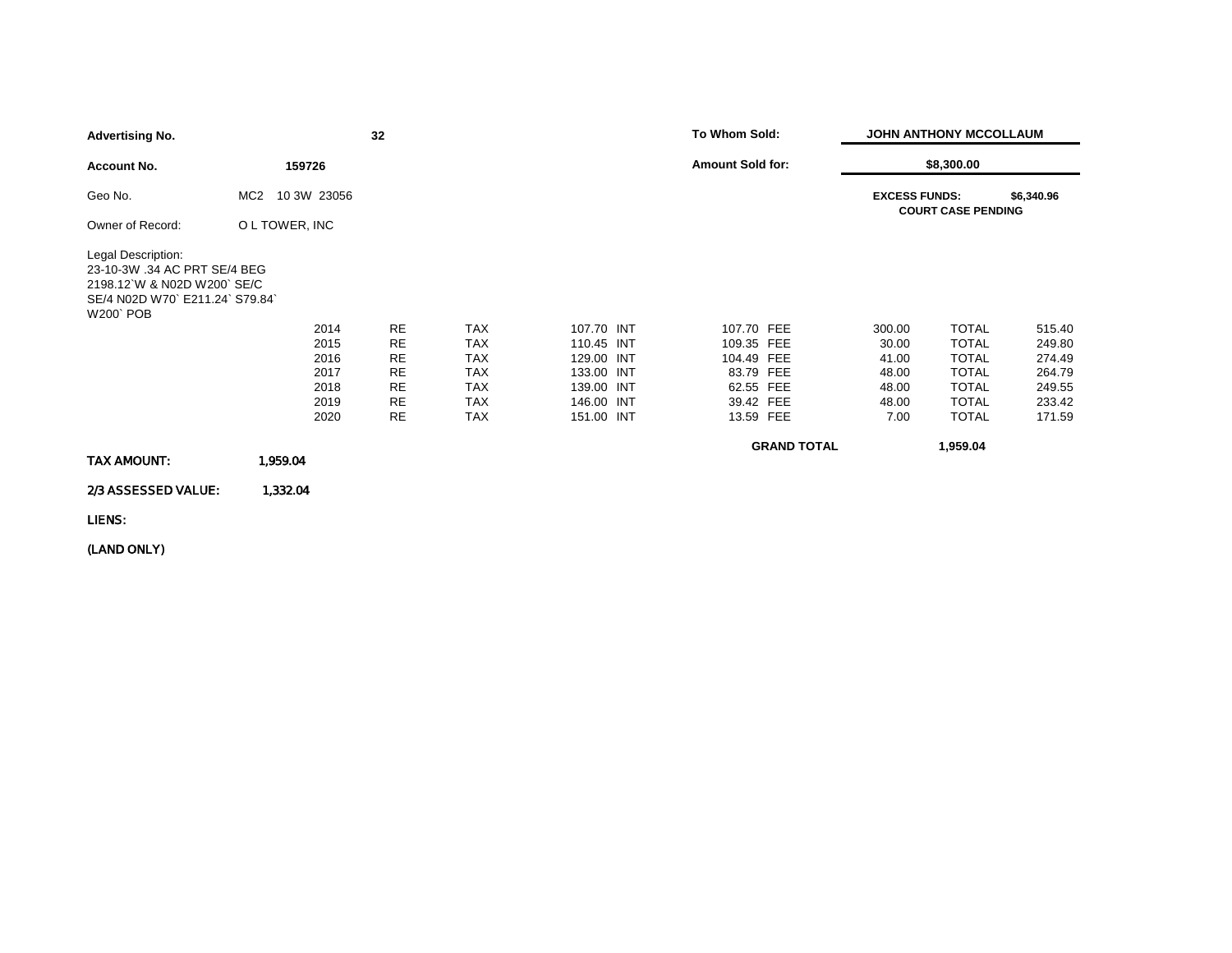| <b>Advertising No.</b>                     |                              | 35                                        |                                                      |                                              | To Whom Sold:           |                      |                                  |                                                              |                                   |
|--------------------------------------------|------------------------------|-------------------------------------------|------------------------------------------------------|----------------------------------------------|-------------------------|----------------------|----------------------------------|--------------------------------------------------------------|-----------------------------------|
| <b>Account No.</b>                         | 6704                         |                                           |                                                      |                                              | <b>Amount Sold for:</b> |                      |                                  |                                                              |                                   |
| Geo No.                                    | MC2 CLVHT<br>42001           |                                           |                                                      |                                              |                         |                      | REDEEMED BEFORE DEED WAS ISSUED  |                                                              |                                   |
| Owner of Record:                           | HIDDEN VALLEY INVESTMENTS    |                                           |                                                      |                                              |                         |                      |                                  |                                                              |                                   |
| Legal Description:<br>CLEVELAND HTS LOT 42 |                              |                                           |                                                      |                                              |                         |                      |                                  |                                                              |                                   |
|                                            | 2017<br>2018<br>2019<br>2020 | <b>RE</b><br>RE<br><b>RE</b><br><b>RE</b> | <b>TAX</b><br><b>TAX</b><br><b>TAX</b><br><b>TAX</b> | 4.00 INT<br>4.00 INT<br>4.00 INT<br>4.00 INT | 2.52 FEE<br>0.36 FEE    | 1.80 FEE<br>1.08 FEE | 303.00<br>48.00<br>48.00<br>7.00 | <b>TOTAL</b><br><b>TOTAL</b><br><b>TOTAL</b><br><b>TOTAL</b> | 309.52<br>53.80<br>53.08<br>11.36 |
| TAX AMOUNT:                                | 427.76                       |                                           |                                                      |                                              |                         | <b>GRAND TOTAL</b>   |                                  | 427.76                                                       |                                   |
| 2/3 ASSESSED VALUE:                        | 426                          |                                           |                                                      |                                              |                         |                      |                                  |                                                              |                                   |
| LIENS:                                     |                              |                                           |                                                      |                                              |                         |                      |                                  |                                                              |                                   |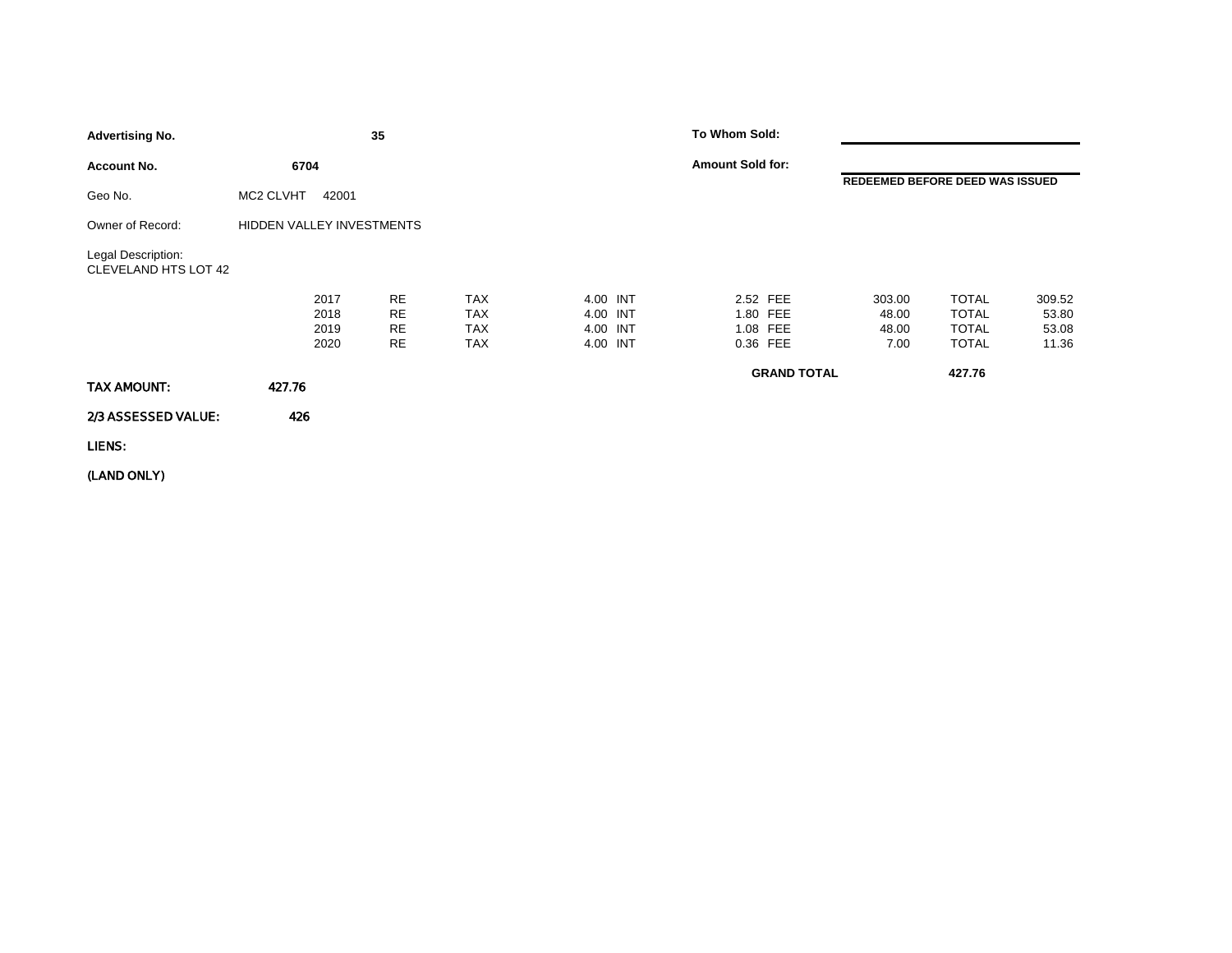| <b>Advertising No.</b>                     |                              | 36                          |                                                      |                                              | To Whom Sold:                                |                    |                                  |                                                              |                                   |
|--------------------------------------------|------------------------------|-----------------------------|------------------------------------------------------|----------------------------------------------|----------------------------------------------|--------------------|----------------------------------|--------------------------------------------------------------|-----------------------------------|
| <b>Account No.</b>                         | 6731                         |                             |                                                      |                                              | <b>Amount Sold for:</b>                      |                    |                                  |                                                              |                                   |
| Geo No.                                    | MC2 CLVHT<br>69001           |                             |                                                      |                                              |                                              |                    |                                  | REDEEMED BEFORE DEED WAS ISSUED                              |                                   |
| Owner of Record:                           | WEST COAST DEVELOPMENT, INC  |                             |                                                      |                                              |                                              |                    |                                  |                                                              |                                   |
| Legal Description:<br>CLEVELAND HTS LOT 69 |                              |                             |                                                      |                                              |                                              |                    |                                  |                                                              |                                   |
|                                            | 2017<br>2018<br>2019<br>2020 | RE<br><b>RE</b><br>RE<br>RE | <b>TAX</b><br><b>TAX</b><br><b>TAX</b><br><b>TAX</b> | 4.00 INT<br>4.00 INT<br>4.00 INT<br>4.00 INT | 2.52 FEE<br>1.80 FEE<br>1.08 FEE<br>0.36 FEE |                    | 303.00<br>48.00<br>48.00<br>7.00 | <b>TOTAL</b><br><b>TOTAL</b><br><b>TOTAL</b><br><b>TOTAL</b> | 309.52<br>53.80<br>53.08<br>11.36 |
| TAX AMOUNT:                                | 427.76                       |                             |                                                      |                                              |                                              | <b>GRAND TOTAL</b> |                                  | 427.76                                                       |                                   |
| 2/3 ASSESSED VALUE:                        | 426                          |                             |                                                      |                                              |                                              |                    |                                  |                                                              |                                   |
| LIENS:                                     |                              |                             |                                                      |                                              |                                              |                    |                                  |                                                              |                                   |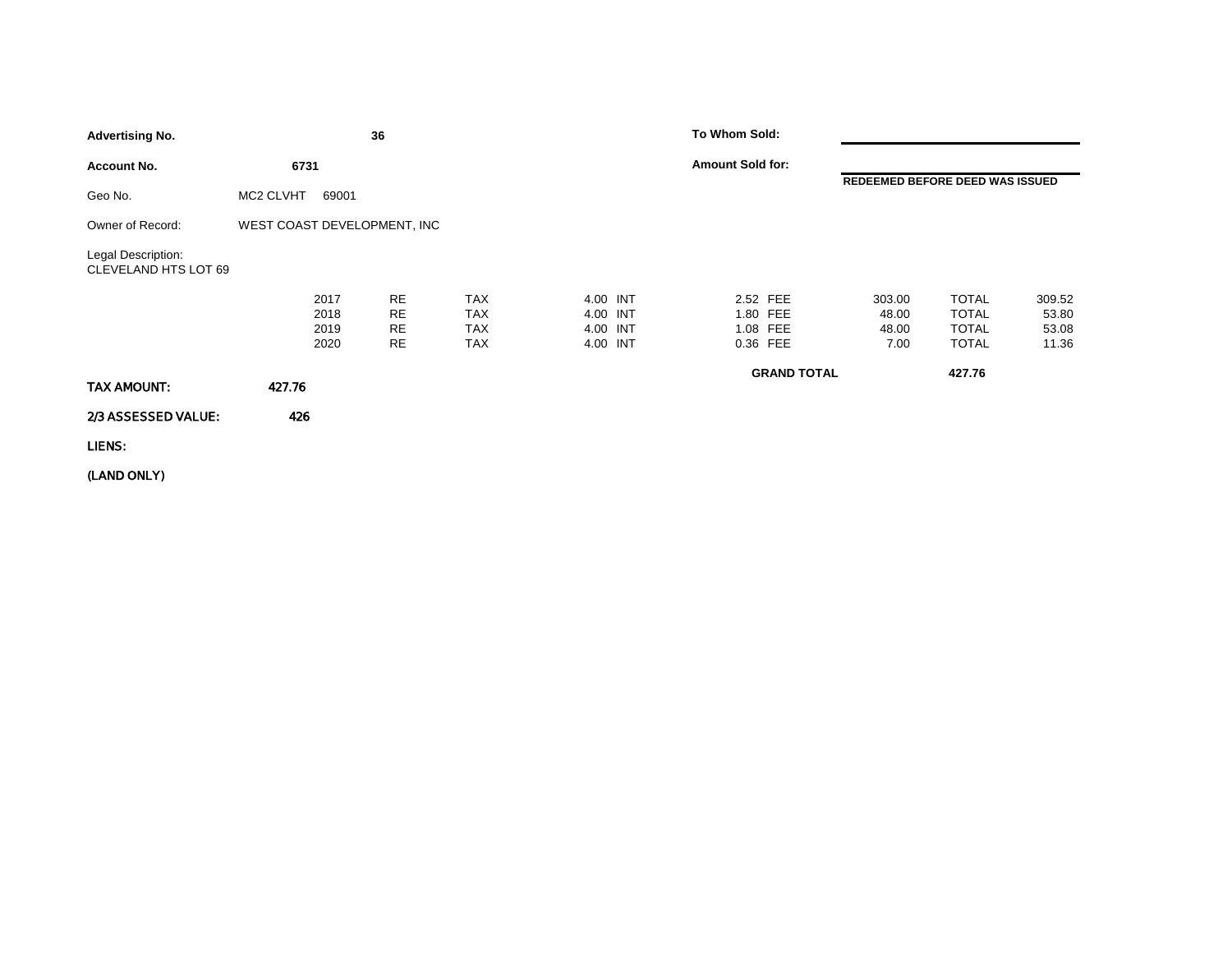| <b>Advertising No.</b>                     |                             |                              | 37                                        |                                        |                                              | To Whom Sold:                                |                    |                                  |                                                              |                                   |
|--------------------------------------------|-----------------------------|------------------------------|-------------------------------------------|----------------------------------------|----------------------------------------------|----------------------------------------------|--------------------|----------------------------------|--------------------------------------------------------------|-----------------------------------|
| <b>Account No.</b>                         | 6732                        |                              |                                           |                                        |                                              | <b>Amount Sold for:</b>                      |                    |                                  |                                                              |                                   |
| Geo No.                                    | MC2 CLVHT                   | 70001                        |                                           |                                        |                                              |                                              |                    | REDEEMED BEFORE DEED WAS ISSUED  |                                                              |                                   |
| Owner of Record:                           | WEST COAST DEVELOPMENT, INC |                              |                                           |                                        |                                              |                                              |                    |                                  |                                                              |                                   |
| Legal Description:<br>CLEVELAND HTS LOT 70 |                             |                              |                                           |                                        |                                              |                                              |                    |                                  |                                                              |                                   |
|                                            |                             | 2017<br>2018<br>2019<br>2020 | RE<br><b>RE</b><br><b>RE</b><br><b>RE</b> | TAX<br><b>TAX</b><br>TAX<br><b>TAX</b> | 4.00 INT<br>4.00 INT<br>4.00 INT<br>4.00 INT | 2.52 FEE<br>1.80 FEE<br>1.08 FEE<br>0.36 FEE |                    | 303.00<br>48.00<br>48.00<br>7.00 | <b>TOTAL</b><br><b>TOTAL</b><br><b>TOTAL</b><br><b>TOTAL</b> | 309.52<br>53.80<br>53.08<br>11.36 |
| TAX AMOUNT:                                | 427.76                      |                              |                                           |                                        |                                              |                                              | <b>GRAND TOTAL</b> |                                  | 427.76                                                       |                                   |
| 2/3 ASSESSED VALUE:                        | 426                         |                              |                                           |                                        |                                              |                                              |                    |                                  |                                                              |                                   |
| LIENS:                                     |                             |                              |                                           |                                        |                                              |                                              |                    |                                  |                                                              |                                   |
|                                            |                             |                              |                                           |                                        |                                              |                                              |                    |                                  |                                                              |                                   |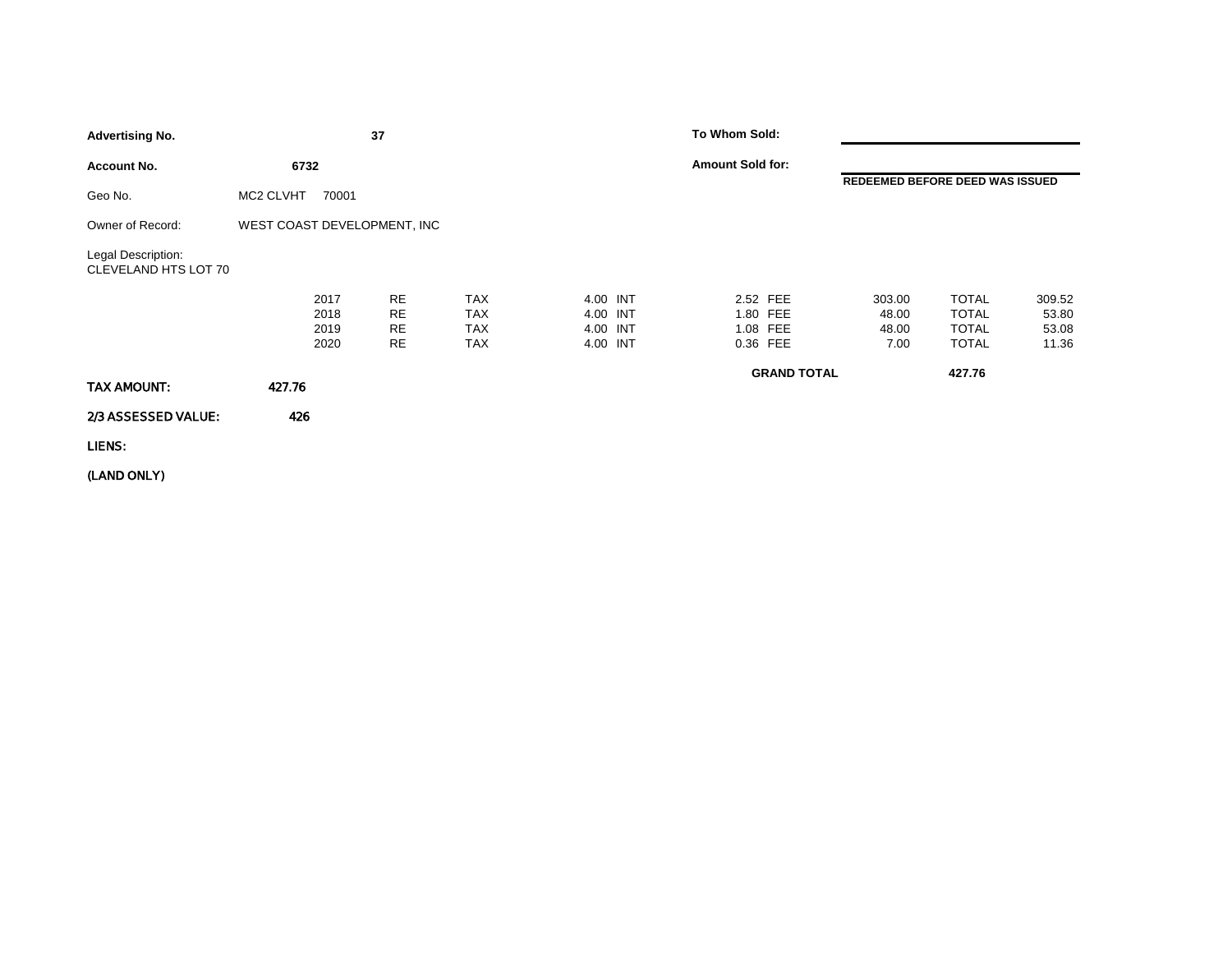| <b>Advertising No.</b>                                |                              | 38                                               |                                               |                                              | To Whom Sold:                                |                                  |                                                              |                                   |
|-------------------------------------------------------|------------------------------|--------------------------------------------------|-----------------------------------------------|----------------------------------------------|----------------------------------------------|----------------------------------|--------------------------------------------------------------|-----------------------------------|
| <b>Account No.</b>                                    | 6733                         |                                                  |                                               |                                              | <b>Amount Sold for:</b>                      |                                  |                                                              |                                   |
| Geo No.                                               | MC2 CLVHT<br>71001           |                                                  |                                               |                                              |                                              | REDEEMED BEFORE DEED WAS ISSUED  |                                                              |                                   |
| Owner of Record:                                      | WEST COAST DEVELOPMENT, INC  |                                                  |                                               |                                              |                                              |                                  |                                                              |                                   |
| Legal Description:<br><b>CLEVELAND HEIGHTS LOT 71</b> |                              |                                                  |                                               |                                              |                                              |                                  |                                                              |                                   |
|                                                       | 2017<br>2018<br>2019<br>2020 | <b>RE</b><br><b>RE</b><br><b>RE</b><br><b>RE</b> | <b>TAX</b><br><b>TAX</b><br>TAX<br><b>TAX</b> | 4.00 INT<br>4.00 INT<br>4.00 INT<br>4.00 INT | 2.52 FEE<br>1.80 FEE<br>1.08 FEE<br>0.36 FEE | 303.00<br>48.00<br>48.00<br>7.00 | <b>TOTAL</b><br><b>TOTAL</b><br><b>TOTAL</b><br><b>TOTAL</b> | 309.52<br>53.80<br>53.08<br>11.36 |
| TAX AMOUNT:                                           | 427.76                       |                                                  |                                               |                                              | <b>GRAND TOTAL</b>                           |                                  | 427.76                                                       |                                   |
| 2/3 ASSESSED VALUE:                                   | 426                          |                                                  |                                               |                                              |                                              |                                  |                                                              |                                   |
| LIENS:                                                |                              |                                                  |                                               |                                              |                                              |                                  |                                                              |                                   |
|                                                       |                              |                                                  |                                               |                                              |                                              |                                  |                                                              |                                   |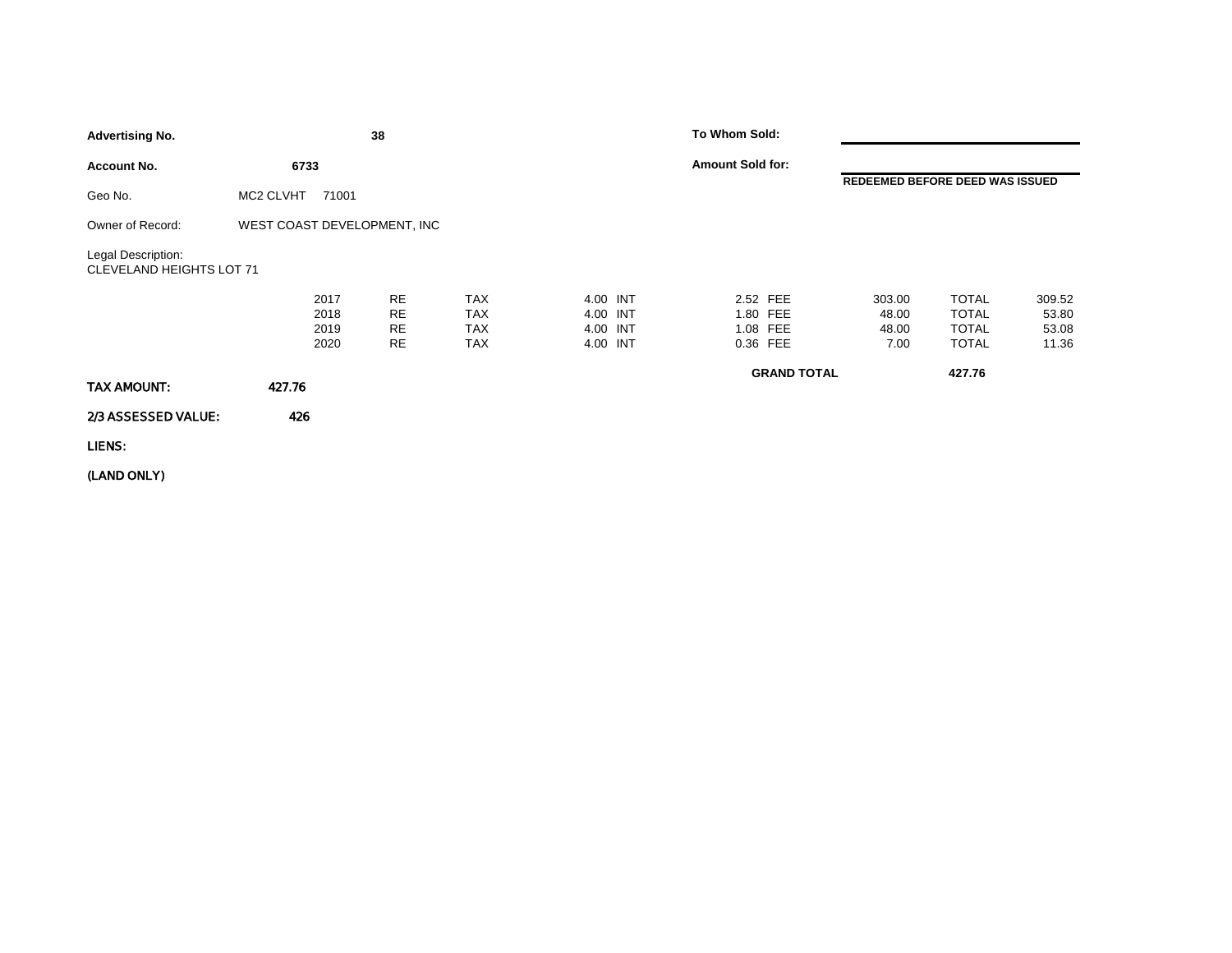| <b>Advertising No.</b>                         |                              | 39                                        |                                               |                                              | To Whom Sold:                                |                                  |                                                              |                                   |
|------------------------------------------------|------------------------------|-------------------------------------------|-----------------------------------------------|----------------------------------------------|----------------------------------------------|----------------------------------|--------------------------------------------------------------|-----------------------------------|
| <b>Account No.</b>                             | 6734                         |                                           |                                               |                                              | <b>Amount Sold for:</b>                      |                                  |                                                              |                                   |
| Geo No.                                        | MC2 CLVHT<br>72001           |                                           |                                               |                                              |                                              | REDEEMED BEFORE DEED WAS ISSUED  |                                                              |                                   |
| Owner of Record:                               | WEST COAST DEVELOPMENT, INC  |                                           |                                               |                                              |                                              |                                  |                                                              |                                   |
| Legal Description:<br>CLEVELAND HEIGHTS LOT 72 |                              |                                           |                                               |                                              |                                              |                                  |                                                              |                                   |
|                                                | 2017<br>2018<br>2019<br>2020 | RE<br><b>RE</b><br><b>RE</b><br><b>RE</b> | <b>TAX</b><br><b>TAX</b><br>TAX<br><b>TAX</b> | 4.00 INT<br>4.00 INT<br>4.00 INT<br>4.00 INT | 2.52 FEE<br>1.80 FEE<br>1.08 FEE<br>0.36 FEE | 303.00<br>48.00<br>48.00<br>7.00 | <b>TOTAL</b><br><b>TOTAL</b><br><b>TOTAL</b><br><b>TOTAL</b> | 309.52<br>53.80<br>53.08<br>11.36 |
| TAX AMOUNT:                                    | 427.76                       |                                           |                                               |                                              | <b>GRAND TOTAL</b>                           |                                  | 427.76                                                       |                                   |
| 2/3 ASSESSED VALUE:                            | 426                          |                                           |                                               |                                              |                                              |                                  |                                                              |                                   |
| LIENS:                                         |                              |                                           |                                               |                                              |                                              |                                  |                                                              |                                   |
|                                                |                              |                                           |                                               |                                              |                                              |                                  |                                                              |                                   |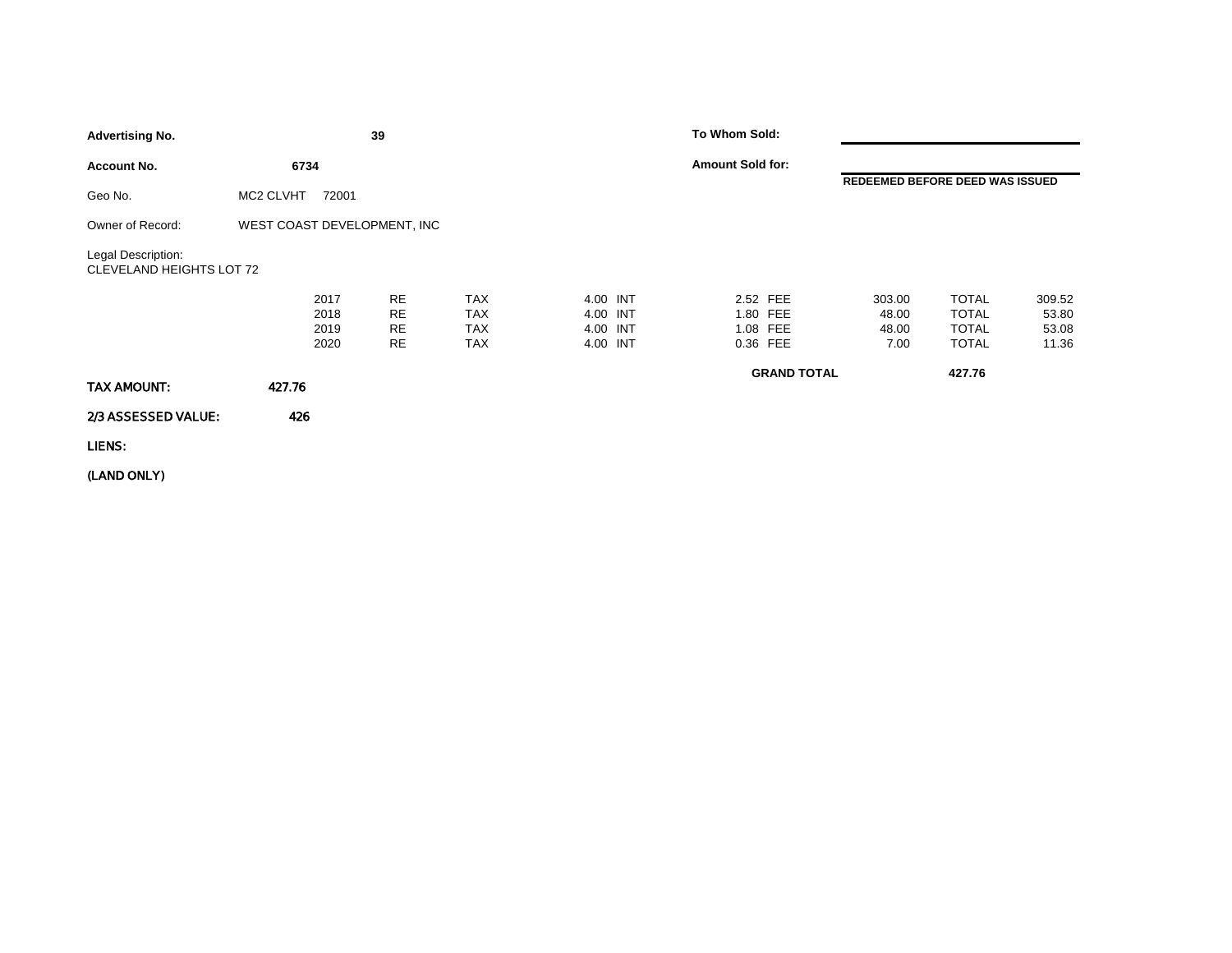| <b>Advertising No.</b>                                |                              | 40                                               |                                               |                                              | To Whom Sold:                                |                                  |                                                              |                                   |
|-------------------------------------------------------|------------------------------|--------------------------------------------------|-----------------------------------------------|----------------------------------------------|----------------------------------------------|----------------------------------|--------------------------------------------------------------|-----------------------------------|
| <b>Account No.</b>                                    | 6735                         |                                                  |                                               |                                              | <b>Amount Sold for:</b>                      |                                  |                                                              |                                   |
| Geo No.                                               | MC2 CLVHT<br>73001           |                                                  |                                               |                                              |                                              | REDEEMED BEFORE DEED WAS ISSUED  |                                                              |                                   |
| Owner of Record:                                      | WEST COAST DEVELOPMENT, INC  |                                                  |                                               |                                              |                                              |                                  |                                                              |                                   |
| Legal Description:<br><b>CLEVELAND HEIGHTS LOT 73</b> |                              |                                                  |                                               |                                              |                                              |                                  |                                                              |                                   |
|                                                       | 2017<br>2018<br>2019<br>2020 | <b>RE</b><br><b>RE</b><br><b>RE</b><br><b>RE</b> | <b>TAX</b><br><b>TAX</b><br>TAX<br><b>TAX</b> | 4.00 INT<br>4.00 INT<br>4.00 INT<br>4.00 INT | 2.52 FEE<br>1.80 FEE<br>1.08 FEE<br>0.36 FEE | 303.00<br>48.00<br>48.00<br>7.00 | <b>TOTAL</b><br><b>TOTAL</b><br><b>TOTAL</b><br><b>TOTAL</b> | 309.52<br>53.80<br>53.08<br>11.36 |
| TAX AMOUNT:                                           | 427.76                       |                                                  |                                               |                                              | <b>GRAND TOTAL</b>                           |                                  | 427.76                                                       |                                   |
| 2/3 ASSESSED VALUE:                                   | 426                          |                                                  |                                               |                                              |                                              |                                  |                                                              |                                   |
| LIENS:                                                |                              |                                                  |                                               |                                              |                                              |                                  |                                                              |                                   |
|                                                       |                              |                                                  |                                               |                                              |                                              |                                  |                                                              |                                   |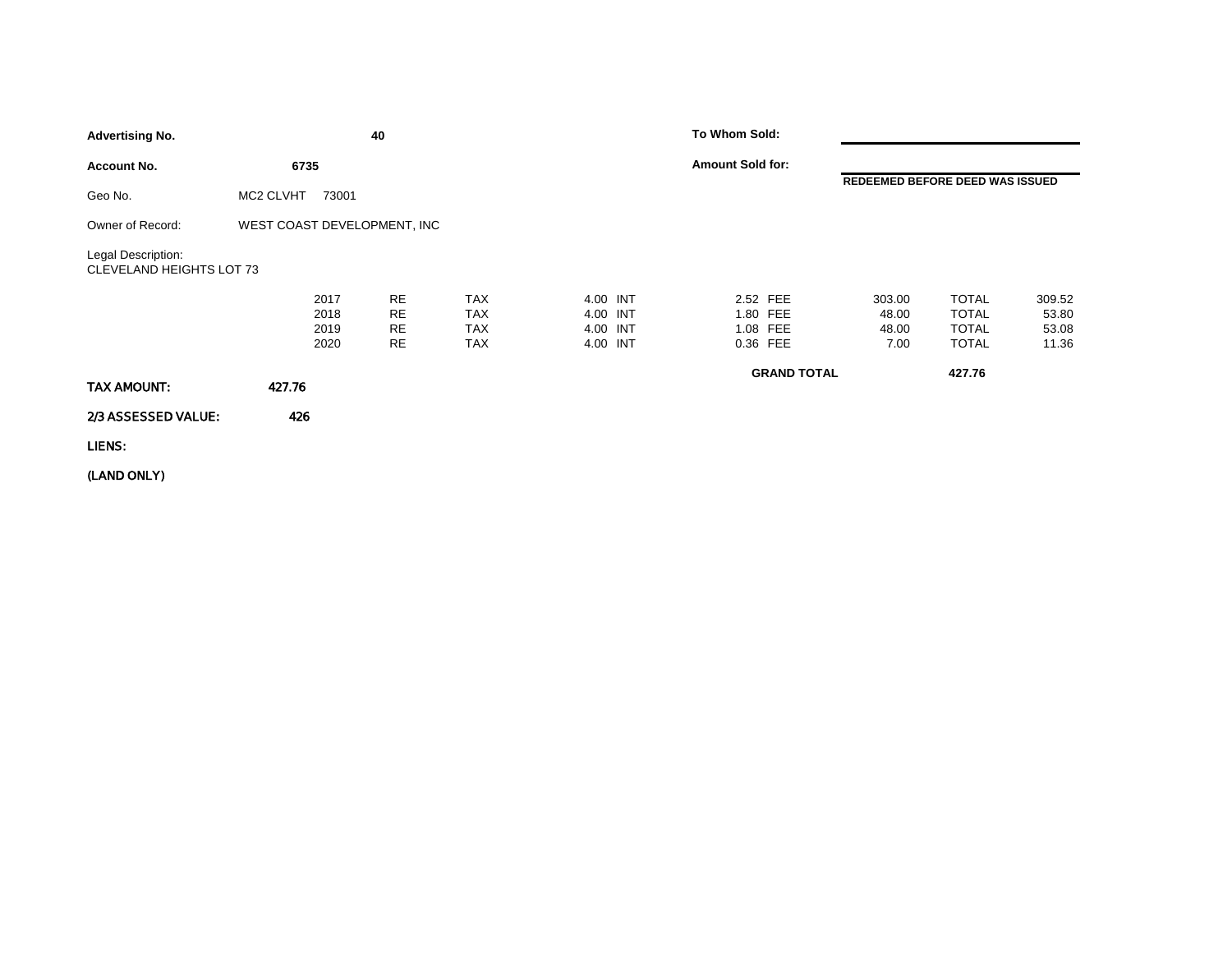| <b>Advertising No.</b>                            |                              | 41                                               |                                               |                                              | To Whom Sold:                                |                                  |                                                              |                                   |
|---------------------------------------------------|------------------------------|--------------------------------------------------|-----------------------------------------------|----------------------------------------------|----------------------------------------------|----------------------------------|--------------------------------------------------------------|-----------------------------------|
| <b>Account No.</b>                                | 6745                         |                                                  |                                               |                                              | <b>Amount Sold for:</b>                      |                                  |                                                              |                                   |
| Geo No.                                           | MC2 CLVHT<br>83001           |                                                  |                                               |                                              |                                              | REDEEMED BEFORE DEED WAS ISSUED  |                                                              |                                   |
| Owner of Record:                                  | <b>COMMONWEALTH</b>          |                                                  |                                               |                                              |                                              |                                  |                                                              |                                   |
| Legal Description:<br><b>CLEVELAND HTS LOT 83</b> |                              |                                                  |                                               |                                              |                                              |                                  |                                                              |                                   |
|                                                   | 2017<br>2018<br>2019<br>2020 | <b>RE</b><br><b>RE</b><br><b>RE</b><br><b>RE</b> | <b>TAX</b><br><b>TAX</b><br><b>TAX</b><br>TAX | 4.00 INT<br>4.00 INT<br>4.00 INT<br>4.00 INT | 2.52 FEE<br>1.80 FEE<br>1.08 FEE<br>0.36 FEE | 288.00<br>48.00<br>48.00<br>7.00 | <b>TOTAL</b><br><b>TOTAL</b><br><b>TOTAL</b><br><b>TOTAL</b> | 294.52<br>53.80<br>53.08<br>11.36 |
| TAX AMOUNT:                                       | 412.76                       |                                                  |                                               |                                              | <b>GRAND TOTAL</b>                           |                                  | 412.76                                                       |                                   |
| 2/3 ASSESSED VALUE:                               | 411                          |                                                  |                                               |                                              |                                              |                                  |                                                              |                                   |
| LIENS:                                            |                              |                                                  |                                               |                                              |                                              |                                  |                                                              |                                   |
|                                                   |                              |                                                  |                                               |                                              |                                              |                                  |                                                              |                                   |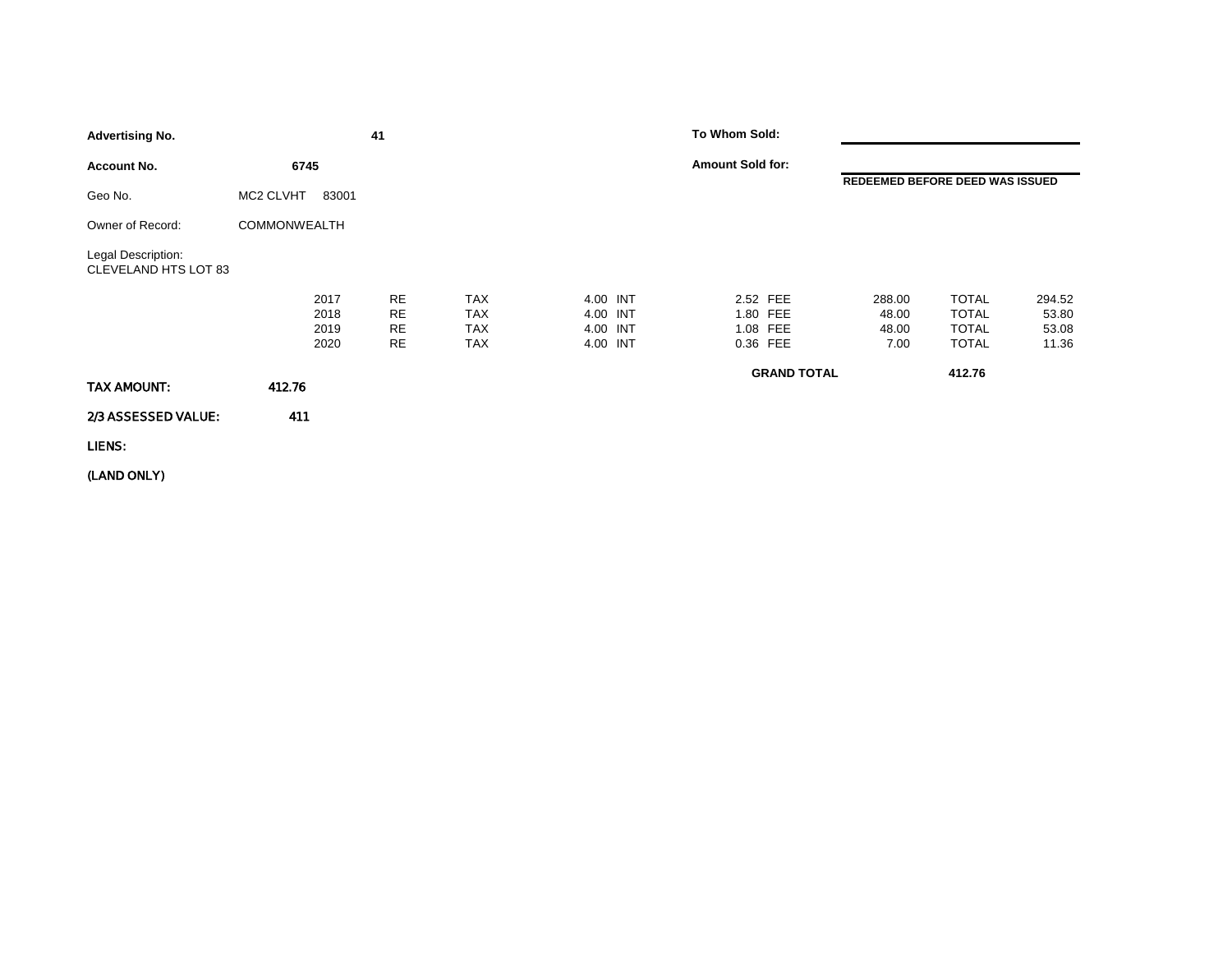| <b>Advertising No.</b>                      |                              | 42                                        |                                               |                                              | To Whom Sold:                                |                                  |                                                              |                                   |
|---------------------------------------------|------------------------------|-------------------------------------------|-----------------------------------------------|----------------------------------------------|----------------------------------------------|----------------------------------|--------------------------------------------------------------|-----------------------------------|
| <b>Account No.</b>                          | 6835                         |                                           |                                               |                                              | <b>Amount Sold for:</b>                      |                                  |                                                              |                                   |
| Geo No.                                     | MC2 CLVHT<br>173001          |                                           |                                               |                                              |                                              | REDEEMED BEFORE DEED WAS ISSUED  |                                                              |                                   |
| Owner of Record:                            | RUPPERT, LINDA-REV TRT       |                                           |                                               |                                              |                                              |                                  |                                                              |                                   |
| Legal Description:<br>CLEVELAND HTS LOT 173 |                              |                                           |                                               |                                              |                                              |                                  |                                                              |                                   |
|                                             | 2017<br>2018<br>2019<br>2020 | <b>RE</b><br><b>RE</b><br>RE<br><b>RE</b> | <b>TAX</b><br><b>TAX</b><br><b>TAX</b><br>TAX | 4.00 INT<br>4.00 INT<br>4.00 INT<br>4.00 INT | 2.52 FEE<br>1.80 FEE<br>1.08 FEE<br>0.36 FEE | 288.00<br>48.00<br>48.00<br>7.00 | <b>TOTAL</b><br><b>TOTAL</b><br><b>TOTAL</b><br><b>TOTAL</b> | 294.52<br>53.80<br>53.08<br>11.36 |
| TAX AMOUNT:                                 | 412.76                       |                                           |                                               |                                              | <b>GRAND TOTAL</b>                           |                                  | 412.76                                                       |                                   |
| 2/3 ASSESSED VALUE:                         | 411                          |                                           |                                               |                                              |                                              |                                  |                                                              |                                   |
| LIENS:                                      |                              |                                           |                                               |                                              |                                              |                                  |                                                              |                                   |
|                                             |                              |                                           |                                               |                                              |                                              |                                  |                                                              |                                   |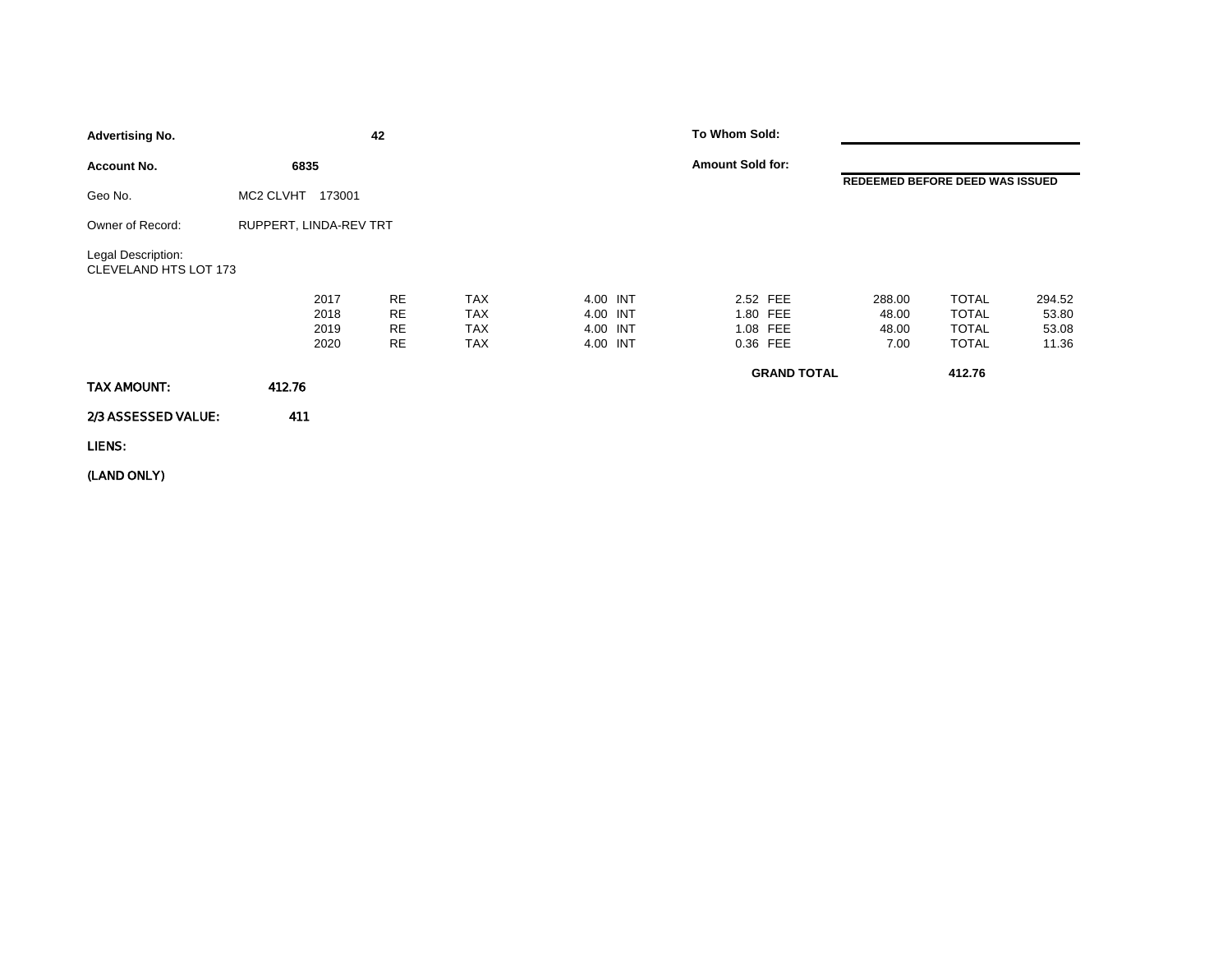| <b>Advertising No.</b>                      |                              | 43                                               |                                                      |                                              | To Whom Sold:                                |                                  |                                                              |                                   |
|---------------------------------------------|------------------------------|--------------------------------------------------|------------------------------------------------------|----------------------------------------------|----------------------------------------------|----------------------------------|--------------------------------------------------------------|-----------------------------------|
| <b>Account No.</b>                          | 6836                         |                                                  |                                                      |                                              | <b>Amount Sold for:</b>                      |                                  |                                                              |                                   |
| Geo No.                                     | MC2 CLVHT 174001             |                                                  |                                                      |                                              |                                              | REDEEMED BEFORE DEED WAS ISSUED  |                                                              |                                   |
| Owner of Record:                            | RUPPERT, LINDA-REV TRT       |                                                  |                                                      |                                              |                                              |                                  |                                                              |                                   |
| Legal Description:<br>CLEVELAND HTS LOT 174 |                              |                                                  |                                                      |                                              |                                              |                                  |                                                              |                                   |
|                                             | 2017<br>2018<br>2019<br>2020 | <b>RE</b><br><b>RE</b><br><b>RE</b><br><b>RE</b> | <b>TAX</b><br><b>TAX</b><br><b>TAX</b><br><b>TAX</b> | 4.00 INT<br>4.00 INT<br>4.00 INT<br>4.00 INT | 2.52 FEE<br>1.80 FEE<br>1.08 FEE<br>0.36 FEE | 288.00<br>48.00<br>48.00<br>7.00 | <b>TOTAL</b><br><b>TOTAL</b><br><b>TOTAL</b><br><b>TOTAL</b> | 294.52<br>53.80<br>53.08<br>11.36 |
| TAX AMOUNT:                                 | 412.76                       |                                                  |                                                      |                                              | <b>GRAND TOTAL</b>                           |                                  | 412.76                                                       |                                   |
| 2/3 ASSESSED VALUE:                         | 411                          |                                                  |                                                      |                                              |                                              |                                  |                                                              |                                   |
| LIENS:                                      |                              |                                                  |                                                      |                                              |                                              |                                  |                                                              |                                   |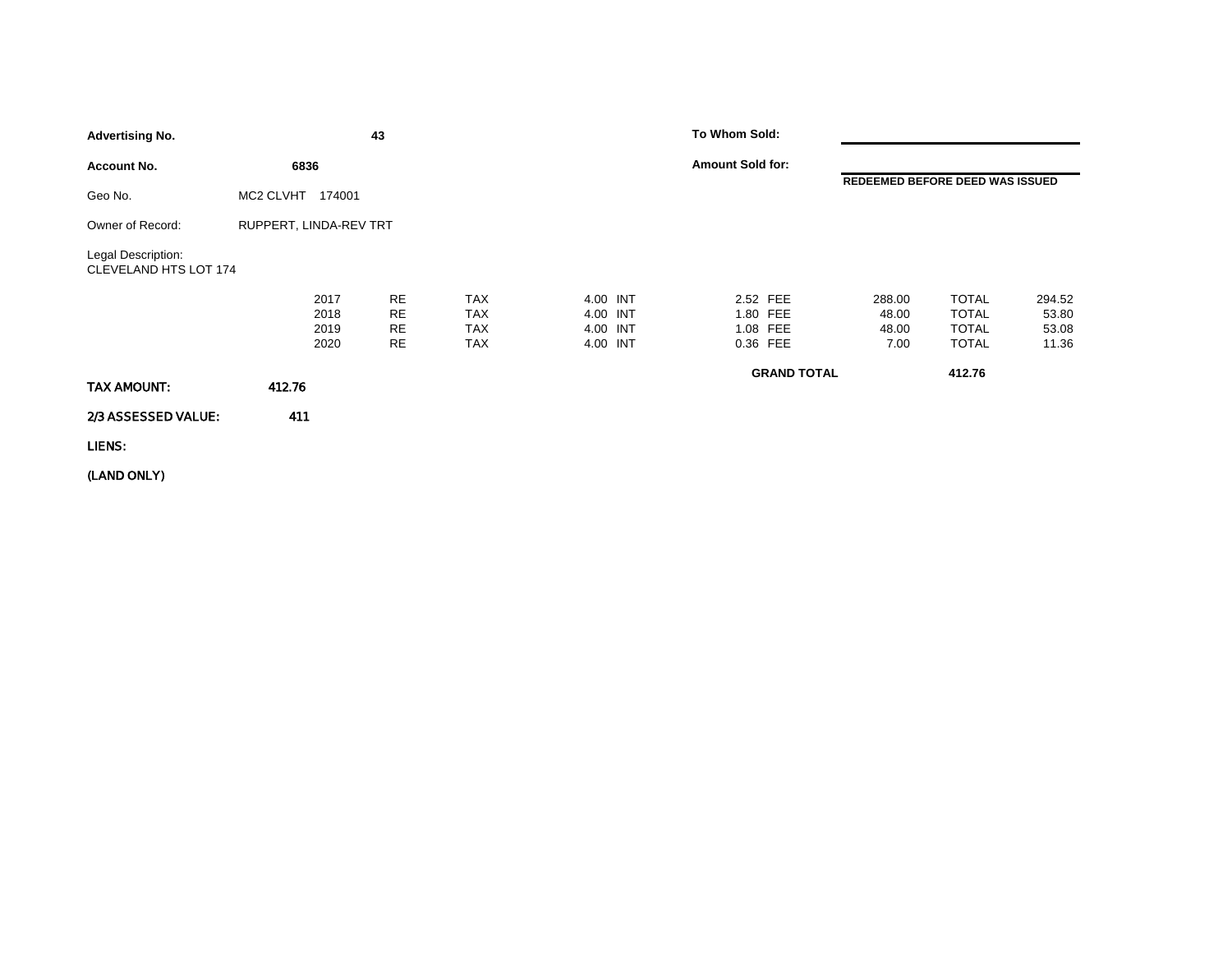| <b>Advertising No.</b>                      |                              | 44                                               |                                               |                                              | To Whom Sold:                                |                    |                                  |                                                              |                                   |
|---------------------------------------------|------------------------------|--------------------------------------------------|-----------------------------------------------|----------------------------------------------|----------------------------------------------|--------------------|----------------------------------|--------------------------------------------------------------|-----------------------------------|
| <b>Account No.</b>                          | 6915                         |                                                  |                                               |                                              | <b>Amount Sold for:</b>                      |                    |                                  |                                                              |                                   |
| Geo No.                                     | MC2 CLVHT 253001             |                                                  |                                               |                                              |                                              |                    | REDEEMED BEFORE DEED WAS ISSUED  |                                                              |                                   |
| Owner of Record:                            | HIDDEN VALLEY INVESTMENTS    |                                                  |                                               |                                              |                                              |                    |                                  |                                                              |                                   |
| Legal Description:<br>CLEVELAND HTS LOT 253 |                              |                                                  |                                               |                                              |                                              |                    |                                  |                                                              |                                   |
|                                             | 2017<br>2018<br>2019<br>2020 | <b>RE</b><br><b>RE</b><br><b>RE</b><br><b>RE</b> | <b>TAX</b><br>TAX<br><b>TAX</b><br><b>TAX</b> | 4.00 INT<br>4.00 INT<br>4.00 INT<br>4.00 INT | 2.52 FEE<br>1.80 FEE<br>1.08 FEE<br>0.36 FEE |                    | 303.00<br>48.00<br>48.00<br>7.00 | <b>TOTAL</b><br><b>TOTAL</b><br><b>TOTAL</b><br><b>TOTAL</b> | 309.52<br>53.80<br>53.08<br>11.36 |
| TAX AMOUNT:                                 | 427.76                       |                                                  |                                               |                                              |                                              | <b>GRAND TOTAL</b> |                                  | 427.76                                                       |                                   |
| 2/3 ASSESSED VALUE:                         | 426                          |                                                  |                                               |                                              |                                              |                    |                                  |                                                              |                                   |
| LIENS:                                      |                              |                                                  |                                               |                                              |                                              |                    |                                  |                                                              |                                   |
|                                             |                              |                                                  |                                               |                                              |                                              |                    |                                  |                                                              |                                   |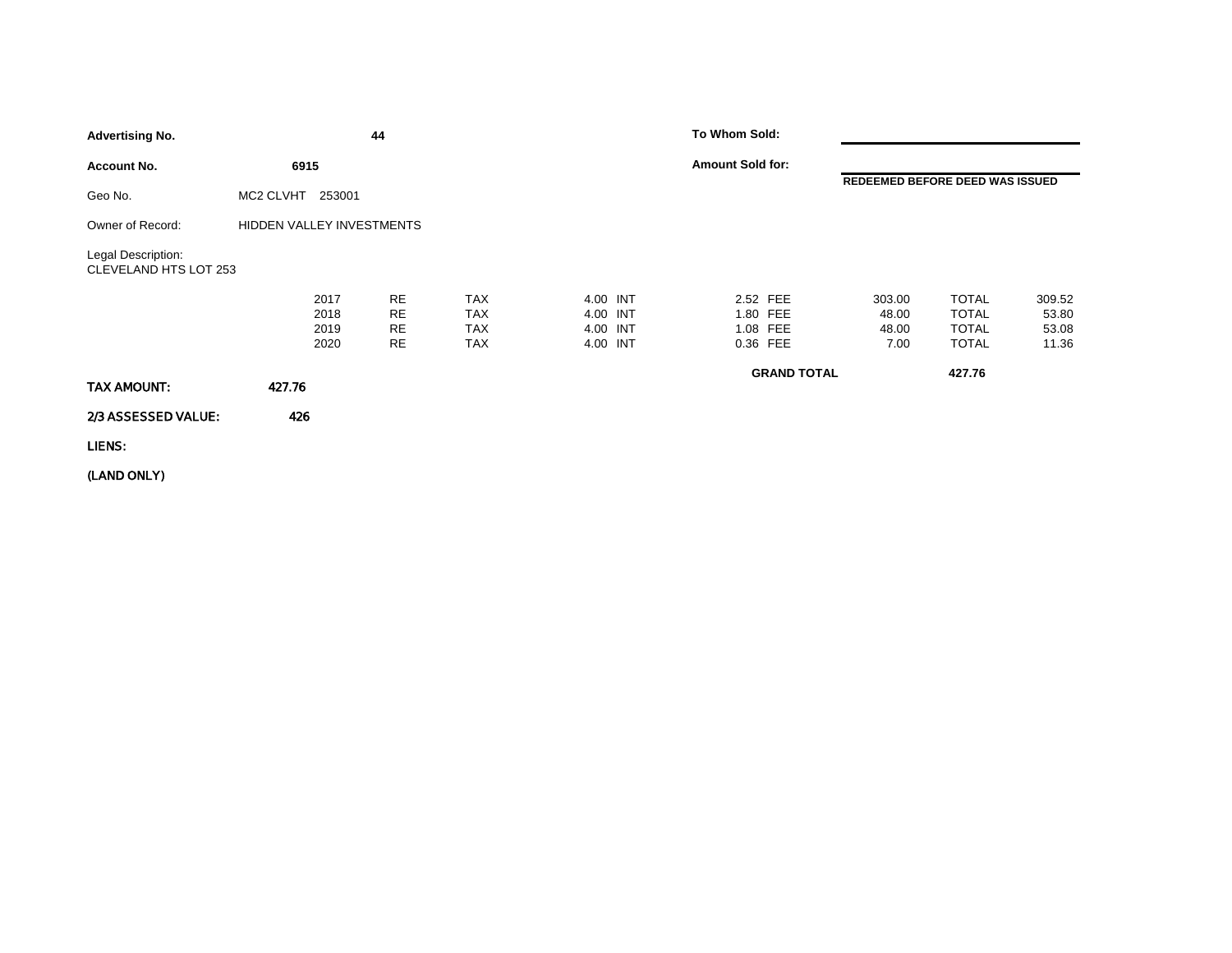| <b>Advertising No.</b>                      |                              | 45                                               |                                               |                                              | To Whom Sold:           |                                              |                                  |                                                              |                                   |
|---------------------------------------------|------------------------------|--------------------------------------------------|-----------------------------------------------|----------------------------------------------|-------------------------|----------------------------------------------|----------------------------------|--------------------------------------------------------------|-----------------------------------|
| <b>Account No.</b>                          | 6916                         |                                                  |                                               |                                              | <b>Amount Sold for:</b> |                                              |                                  |                                                              |                                   |
| Geo No.                                     | MC2 CLVHT 254001             |                                                  |                                               |                                              |                         |                                              | REDEEMED BEFORE DEED WAS ISSUED  |                                                              |                                   |
| Owner of Record:                            | HIDDEN VALLEY INVESTMENTS    |                                                  |                                               |                                              |                         |                                              |                                  |                                                              |                                   |
| Legal Description:<br>CLEVELAND HTS LOT 254 |                              |                                                  |                                               |                                              |                         |                                              |                                  |                                                              |                                   |
|                                             | 2017<br>2018<br>2019<br>2020 | <b>RE</b><br><b>RE</b><br><b>RE</b><br><b>RE</b> | <b>TAX</b><br>TAX<br><b>TAX</b><br><b>TAX</b> | 4.00 INT<br>4.00 INT<br>4.00 INT<br>4.00 INT |                         | 2.52 FEE<br>1.80 FEE<br>1.08 FEE<br>0.36 FEE | 303.00<br>48.00<br>48.00<br>7.00 | <b>TOTAL</b><br><b>TOTAL</b><br><b>TOTAL</b><br><b>TOTAL</b> | 309.52<br>53.80<br>53.08<br>11.36 |
| TAX AMOUNT:                                 | 427.76                       |                                                  |                                               |                                              |                         | <b>GRAND TOTAL</b>                           |                                  | 427.76                                                       |                                   |
| 2/3 ASSESSED VALUE:                         | 426                          |                                                  |                                               |                                              |                         |                                              |                                  |                                                              |                                   |
| LIENS:                                      |                              |                                                  |                                               |                                              |                         |                                              |                                  |                                                              |                                   |
|                                             |                              |                                                  |                                               |                                              |                         |                                              |                                  |                                                              |                                   |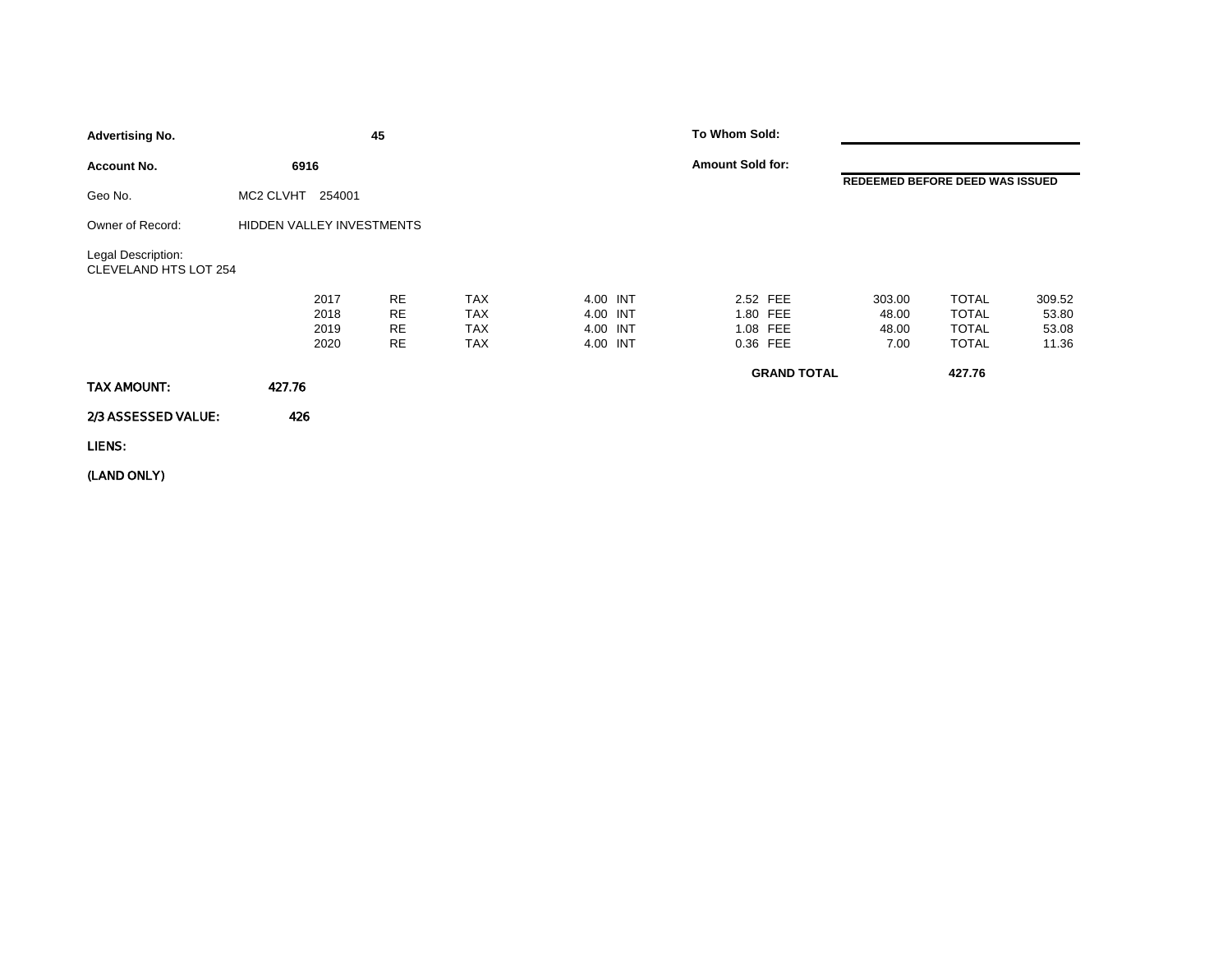| <b>Advertising No.</b>                      |                              | 46                                 |                                                      |                                              | To Whom Sold:                                |                    |                                                                          | <b>JOHN CHAMBERS III</b>                                     |                                   |  |
|---------------------------------------------|------------------------------|------------------------------------|------------------------------------------------------|----------------------------------------------|----------------------------------------------|--------------------|--------------------------------------------------------------------------|--------------------------------------------------------------|-----------------------------------|--|
| <b>Account No.</b>                          | 6936                         |                                    |                                                      |                                              | <b>Amount Sold for:</b>                      |                    |                                                                          | \$3,100.00                                                   |                                   |  |
| Geo No.                                     | MC2 CLVHT<br>274001          |                                    |                                                      |                                              |                                              |                    | <b>EXCESS FUNDS: \$2687.24</b><br><b>EXCESS FUNDS CLAIMED: 7/12/2021</b> |                                                              |                                   |  |
| Owner of Record:                            | <b>COMMONWEALTH FUNDING</b>  |                                    |                                                      |                                              |                                              |                    |                                                                          |                                                              |                                   |  |
| Legal Description:<br>CLEVELAND HTS LOT 274 |                              |                                    |                                                      |                                              |                                              |                    |                                                                          |                                                              |                                   |  |
|                                             | 2017<br>2018<br>2019<br>2020 | RE<br><b>RE</b><br>RE<br><b>RE</b> | <b>TAX</b><br><b>TAX</b><br><b>TAX</b><br><b>TAX</b> | 4.00 INT<br>4.00 INT<br>4.00 INT<br>4.00 INT | 2.52 FEE<br>1.80 FEE<br>1.08 FEE<br>0.36 FEE |                    | 288.00<br>48.00<br>48.00<br>7.00                                         | <b>TOTAL</b><br><b>TOTAL</b><br><b>TOTAL</b><br><b>TOTAL</b> | 294.52<br>53.80<br>53.08<br>11.36 |  |
| TAX AMOUNT:                                 | 412.76                       |                                    |                                                      |                                              |                                              | <b>GRAND TOTAL</b> |                                                                          | 412.76                                                       |                                   |  |
| 2/3 ASSESSED VALUE:                         | 411                          |                                    |                                                      |                                              |                                              |                    |                                                                          |                                                              |                                   |  |
| LIENS:                                      |                              |                                    |                                                      |                                              |                                              |                    |                                                                          |                                                              |                                   |  |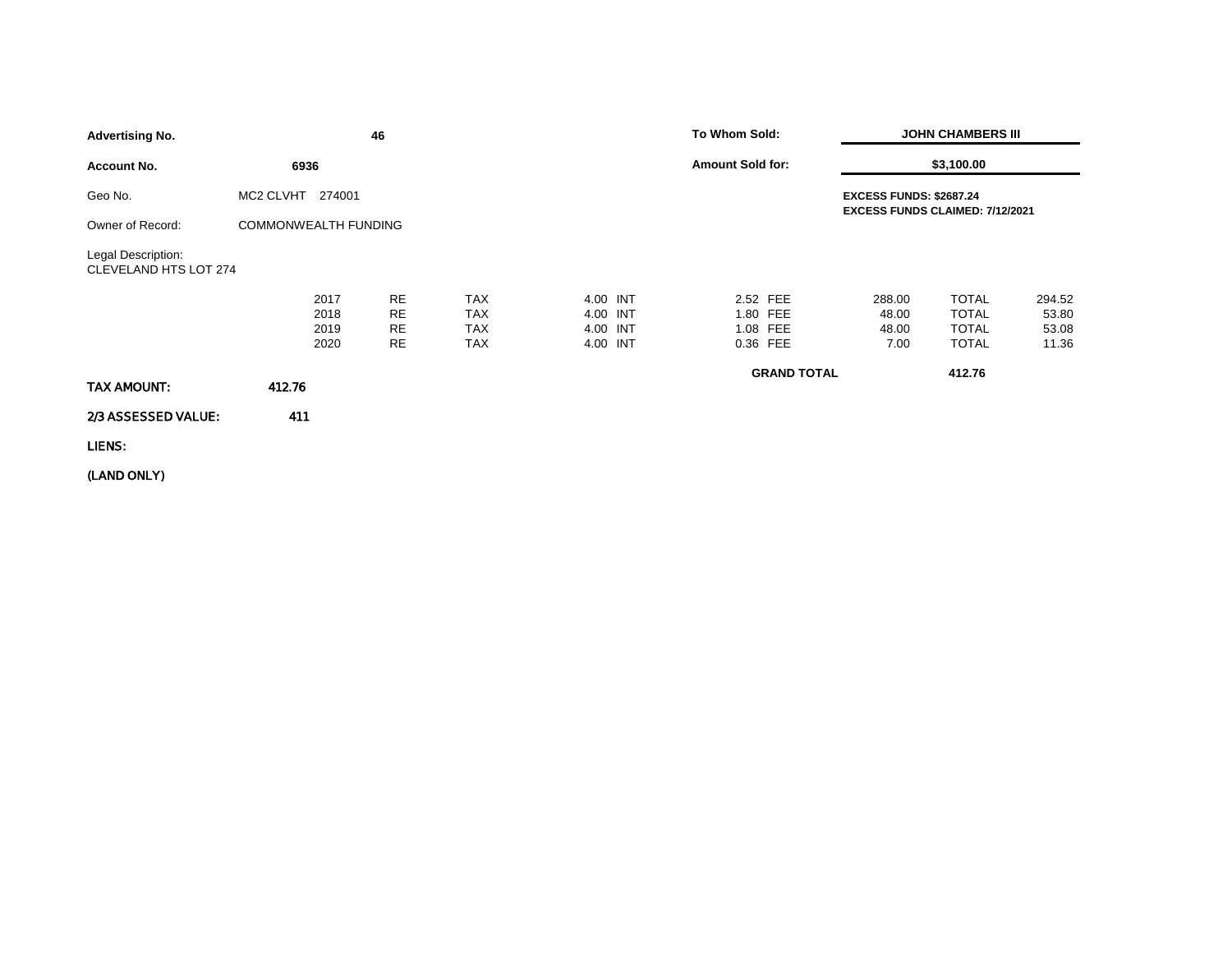| <b>Advertising No.</b>                      |                              | 47                                        |                                        |                                              | To Whom Sold:                                |                                  |                                                              |                                   |
|---------------------------------------------|------------------------------|-------------------------------------------|----------------------------------------|----------------------------------------------|----------------------------------------------|----------------------------------|--------------------------------------------------------------|-----------------------------------|
| <b>Account No.</b>                          | 6951                         |                                           |                                        |                                              | <b>Amount Sold for:</b>                      |                                  |                                                              |                                   |
| Geo No.                                     | MC2 CLVHT<br>289001          |                                           |                                        |                                              |                                              | REDEEMED BEFORE DEED WAS ISSUED  |                                                              |                                   |
| Owner of Record:                            | <b>COMMONWEALTH FUNDING</b>  |                                           |                                        |                                              |                                              |                                  |                                                              |                                   |
| Legal Description:<br>CLEVELAND HTS LOT 289 |                              |                                           |                                        |                                              |                                              |                                  |                                                              |                                   |
|                                             | 2017<br>2018<br>2019<br>2020 | <b>RE</b><br><b>RE</b><br><b>RE</b><br>RE | <b>TAX</b><br>TAX<br>TAX<br><b>TAX</b> | 4.00 INT<br>4.00 INT<br>4.00 INT<br>4.00 INT | 2.52 FEE<br>1.80 FEE<br>1.08 FEE<br>0.36 FEE | 288.00<br>48.00<br>48.00<br>7.00 | <b>TOTAL</b><br><b>TOTAL</b><br><b>TOTAL</b><br><b>TOTAL</b> | 294.52<br>53.80<br>53.08<br>11.36 |
| TAX AMOUNT:                                 | 412.76                       |                                           |                                        |                                              | <b>GRAND TOTAL</b>                           |                                  | 412.76                                                       |                                   |
| 2/3 ASSESSED VALUE:                         | 411                          |                                           |                                        |                                              |                                              |                                  |                                                              |                                   |
| LIENS:                                      |                              |                                           |                                        |                                              |                                              |                                  |                                                              |                                   |
|                                             |                              |                                           |                                        |                                              |                                              |                                  |                                                              |                                   |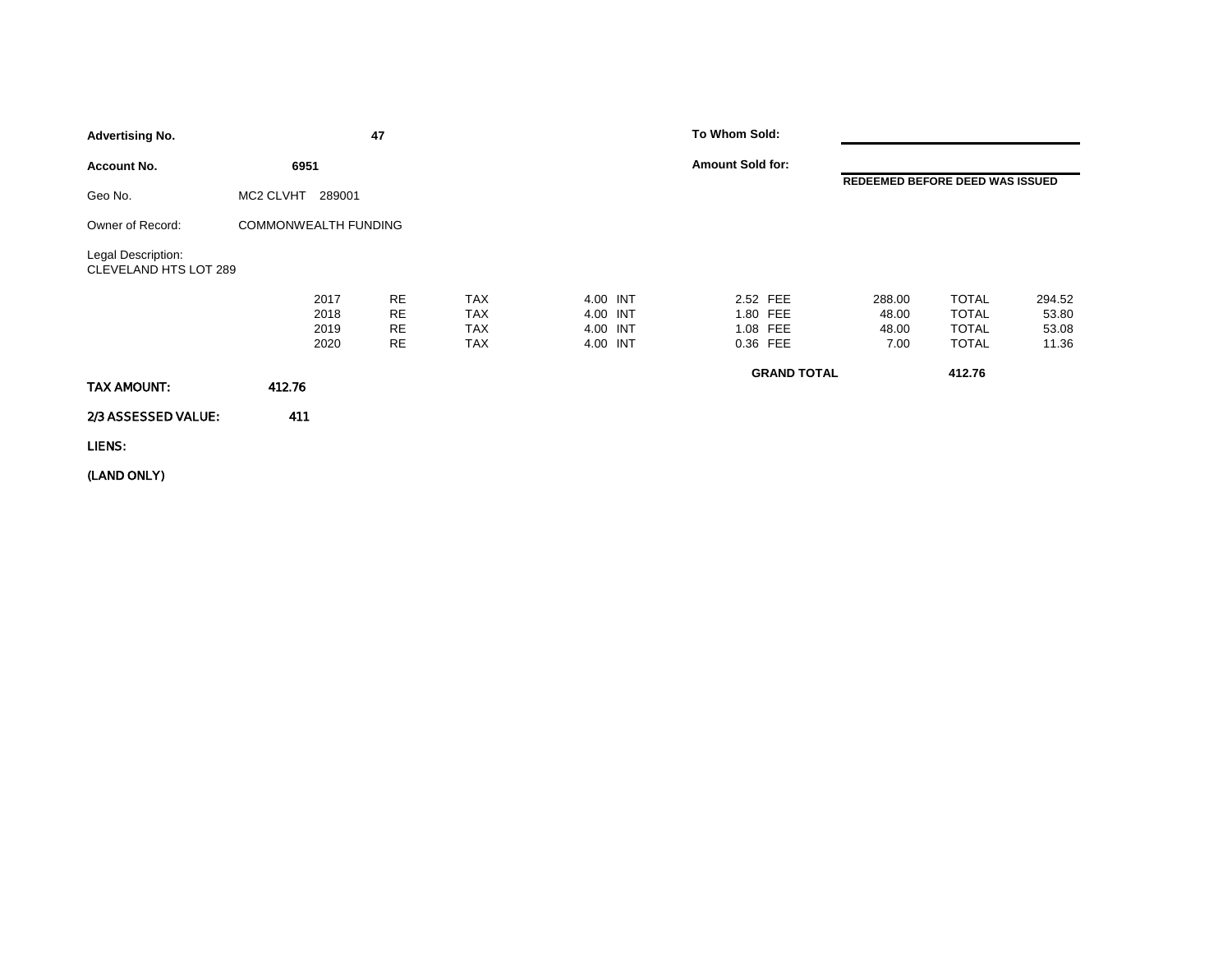| <b>Advertising No.</b>                      |                              | 48                                               |                                               |                                              | To Whom Sold:                                |                                  |                                                              |                                   |
|---------------------------------------------|------------------------------|--------------------------------------------------|-----------------------------------------------|----------------------------------------------|----------------------------------------------|----------------------------------|--------------------------------------------------------------|-----------------------------------|
| <b>Account No.</b>                          | 6952                         |                                                  |                                               |                                              | <b>Amount Sold for:</b>                      |                                  |                                                              |                                   |
| Geo No.                                     | MC2 CLVHT<br>290001          |                                                  |                                               |                                              |                                              |                                  | REDEEMED BEFORE DEED WAS ISSUED                              |                                   |
| Owner of Record:                            | <b>COMMONWEALTH FUNDING</b>  |                                                  |                                               |                                              |                                              |                                  |                                                              |                                   |
| Legal Description:<br>CLEVELAND HTS LOT 290 |                              |                                                  |                                               |                                              |                                              |                                  |                                                              |                                   |
|                                             | 2017<br>2018<br>2019<br>2020 | <b>RE</b><br><b>RE</b><br><b>RE</b><br><b>RE</b> | <b>TAX</b><br><b>TAX</b><br>TAX<br><b>TAX</b> | 4.00 INT<br>4.00 INT<br>4.00 INT<br>4.00 INT | 2.52 FEE<br>1.80 FEE<br>1.08 FEE<br>0.36 FEE | 288.00<br>48.00<br>48.00<br>7.00 | <b>TOTAL</b><br><b>TOTAL</b><br><b>TOTAL</b><br><b>TOTAL</b> | 294.52<br>53.80<br>53.08<br>11.36 |
| TAX AMOUNT:                                 | 412.76                       |                                                  |                                               |                                              | <b>GRAND TOTAL</b>                           |                                  | 412.76                                                       |                                   |
| 2/3 ASSESSED VALUE:                         | 411                          |                                                  |                                               |                                              |                                              |                                  |                                                              |                                   |
| LIENS:                                      |                              |                                                  |                                               |                                              |                                              |                                  |                                                              |                                   |
|                                             |                              |                                                  |                                               |                                              |                                              |                                  |                                                              |                                   |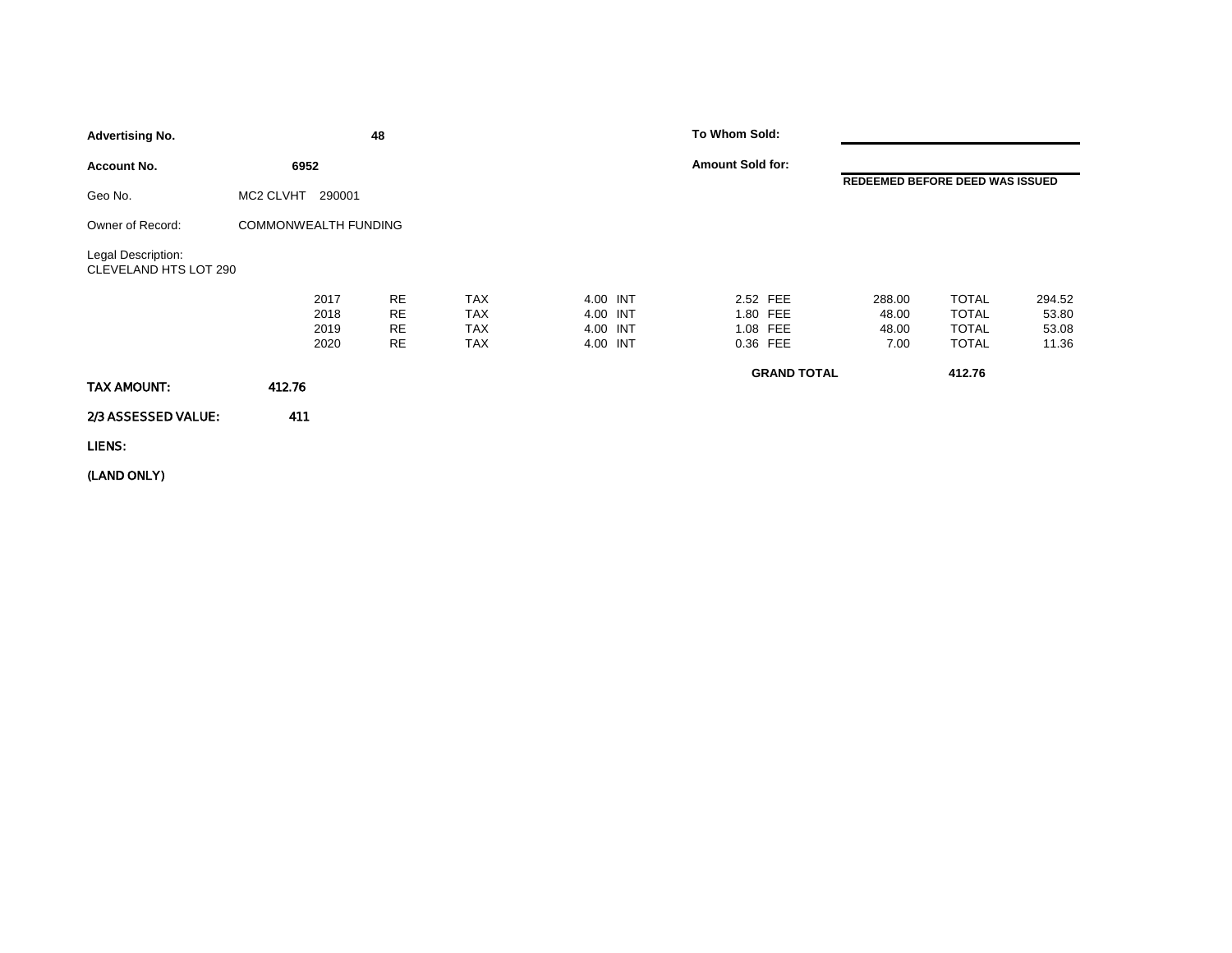| \$2,600.00<br><b>Amount Sold for:</b><br><b>Account No.</b><br>6992                                                                                                                                                                                                                                                                   |                                   |
|---------------------------------------------------------------------------------------------------------------------------------------------------------------------------------------------------------------------------------------------------------------------------------------------------------------------------------------|-----------------------------------|
|                                                                                                                                                                                                                                                                                                                                       |                                   |
| MC2 CLVHT<br>Geo No.<br>331001<br><b>EXCESS FUNDS: \$2187.24</b><br>EXCESS FUNDS CLAIMED: 7/12/2021                                                                                                                                                                                                                                   |                                   |
| RUPPERT, LINDA-REV TRT<br>Owner of Record:                                                                                                                                                                                                                                                                                            |                                   |
| Legal Description:<br>CLEVELAND HTS LOT 331                                                                                                                                                                                                                                                                                           |                                   |
| <b>RE</b><br><b>TAX</b><br>4.00 INT<br>2.52 FEE<br><b>TOTAL</b><br>2017<br>288.00<br><b>RE</b><br><b>TAX</b><br><b>TOTAL</b><br>2018<br>4.00 INT<br>1.80 FEE<br>48.00<br><b>RE</b><br><b>TAX</b><br>4.00 INT<br>1.08 FEE<br><b>TOTAL</b><br>2019<br>48.00<br>RE<br><b>TAX</b><br>4.00 INT<br>0.36 FEE<br>2020<br><b>TOTAL</b><br>7.00 | 294.52<br>53.80<br>53.08<br>11.36 |
| <b>GRAND TOTAL</b><br>412.76<br>412.76<br>TAX AMOUNT:                                                                                                                                                                                                                                                                                 |                                   |
| 2/3 ASSESSED VALUE:<br>411                                                                                                                                                                                                                                                                                                            |                                   |
| LIENS:                                                                                                                                                                                                                                                                                                                                |                                   |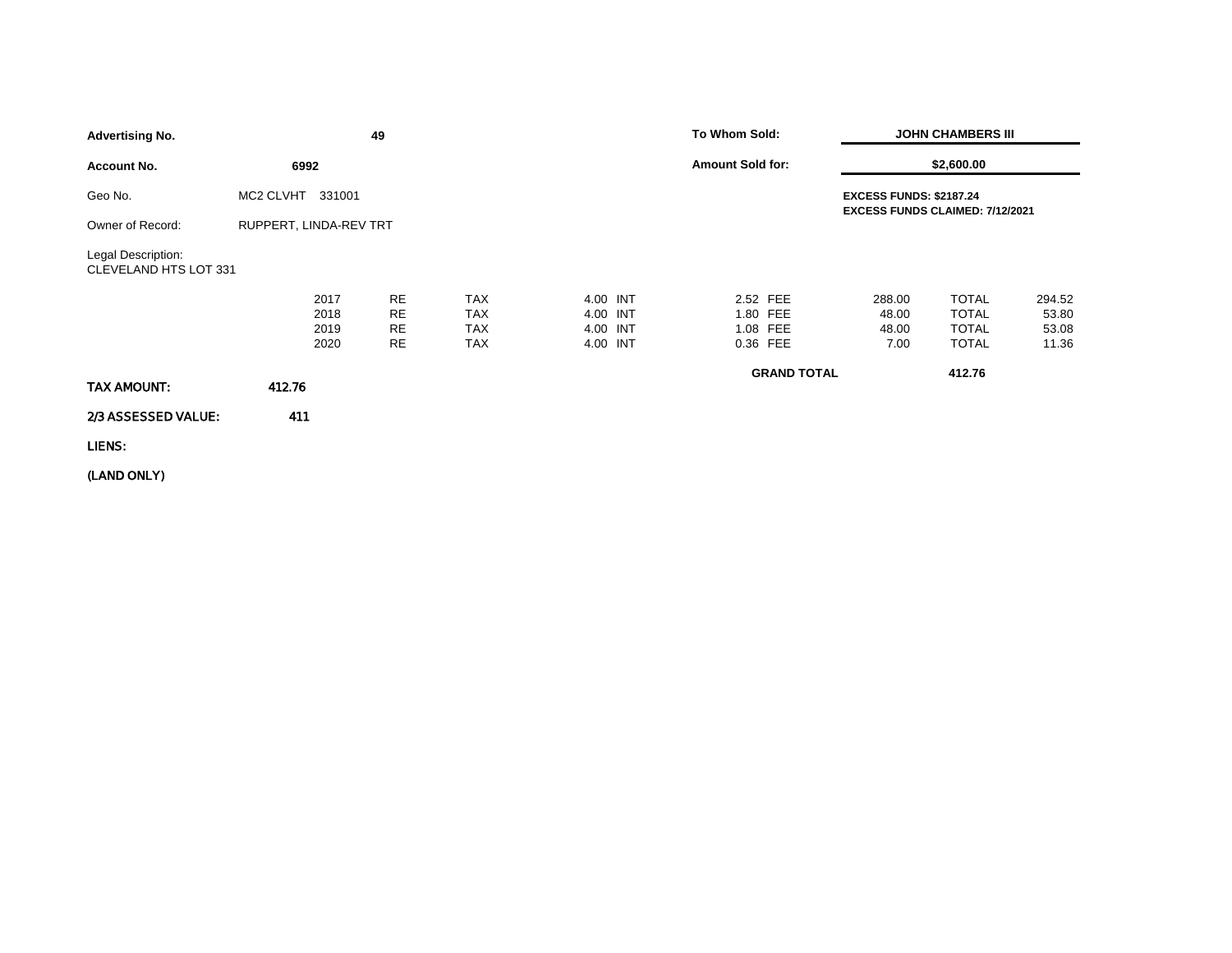| <b>Advertising No.</b>                      |                              | 50                                        |                                                      |                                              | To Whom Sold:                                |                                  | <b>JOHN CHAMBERS III</b>                                     |                                   |
|---------------------------------------------|------------------------------|-------------------------------------------|------------------------------------------------------|----------------------------------------------|----------------------------------------------|----------------------------------|--------------------------------------------------------------|-----------------------------------|
| <b>Account No.</b>                          | 6993                         |                                           |                                                      |                                              | <b>Amount Sold for:</b>                      |                                  | \$2,600.00                                                   |                                   |
| Geo No.                                     | MC2 CLVHT<br>332001          |                                           |                                                      |                                              |                                              | <b>EXCESS FUNDS: \$2187.24</b>   | EXCESS FUNDS CLAIMED: 7/12/2021                              |                                   |
| Owner of Record:                            | RUPPERT, LINDA-REV TRT       |                                           |                                                      |                                              |                                              |                                  |                                                              |                                   |
| Legal Description:<br>CLEVELAND HTS LOT 332 |                              |                                           |                                                      |                                              |                                              |                                  |                                                              |                                   |
|                                             | 2017<br>2018<br>2019<br>2020 | <b>RE</b><br><b>RE</b><br><b>RE</b><br>RE | <b>TAX</b><br><b>TAX</b><br><b>TAX</b><br><b>TAX</b> | 4.00 INT<br>4.00 INT<br>4.00 INT<br>4.00 INT | 2.52 FEE<br>1.80 FEE<br>1.08 FEE<br>0.36 FEE | 288.00<br>48.00<br>48.00<br>7.00 | <b>TOTAL</b><br><b>TOTAL</b><br><b>TOTAL</b><br><b>TOTAL</b> | 294.52<br>53.80<br>53.08<br>11.36 |
| TAX AMOUNT:                                 | 412.76                       |                                           |                                                      |                                              | <b>GRAND TOTAL</b>                           |                                  | 412.76                                                       |                                   |
| 2/3 ASSESSED VALUE:                         | 411                          |                                           |                                                      |                                              |                                              |                                  |                                                              |                                   |
| LIENS:                                      |                              |                                           |                                                      |                                              |                                              |                                  |                                                              |                                   |
|                                             |                              |                                           |                                                      |                                              |                                              |                                  |                                                              |                                   |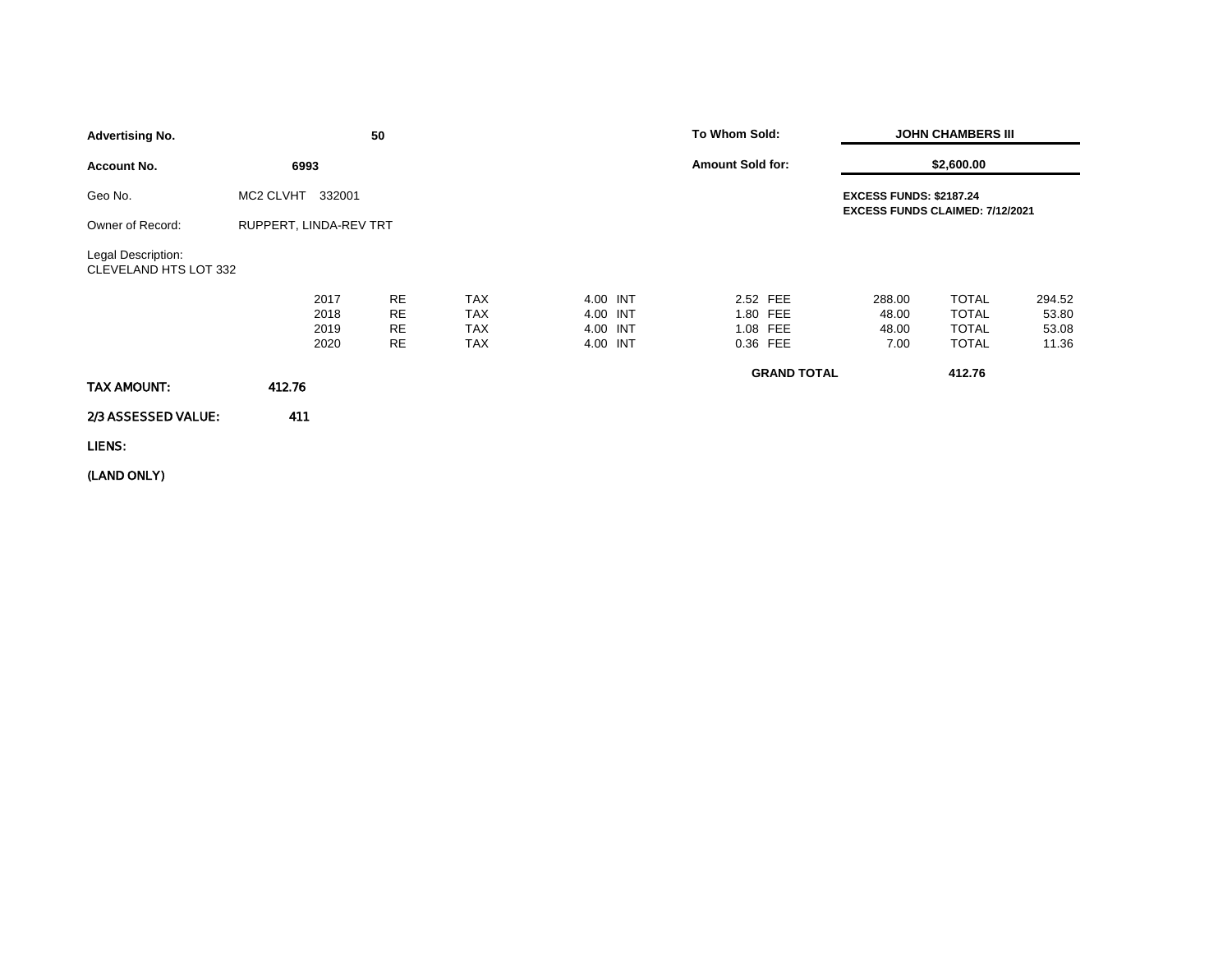| <b>Advertising No.</b>                      |                              | 51                                               |                                 |                                              | To Whom Sold:                                |                                  |                                                              |                                   |
|---------------------------------------------|------------------------------|--------------------------------------------------|---------------------------------|----------------------------------------------|----------------------------------------------|----------------------------------|--------------------------------------------------------------|-----------------------------------|
| <b>Account No.</b>                          | 7022                         |                                                  |                                 |                                              | <b>Amount Sold for:</b>                      |                                  |                                                              |                                   |
| Geo No.                                     | MC2 CLVHT<br>365001          |                                                  |                                 |                                              |                                              |                                  | REDEEMED BEFORE DEED WAS ISSUED                              |                                   |
| Owner of Record:                            | <b>COMMONWEALTH FUNDING</b>  |                                                  |                                 |                                              |                                              |                                  |                                                              |                                   |
| Legal Description:<br>CLEVELAND HTS LOT 365 |                              |                                                  |                                 |                                              |                                              |                                  |                                                              |                                   |
|                                             | 2017<br>2018<br>2019<br>2020 | <b>RE</b><br><b>RE</b><br><b>RE</b><br><b>RE</b> | <b>TAX</b><br>TAX<br>TAX<br>TAX | 4.00 INT<br>4.00 INT<br>4.00 INT<br>4.00 INT | 2.52 FEE<br>1.80 FEE<br>1.08 FEE<br>0.36 FEE | 288.00<br>48.00<br>48.00<br>7.00 | <b>TOTAL</b><br><b>TOTAL</b><br><b>TOTAL</b><br><b>TOTAL</b> | 294.52<br>53.80<br>53.08<br>11.36 |
| TAX AMOUNT:                                 | 412.76                       |                                                  |                                 |                                              |                                              | <b>GRAND TOTAL</b>               | 412.76                                                       |                                   |
| 2/3 ASSESSED VALUE:                         | 411                          |                                                  |                                 |                                              |                                              |                                  |                                                              |                                   |
| LIENS:                                      |                              |                                                  |                                 |                                              |                                              |                                  |                                                              |                                   |
|                                             |                              |                                                  |                                 |                                              |                                              |                                  |                                                              |                                   |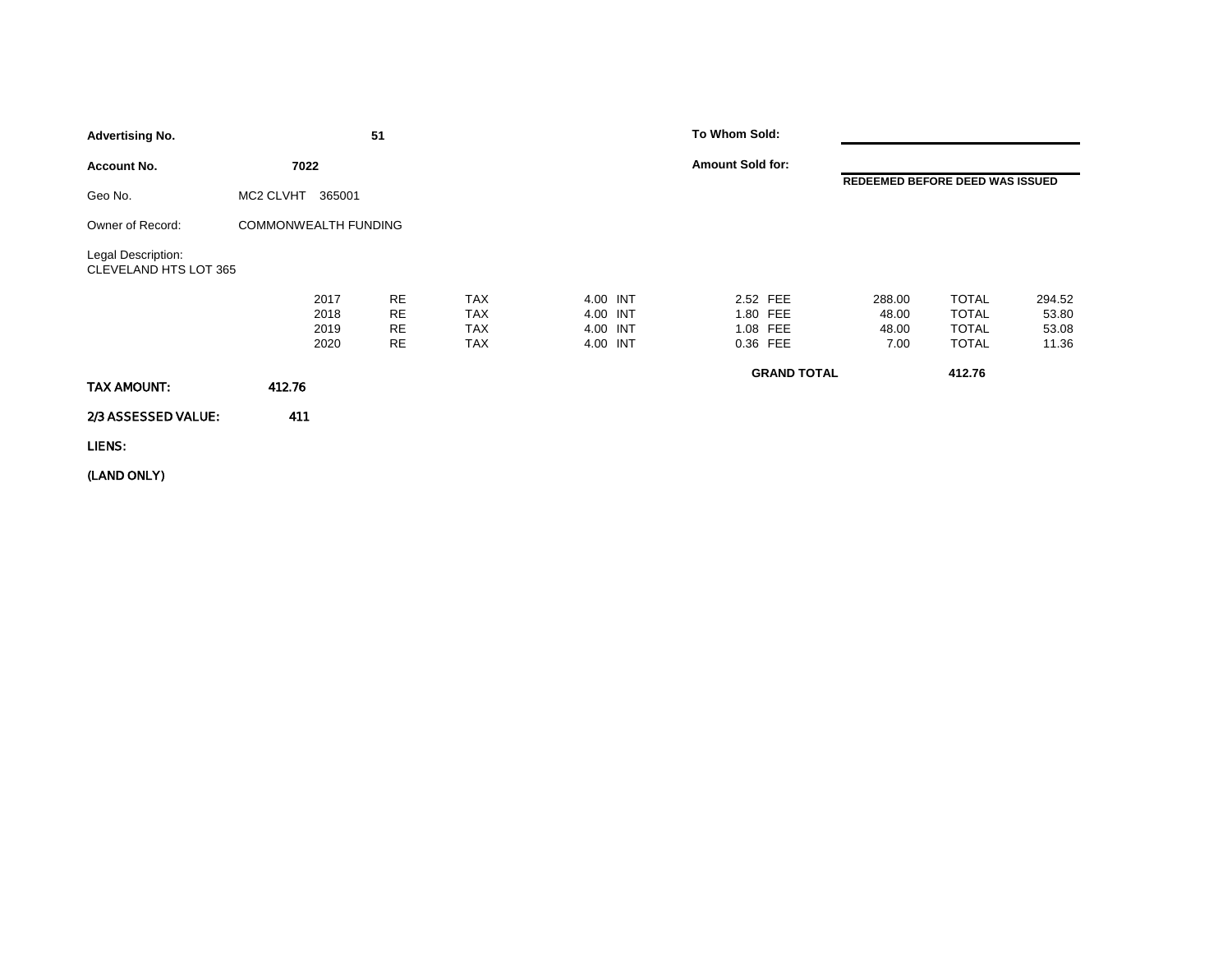| <b>Advertising No.</b>                      |                              | 52                                 |                                                      |                                              | To Whom Sold:                                |                    |                                                                          | <b>JOHN CHAMBERS III</b>                                     |                                   |
|---------------------------------------------|------------------------------|------------------------------------|------------------------------------------------------|----------------------------------------------|----------------------------------------------|--------------------|--------------------------------------------------------------------------|--------------------------------------------------------------|-----------------------------------|
| <b>Account No.</b>                          | 7034                         |                                    |                                                      |                                              | <b>Amount Sold for:</b>                      |                    |                                                                          | \$2,900.00                                                   |                                   |
| Geo No.                                     | MC2 CLVHT<br>378001          |                                    |                                                      |                                              |                                              |                    | <b>EXCESS FUNDS: \$2487.24</b><br><b>EXCESS FUNDS CLAIMED: 7/12/2021</b> |                                                              |                                   |
| Owner of Record:                            | COMMONWEALTH FUNDING         |                                    |                                                      |                                              |                                              |                    |                                                                          |                                                              |                                   |
| Legal Description:<br>CLEVELAND HTS LOT 378 |                              |                                    |                                                      |                                              |                                              |                    |                                                                          |                                                              |                                   |
|                                             | 2017<br>2018<br>2019<br>2020 | RE<br><b>RE</b><br>RE<br><b>RE</b> | <b>TAX</b><br><b>TAX</b><br><b>TAX</b><br><b>TAX</b> | 4.00 INT<br>4.00 INT<br>4.00 INT<br>4.00 INT | 2.52 FEE<br>1.80 FEE<br>1.08 FEE<br>0.36 FEE |                    | 288.00<br>48.00<br>48.00<br>7.00                                         | <b>TOTAL</b><br><b>TOTAL</b><br><b>TOTAL</b><br><b>TOTAL</b> | 294.52<br>53.80<br>53.08<br>11.36 |
| TAX AMOUNT:                                 | 412.76                       |                                    |                                                      |                                              |                                              | <b>GRAND TOTAL</b> |                                                                          | 412.76                                                       |                                   |
| 2/3 ASSESSED VALUE:                         | 411                          |                                    |                                                      |                                              |                                              |                    |                                                                          |                                                              |                                   |
| LIENS:                                      |                              |                                    |                                                      |                                              |                                              |                    |                                                                          |                                                              |                                   |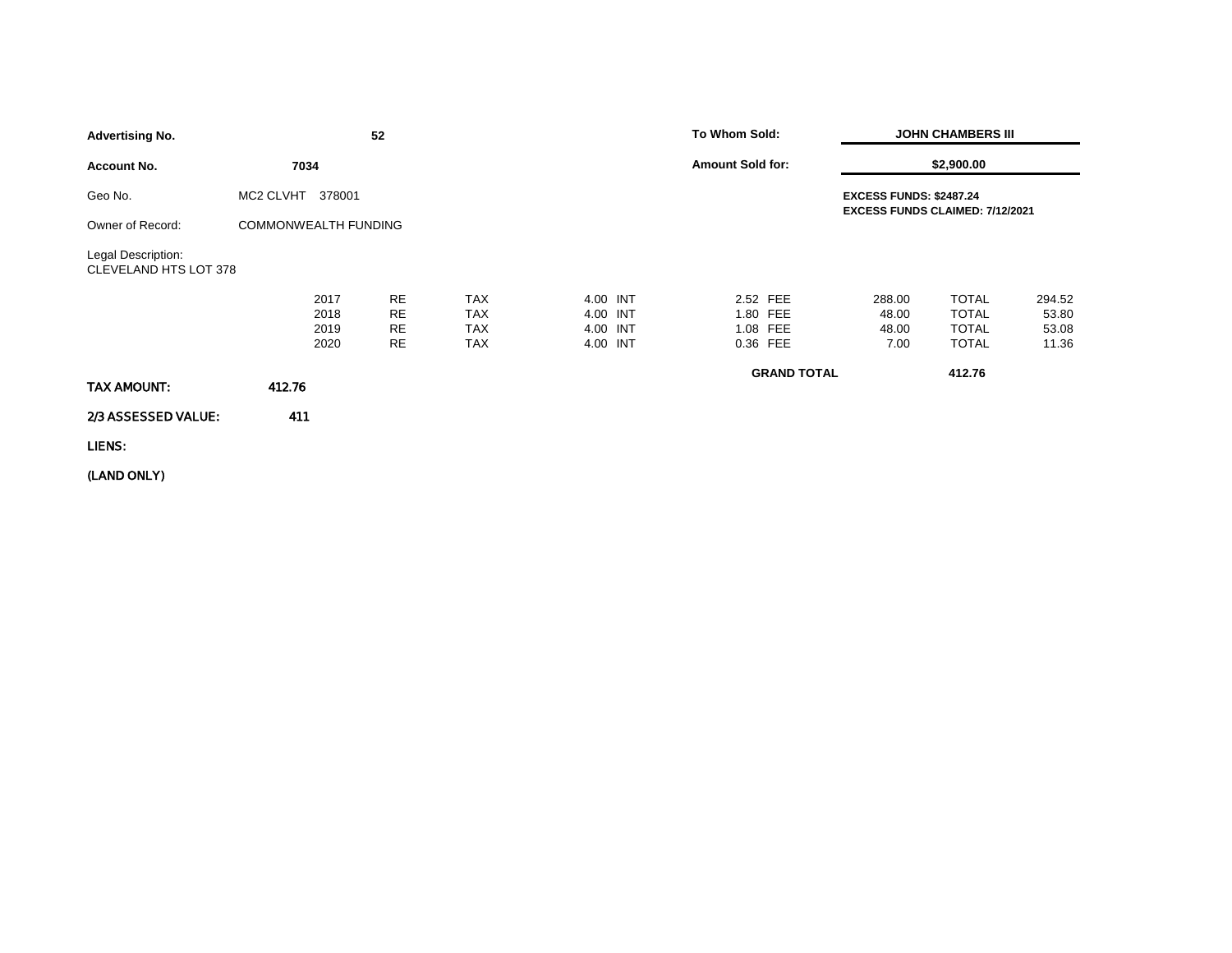| <b>Advertising No.</b>                      |                               | 53                                 |                                                      |                                              | To Whom Sold:                                |                                  |                                                              |                                   |
|---------------------------------------------|-------------------------------|------------------------------------|------------------------------------------------------|----------------------------------------------|----------------------------------------------|----------------------------------|--------------------------------------------------------------|-----------------------------------|
| <b>Account No.</b>                          | 7128                          |                                    |                                                      |                                              | <b>Amount Sold for:</b>                      |                                  |                                                              |                                   |
| Geo No.                                     | MC2 CLVHT<br>474001           |                                    |                                                      |                                              |                                              | REDEEMED BEFORE DEED WAS ISSUED  |                                                              |                                   |
| Owner of Record:                            | <b>BRIARCREEK INVESTMENTS</b> |                                    |                                                      |                                              |                                              |                                  |                                                              |                                   |
| Legal Description:<br>CLEVELAND HTS LOT 474 |                               |                                    |                                                      |                                              |                                              |                                  |                                                              |                                   |
|                                             | 2017<br>2018<br>2019<br>2020  | RE<br><b>RE</b><br><b>RE</b><br>RE | <b>TAX</b><br><b>TAX</b><br><b>TAX</b><br><b>TAX</b> | 4.00 INT<br>4.00 INT<br>4.00 INT<br>4.00 INT | 2.52 FEE<br>1.80 FEE<br>1.08 FEE<br>0.36 FEE | 348.00<br>48.00<br>48.00<br>7.00 | <b>TOTAL</b><br><b>TOTAL</b><br><b>TOTAL</b><br><b>TOTAL</b> | 354.52<br>53.80<br>53.08<br>11.36 |
| TAX AMOUNT:                                 | 472.76                        |                                    |                                                      |                                              | <b>GRAND TOTAL</b>                           |                                  | 472.76                                                       |                                   |
| 2/3 ASSESSED VALUE:                         | 471                           |                                    |                                                      |                                              |                                              |                                  |                                                              |                                   |
| LIENS:                                      |                               |                                    |                                                      |                                              |                                              |                                  |                                                              |                                   |
|                                             |                               |                                    |                                                      |                                              |                                              |                                  |                                                              |                                   |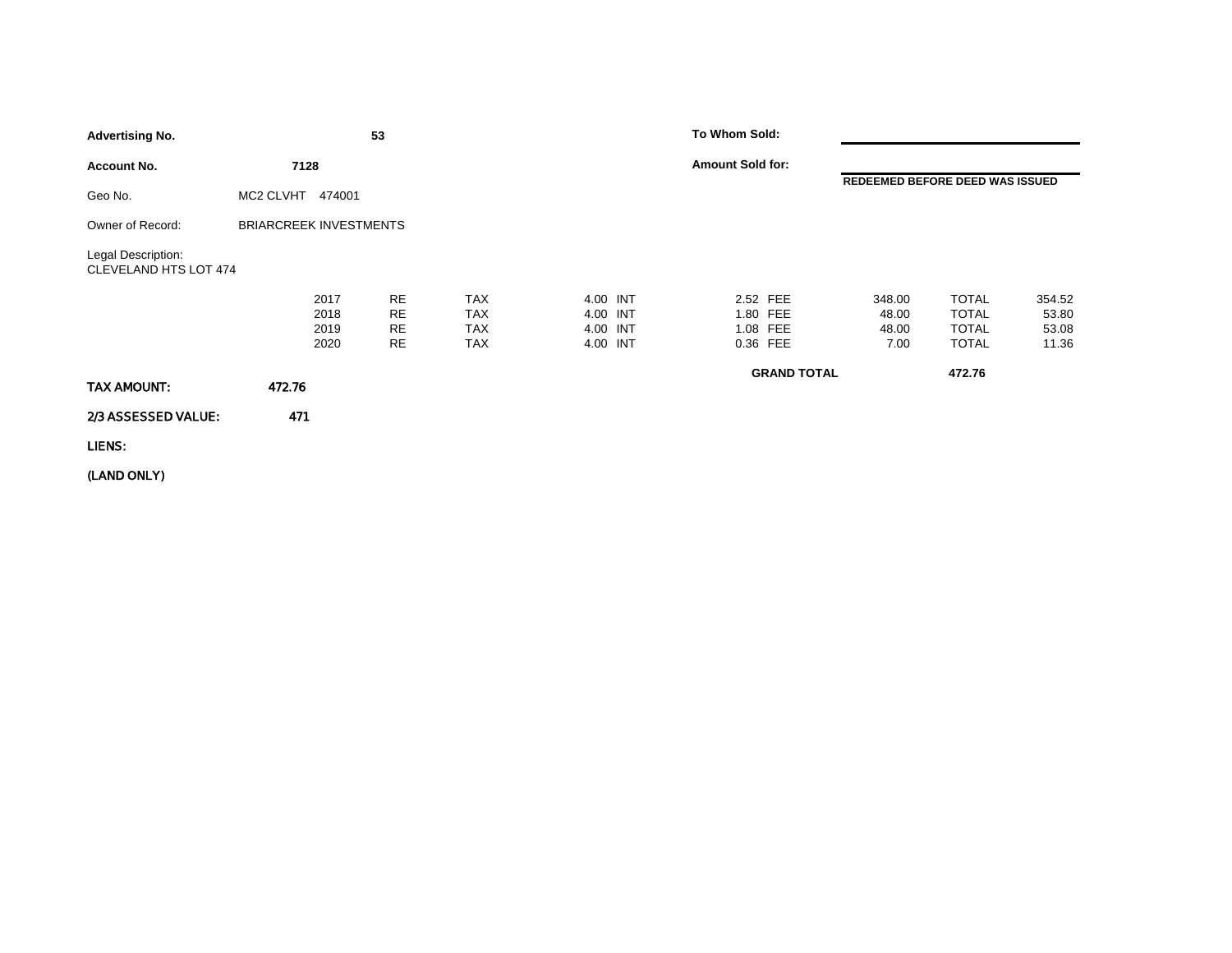| <b>Advertising No.</b>                      |                               | 54                                 |                                                      |                                              | To Whom Sold:                                |                                  |                                                              |                                   |
|---------------------------------------------|-------------------------------|------------------------------------|------------------------------------------------------|----------------------------------------------|----------------------------------------------|----------------------------------|--------------------------------------------------------------|-----------------------------------|
| <b>Account No.</b>                          | 7129                          |                                    |                                                      |                                              | <b>Amount Sold for:</b>                      |                                  |                                                              |                                   |
| Geo No.                                     | MC2 CLVHT<br>475001           |                                    |                                                      |                                              |                                              | REDEEMED BEFORE DEED WAS ISSUED  |                                                              |                                   |
| Owner of Record:                            | <b>BRIARCREEK INVESTMENTS</b> |                                    |                                                      |                                              |                                              |                                  |                                                              |                                   |
| Legal Description:<br>CLEVELAND HTS LOT 475 |                               |                                    |                                                      |                                              |                                              |                                  |                                                              |                                   |
|                                             | 2017<br>2018<br>2019<br>2020  | RE<br><b>RE</b><br><b>RE</b><br>RE | <b>TAX</b><br><b>TAX</b><br><b>TAX</b><br><b>TAX</b> | 4.00 INT<br>4.00 INT<br>4.00 INT<br>4.00 INT | 2.52 FEE<br>1.80 FEE<br>1.08 FEE<br>0.36 FEE | 348.00<br>48.00<br>48.00<br>7.00 | <b>TOTAL</b><br><b>TOTAL</b><br><b>TOTAL</b><br><b>TOTAL</b> | 354.52<br>53.80<br>53.08<br>11.36 |
| TAX AMOUNT:                                 | 472.76                        |                                    |                                                      |                                              | <b>GRAND TOTAL</b>                           |                                  | 472.76                                                       |                                   |
| 2/3 ASSESSED VALUE:                         | 471                           |                                    |                                                      |                                              |                                              |                                  |                                                              |                                   |
| LIENS:                                      |                               |                                    |                                                      |                                              |                                              |                                  |                                                              |                                   |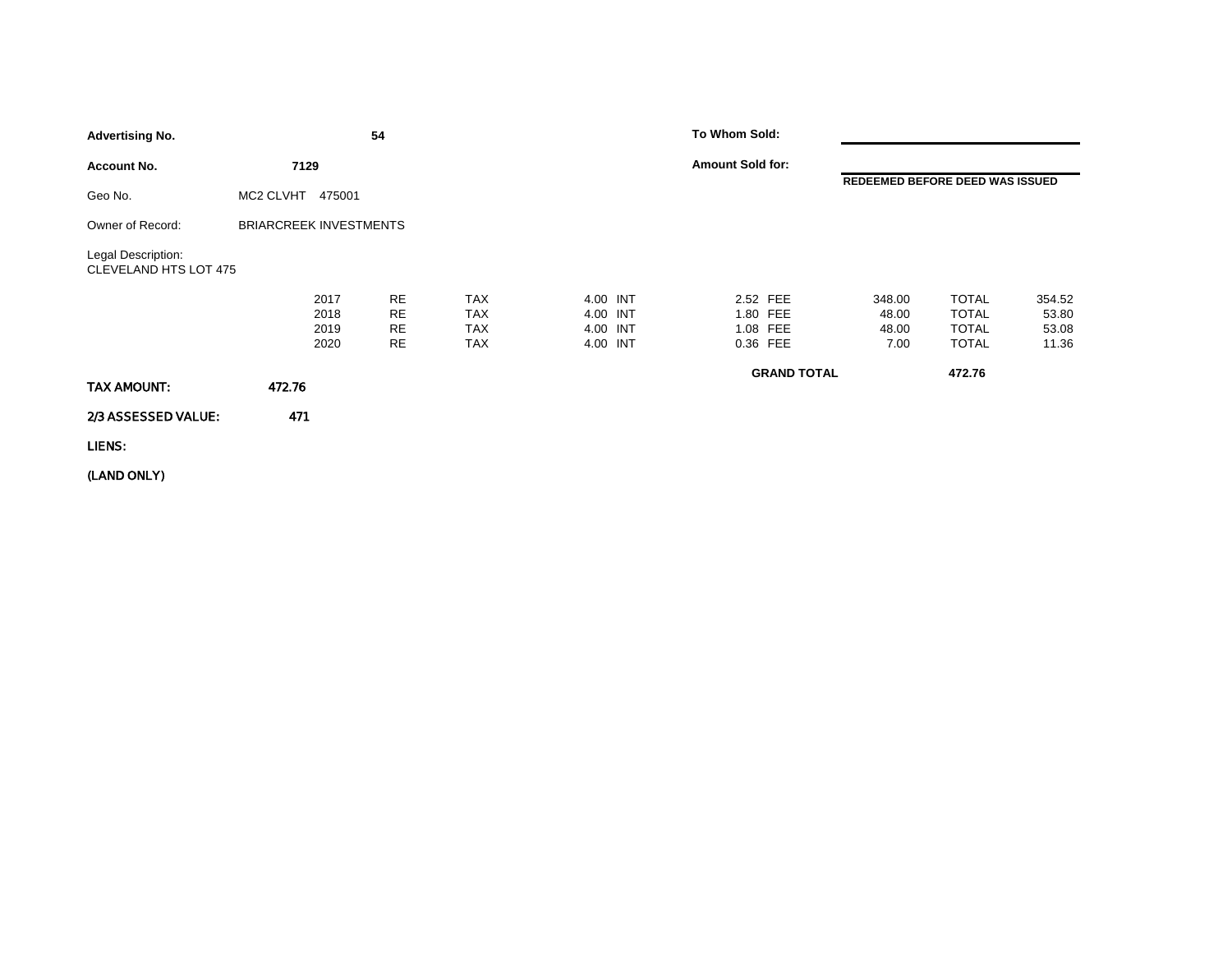| <b>Advertising No.</b>                           |                             |                              | 71                                        |                                               |                                                          | To Whom Sold:                                       |                    |                                  |                                                              |                                              |
|--------------------------------------------------|-----------------------------|------------------------------|-------------------------------------------|-----------------------------------------------|----------------------------------------------------------|-----------------------------------------------------|--------------------|----------------------------------|--------------------------------------------------------------|----------------------------------------------|
| <b>Account No.</b>                               | 14801                       |                              |                                           |                                               |                                                          | <b>Amount Sold for:</b>                             |                    |                                  |                                                              |                                              |
| Geo No.                                          | MC2 REGPK 10 17001          |                              |                                           |                                               |                                                          |                                                     |                    | REDEEMED BEFORE DEED WAS ISSUED  |                                                              |                                              |
| Owner of Record:                                 | ANDERSON, HENRY J & VESTA E |                              |                                           |                                               |                                                          |                                                     |                    |                                  |                                                              |                                              |
| Legal Description:<br>REGENCY PARK LOT 17 BLK 10 |                             |                              |                                           |                                               |                                                          |                                                     |                    |                                  |                                                              |                                              |
|                                                  |                             | 2017<br>2018<br>2019<br>2020 | <b>RE</b><br><b>RE</b><br><b>RE</b><br>RE | <b>TAX</b><br><b>TAX</b><br><b>TAX</b><br>TAX | 954.00 INT<br>981.00 INT<br>1,014.00 INT<br>1,029.00 INT | 601.02 FEE<br>441.45 FEE<br>273.78 FEE<br>92.61 FEE |                    | 378.00<br>48.00<br>48.00<br>7.00 | <b>TOTAL</b><br><b>TOTAL</b><br><b>TOTAL</b><br><b>TOTAL</b> | 1,933.02<br>1,470.45<br>1,335.78<br>1,128.61 |
| TAX AMOUNT:                                      | 5,867.86                    |                              |                                           |                                               |                                                          |                                                     | <b>GRAND TOTAL</b> |                                  | 5,867.86                                                     |                                              |
| 2/3 ASSESSED VALUE:                              | 6,667.31                    |                              |                                           |                                               |                                                          |                                                     |                    |                                  |                                                              |                                              |
| LIENS:                                           |                             |                              |                                           |                                               |                                                          |                                                     |                    |                                  |                                                              |                                              |
|                                                  |                             |                              |                                           |                                               |                                                          |                                                     |                    |                                  |                                                              |                                              |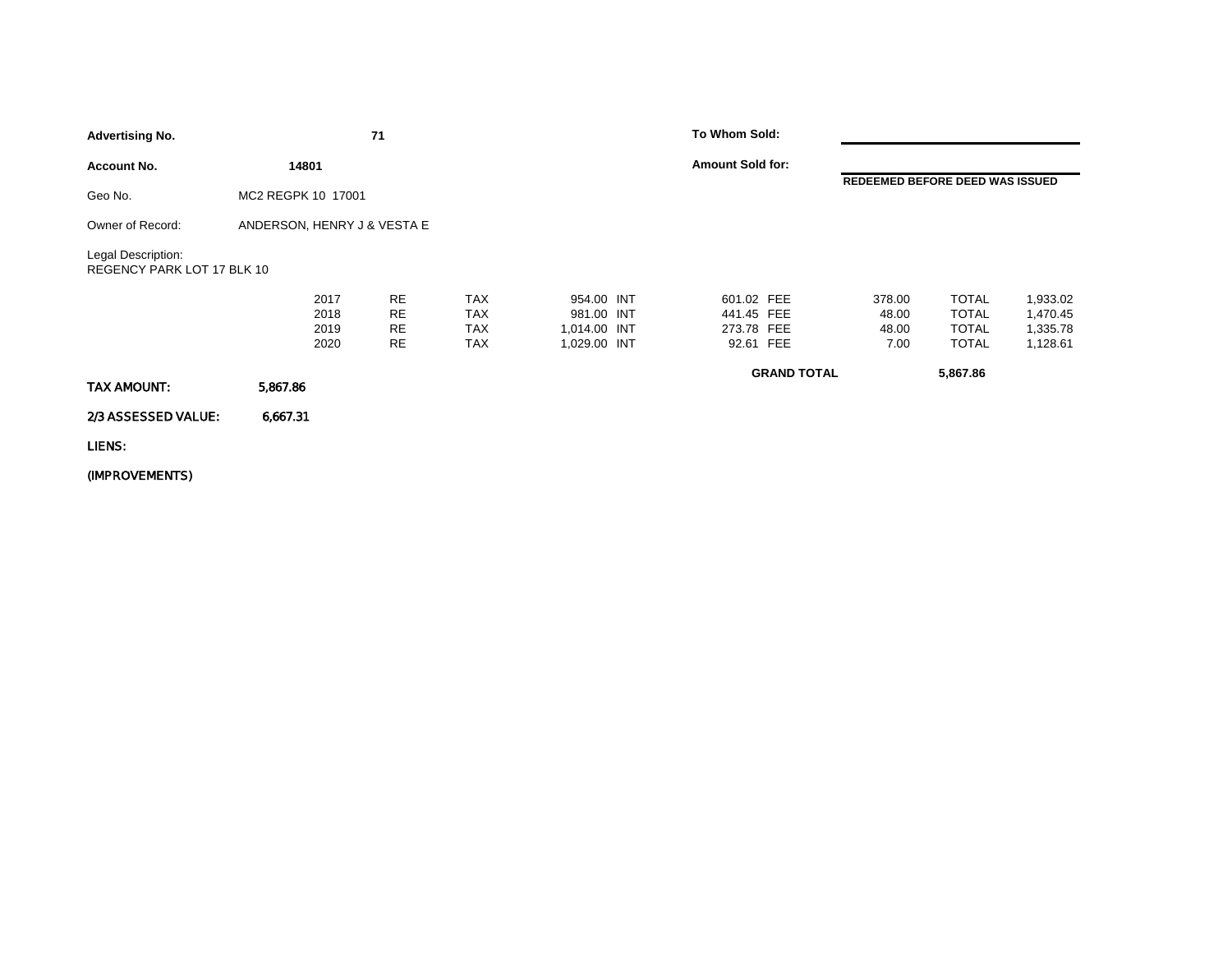| <b>Advertising No.</b>                             |                    |      | 82        |            |            | To Whom Sold: |                         | <b>AHSAN &amp; NASIRA AMIL</b> |                      |                                       |             |
|----------------------------------------------------|--------------------|------|-----------|------------|------------|---------------|-------------------------|--------------------------------|----------------------|---------------------------------------|-------------|
| <b>Account No.</b>                                 | 20579              |      |           |            |            |               | <b>Amount Sold for:</b> |                                |                      | \$30,000.00                           |             |
| Geo No.                                            | NB40AAAOT 48 3001  |      |           |            |            |               |                         |                                | <b>EXCESS FUNDS:</b> | <b>EXCESS FUNDS CLAIMED: 9/9/2021</b> | \$24,239.41 |
| Owner of Record:                                   | RICHARDS, JOHNNY M |      |           |            |            |               |                         |                                |                      |                                       |             |
| Legal Description:<br>NOBLE OT LOTS 3 AND 4 BLK 48 |                    |      |           |            |            |               |                         |                                |                      |                                       |             |
|                                                    |                    | 2017 | <b>RE</b> | <b>TAX</b> | 624.00 INT |               | 393.12 FEE              |                                | 378.00               | <b>TOTAL</b>                          | 1,395.12    |
| <b>NB044</b>                                       |                    | 2017 | CA        | <b>TAX</b> | 435.00 INT |               | 280.58 FEE              |                                | 53.00                | <b>TOTAL</b>                          | 768.58      |
|                                                    |                    | 2018 | <b>RE</b> | <b>TAX</b> | 683.00 INT |               | 307.35 FEE              |                                | 48.00                | <b>TOTAL</b>                          | 1,038.35    |
|                                                    |                    | 2019 | <b>RE</b> | <b>TAX</b> | 723.00 INT |               | 195.21 FEE              |                                | 48.00                | <b>TOTAL</b>                          | 966.21      |
| <b>NB065</b>                                       |                    | 2019 | СA        | <b>TAX</b> | 400.00 INT |               | 102.00 FEE              |                                | 53.00                | <b>TOTAL</b>                          | 555.00      |
|                                                    |                    | 2020 | <b>RE</b> | TAX        | 737.00 INT |               | 66.33 FEE               |                                | 7.00                 | <b>TOTAL</b>                          | 810.33      |
| <b>NB069</b>                                       |                    | 2020 | СA        | <b>TAX</b> | 200.00 INT |               | 15.00 FEE               |                                | 12.00                | <b>TOTAL</b>                          | 227.00      |
| <b>TAX AMOUNT:</b>                                 | 5,760.59           |      |           |            |            |               |                         | <b>GRAND TOTAL</b>             |                      | 5,760.59                              |             |
|                                                    |                    |      |           |            |            |               |                         |                                |                      |                                       |             |
| 2/3 ASSESSED VALUE:                                | 6,383.13           |      |           |            |            |               |                         |                                |                      |                                       |             |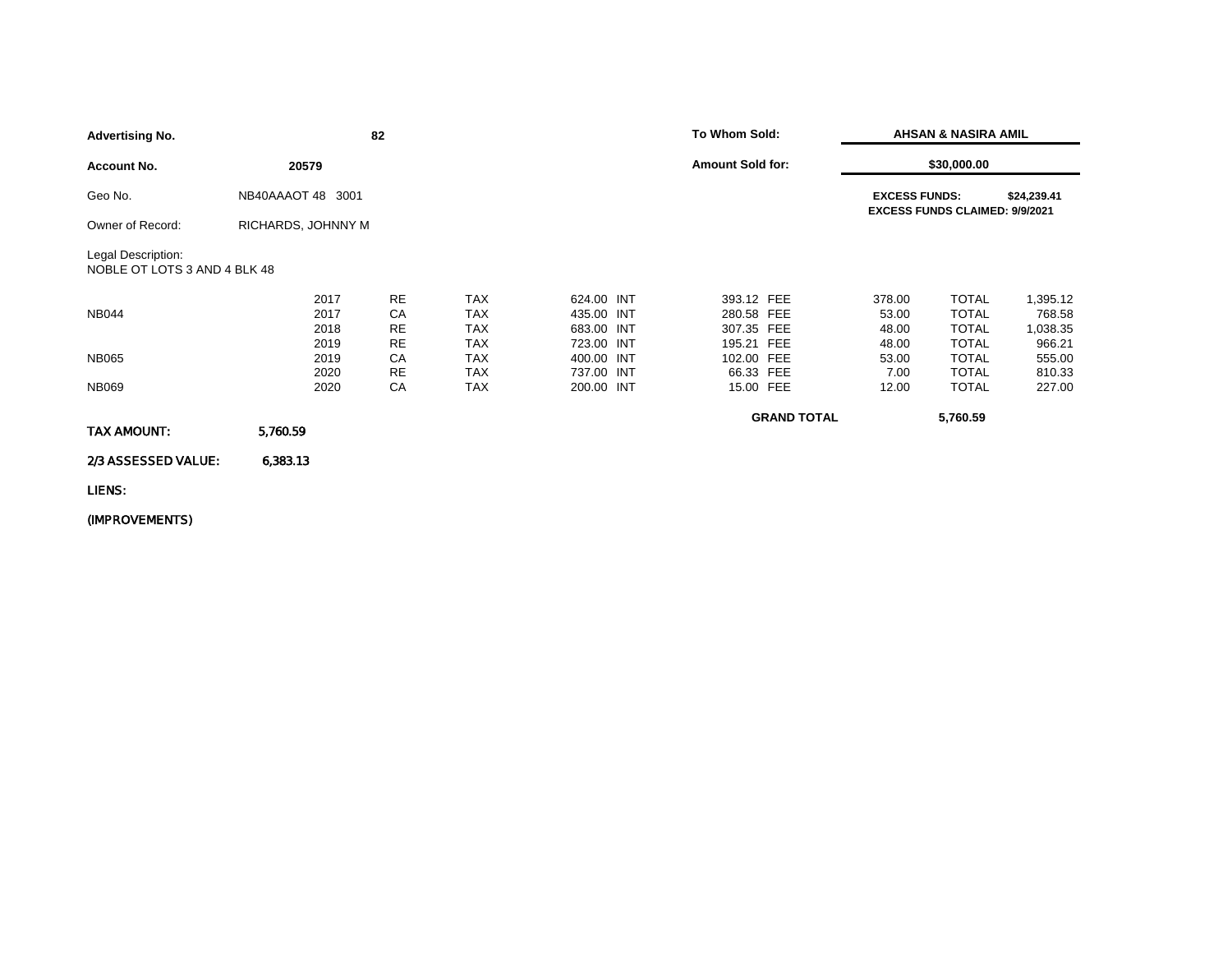| <b>Advertising No.</b>                                      |                   | 84        |            |              | To Whom Sold:           |                    |        | <b>CHARLES DYER</b> |          |
|-------------------------------------------------------------|-------------------|-----------|------------|--------------|-------------------------|--------------------|--------|---------------------|----------|
| <b>Account No.</b>                                          | 21313             |           |            |              | <b>Amount Sold for:</b> |                    |        | \$8,690.31          |          |
| Geo No.                                                     | NB40MEDL1 3 13001 |           |            |              |                         |                    |        |                     |          |
| Owner of Record:                                            | DYGERT, JERRY M   |           |            |              |                         |                    |        |                     |          |
| Legal Description:<br>MEADOW LAKE ADD SEC 1 LOT 13 BLK<br>3 |                   |           |            |              |                         |                    |        |                     |          |
|                                                             | 2017              | <b>RE</b> | <b>TAX</b> | 752.00 INT   | 473.76 FEE              |                    | 348.00 | <b>TOTAL</b>        | 1,573.76 |
| <b>NB055</b>                                                | 2017              | CA        | TAX        | 4,076.00 INT | 2,262.18 FEE            |                    | 46.00  | <b>TOTAL</b>        | 6,384.18 |
|                                                             | 2018              | RE        | <b>TAX</b> | 166.00 INT   | 74.70 FEE               |                    | 48.00  | <b>TOTAL</b>        | 288.70   |
|                                                             | 2019              | RE        | TAX        | 167.00 INT   | 45.09 FEE               |                    | 48.00  | <b>TOTAL</b>        | 260.09   |
|                                                             | 2020              | <b>RE</b> | <b>TAX</b> | 162.00 INT   | 14.58 FEE               |                    | 7.00   | <b>TOTAL</b>        | 183.58   |
|                                                             |                   |           |            |              |                         | <b>GRAND TOTAL</b> |        | 8,690.31            |          |
| TAX AMOUNT:                                                 | 8,690.31          |           |            |              |                         |                    |        |                     |          |
| 2/3 ASSESSED VALUE:                                         | 1,411.05          |           |            |              |                         |                    |        |                     |          |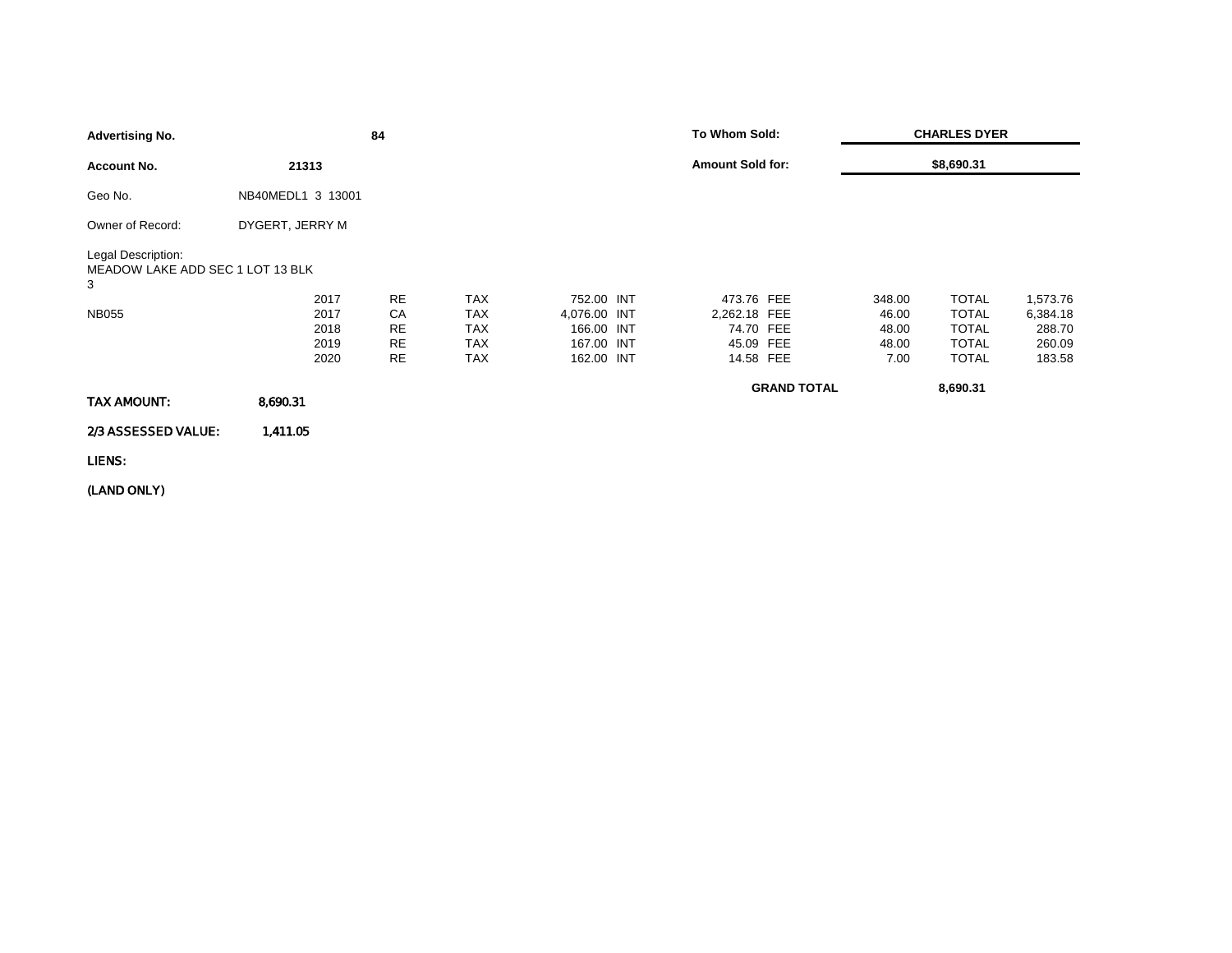| <b>Advertising No.</b>                               |                      | 85                           |                                        |                                        |  |                                       | To Whom Sold:<br><b>WILLIAM HALFORD</b> |                                                                     |                                              |                                |
|------------------------------------------------------|----------------------|------------------------------|----------------------------------------|----------------------------------------|--|---------------------------------------|-----------------------------------------|---------------------------------------------------------------------|----------------------------------------------|--------------------------------|
| <b>Account No.</b>                                   | 21333                |                              |                                        |                                        |  | <b>Amount Sold for:</b>               |                                         |                                                                     | \$55,000.00                                  |                                |
| Geo No.                                              | NB40MEDL2 3 23001    |                              |                                        |                                        |  |                                       |                                         | <b>EXCESS FUNDS: \$49,506.19</b><br>EXCESS FUNDS CLAIMED: 7/19/2021 |                                              |                                |
| Owner of Record:                                     | OGG, ADAM DEAN       |                              |                                        |                                        |  |                                       |                                         |                                                                     |                                              |                                |
| Legal Description:<br>MEADOW LAKE ADD 2 LOT 23 BLK 3 |                      |                              |                                        |                                        |  |                                       |                                         |                                                                     |                                              |                                |
| <b>NB051</b>                                         | 2017<br>2017<br>2018 | <b>RE</b><br>CA<br><b>RE</b> | <b>TAX</b><br><b>TAX</b><br><b>TAX</b> | 669.00 INT<br>145.00 INT<br>696.00 INT |  | 421.47 FEE<br>93.53 FEE<br>313.20 FEE |                                         | 393.00<br>53.00<br>48.00                                            | <b>TOTAL</b><br><b>TOTAL</b><br><b>TOTAL</b> | 1,483.47<br>291.53<br>1,057.20 |
| <b>NB059</b><br><b>NB061</b>                         | 2019<br>2019<br>2019 | RE<br>СA<br>CA               | <b>TAX</b><br><b>TAX</b><br><b>TAX</b> | 701.00 INT<br>290.00 INT<br>200.00 INT |  | 189.27 FEE<br>100.05 FEE<br>51.00 FEE |                                         | 48.00<br>53.00<br>53.00                                             | <b>TOTAL</b><br><b>TOTAL</b><br><b>TOTAL</b> | 938.27<br>443.05<br>304.00     |
| <b>NB071</b>                                         | 2020<br>2020         | RE<br>СA                     | <b>TAX</b><br><b>TAX</b>               | 681.00 INT<br>200.00 INT               |  | 61.29 FEE<br>15.00 FEE                |                                         | 7.00<br>12.00                                                       | <b>TOTAL</b><br><b>TOTAL</b>                 | 749.29<br>227.00               |
| TAX AMOUNT:                                          | 5,493.81             |                              |                                        |                                        |  |                                       | <b>GRAND TOTAL</b>                      |                                                                     | 5,493.81                                     |                                |
| 2/3 ASSESSED VALUE:                                  | 6,453.81             |                              |                                        |                                        |  |                                       |                                         |                                                                     |                                              |                                |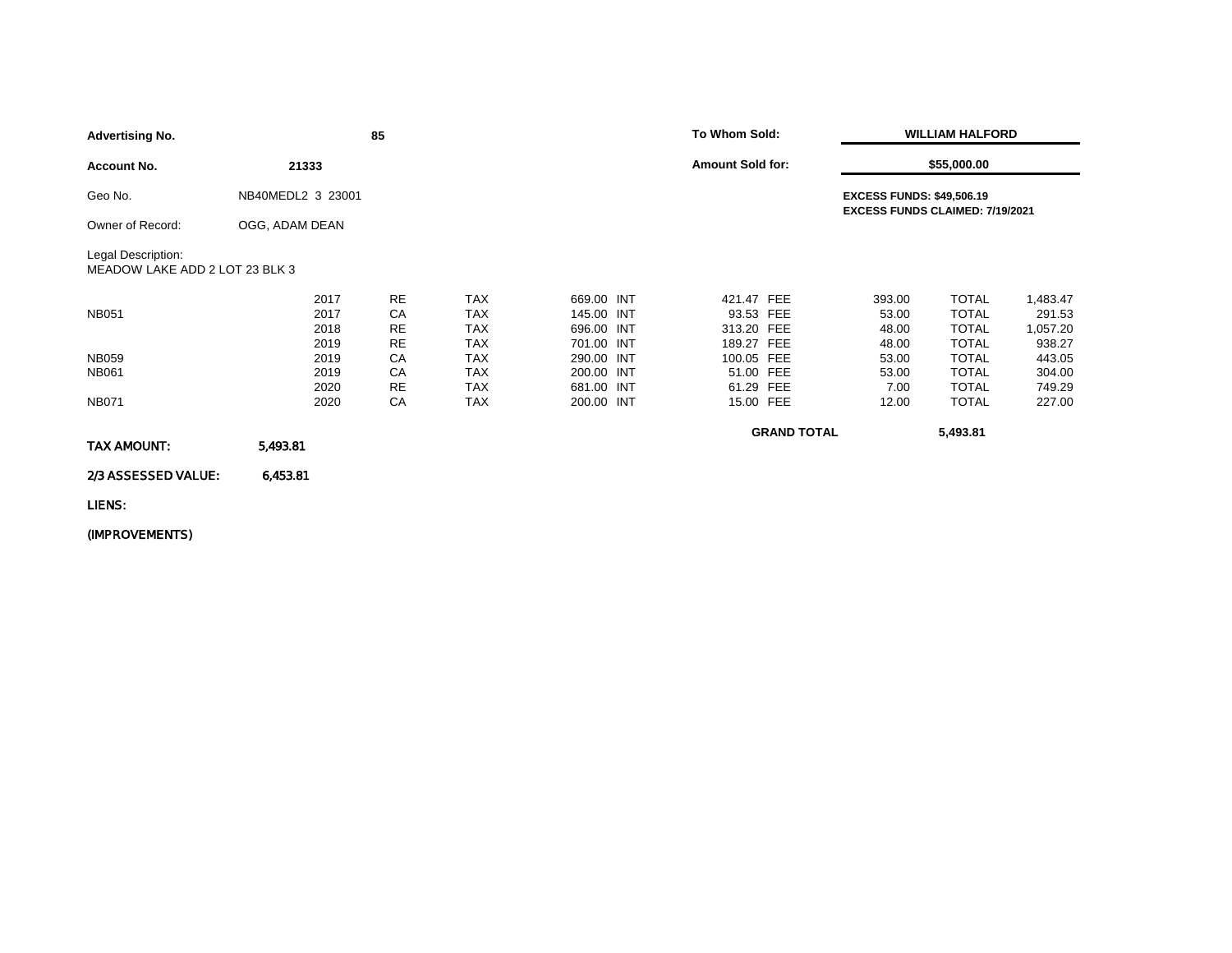| <b>Advertising No.</b>                                                                          |                      | 93        |            |            | To Whom Sold:           |                    |        |                                 |          |
|-------------------------------------------------------------------------------------------------|----------------------|-----------|------------|------------|-------------------------|--------------------|--------|---------------------------------|----------|
| <b>Account No.</b>                                                                              | 31207                |           |            |            | <b>Amount Sold for:</b> |                    |        |                                 |          |
| Geo No.                                                                                         | NC29CREST 1<br>3001  |           |            |            |                         |                    |        | REDEEMED BEFORE DEED WAS ISSUED |          |
| Owner of Record:                                                                                | ELLISON, REBECCA SUE |           |            |            |                         |                    |        |                                 |          |
| Legal Description:<br>CRESTLAND TOWNHOUSE ESTATES ADD<br>A TOWNHOUSE SUBDIVISION LOT 3<br>BLK 1 |                      |           |            |            |                         |                    |        |                                 |          |
|                                                                                                 | 2017                 | <b>RE</b> | <b>TAX</b> | 847.00 INT | 533.61 FEE              |                    | 378.00 | <b>TOTAL</b>                    | 1,758.61 |
|                                                                                                 | 2018                 | RE        | <b>TAX</b> | 878.00 INT | 395.10 FEE              |                    | 48.00  | <b>TOTAL</b>                    | 1,321.10 |
|                                                                                                 | 2019                 | RE        | TAX        | 952.00 INT | 257.04 FEE              |                    | 48.00  | <b>TOTAL</b>                    | 1,257.04 |
|                                                                                                 | 2020                 | <b>RE</b> | TAX        | 844.00 INT | 75.96 FEE               |                    | 7.00   | <b>TOTAL</b>                    | 926.96   |
|                                                                                                 |                      |           |            |            |                         | <b>GRAND TOTAL</b> |        | 5,263.71                        |          |
| TAX AMOUNT:                                                                                     | 5,263.71             |           |            |            |                         |                    |        |                                 |          |
| 2/3 ASSESSED VALUE:                                                                             | 5,887.94             |           |            |            |                         |                    |        |                                 |          |
| LIENS:                                                                                          |                      |           |            |            |                         |                    |        |                                 |          |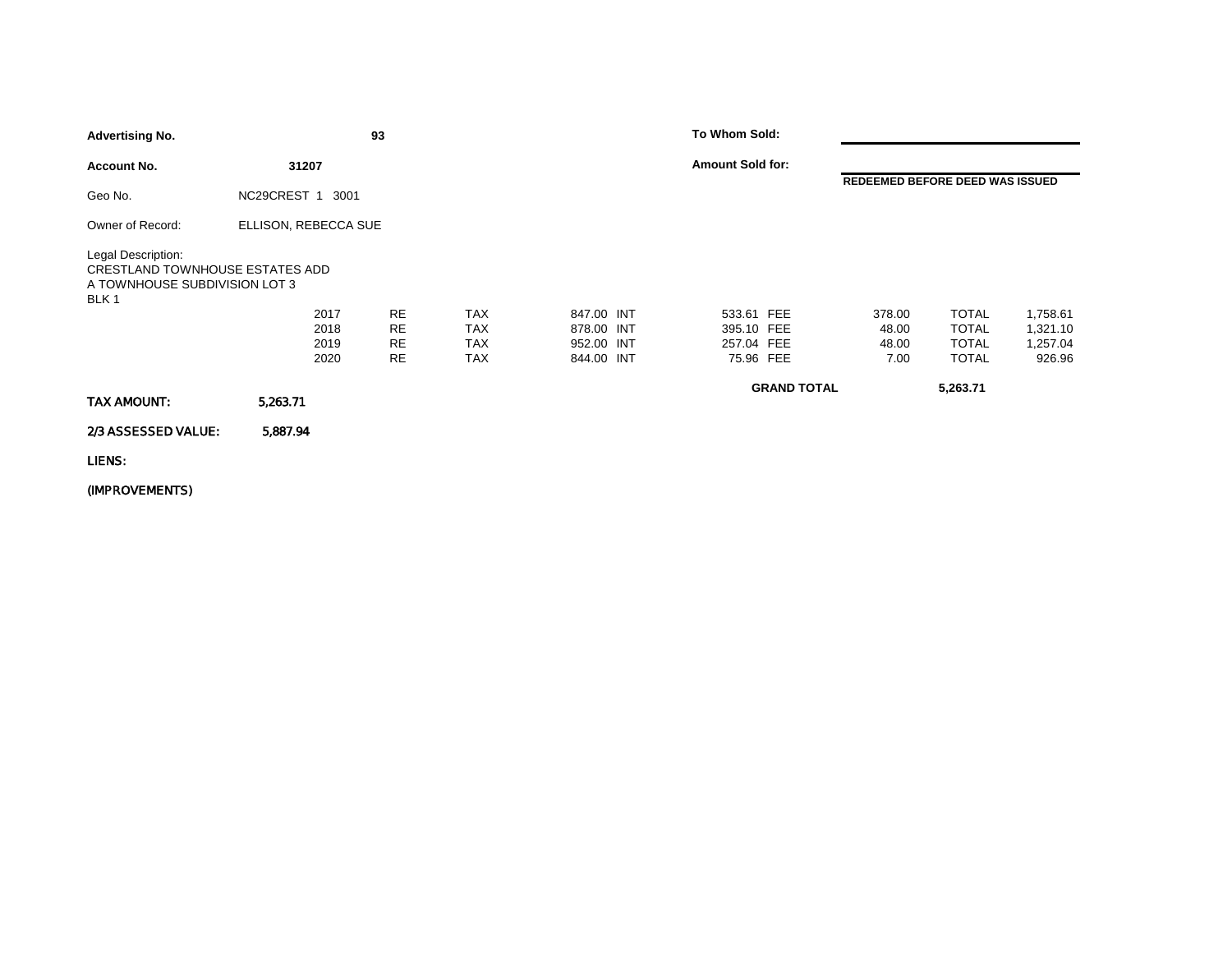| <b>Advertising No.</b>                             |                              | 94                          |                                                      |                                              | To Whom Sold:                                |                                  | <b>MICHELLE COLLINS</b>                                      |                                  |
|----------------------------------------------------|------------------------------|-----------------------------|------------------------------------------------------|----------------------------------------------|----------------------------------------------|----------------------------------|--------------------------------------------------------------|----------------------------------|
| <b>Account No.</b>                                 | 174391                       |                             |                                                      |                                              | <b>Amount Sold for:</b>                      |                                  | \$600.00                                                     |                                  |
| Geo No.                                            | NC29EAG15 A 001              |                             |                                                      |                                              |                                              | <b>EXCESS FUNDS:</b>             |                                                              | \$188.56                         |
| Owner of Record:                                   | EAGLE CLIFF LTD PRTSHP       |                             |                                                      |                                              |                                              |                                  |                                                              |                                  |
| Legal Description:<br>EAGLE CLIFF 15 COMMON AREA A |                              |                             |                                                      |                                              |                                              |                                  |                                                              |                                  |
|                                                    | 2017<br>2018<br>2019<br>2020 | <b>RE</b><br>RE<br>RE<br>RE | <b>TAX</b><br><b>TAX</b><br><b>TAX</b><br><b>TAX</b> | 1.00 INT<br>1.00 INT<br>1.00 INT<br>1.00 INT | 0.63 FEE<br>0.45 FEE<br>0.27 FEE<br>0.09 FEE | 303.00<br>48.00<br>48.00<br>7.00 | <b>TOTAL</b><br><b>TOTAL</b><br><b>TOTAL</b><br><b>TOTAL</b> | 304.63<br>49.45<br>49.27<br>8.09 |
| TAX AMOUNT:                                        | 411.44                       |                             |                                                      |                                              | <b>GRAND TOTAL</b>                           |                                  | 411.44                                                       |                                  |
| 2/3 ASSESSED VALUE:                                | 414                          |                             |                                                      |                                              |                                              |                                  |                                                              |                                  |
| LIENS:                                             |                              |                             |                                                      |                                              |                                              |                                  |                                                              |                                  |
|                                                    |                              |                             |                                                      |                                              |                                              |                                  |                                                              |                                  |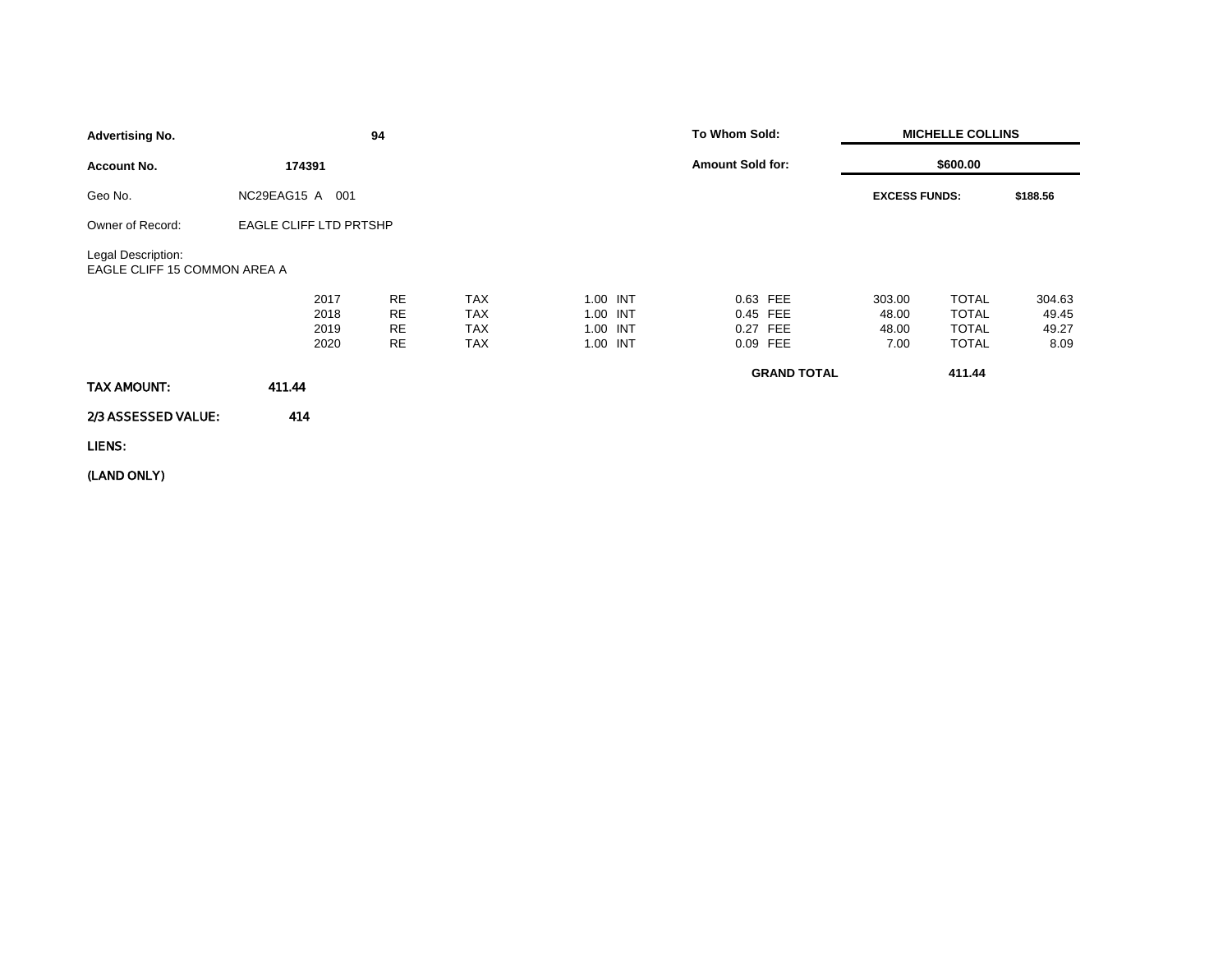| <b>Advertising No.</b>                     |                                      | 105                                      |                                                                    |                                                                    | To Whom Sold:                                                     |                                           | <b>ETM INVESTMENTS</b>                                                       |                                                    |
|--------------------------------------------|--------------------------------------|------------------------------------------|--------------------------------------------------------------------|--------------------------------------------------------------------|-------------------------------------------------------------------|-------------------------------------------|------------------------------------------------------------------------------|----------------------------------------------------|
| <b>Account No.</b>                         | 42078                                |                                          |                                                                    |                                                                    | <b>Amount Sold for:</b>                                           |                                           | \$21,100.00                                                                  |                                                    |
| Geo No.                                    | NC29PRI31 5 9001                     |                                          |                                                                    |                                                                    |                                                                   | <b>EXCESS FUNDS:</b>                      |                                                                              | \$15,958.29                                        |
| Owner of Record:                           | SHOESTOCK, JOHN                      |                                          |                                                                    |                                                                    |                                                                   |                                           |                                                                              |                                                    |
| Legal Description:<br>PRIDE 31 LOT 9 BLK 5 |                                      |                                          |                                                                    |                                                                    |                                                                   |                                           |                                                                              |                                                    |
| N8198                                      | 2017<br>2018<br>2019<br>2019<br>2020 | <b>RE</b><br><b>RE</b><br>RE<br>CA<br>RE | <b>TAX</b><br><b>TAX</b><br><b>TAX</b><br><b>TAX</b><br><b>TAX</b> | 624.00 INT<br>617.00 INT<br>635.00 INT<br>892.76 INT<br>625.00 INT | 393.12 FEE<br>277.65 FEE<br>171.45 FEE<br>187.48 FEE<br>56.25 FEE | 513.00<br>48.00<br>48.00<br>46.00<br>7.00 | <b>TOTAL</b><br><b>TOTAL</b><br><b>TOTAL</b><br><b>TOTAL</b><br><b>TOTAL</b> | 1,530.12<br>942.65<br>854.45<br>1,126.24<br>688.25 |
| TAX AMOUNT:                                | 5,141.71                             |                                          |                                                                    |                                                                    | <b>GRAND TOTAL</b>                                                |                                           | 5,141.71                                                                     |                                                    |
| 2/3 ASSESSED VALUE:                        | 4,790.88                             |                                          |                                                                    |                                                                    |                                                                   |                                           |                                                                              |                                                    |
| LIENS:                                     |                                      |                                          |                                                                    |                                                                    |                                                                   |                                           |                                                                              |                                                    |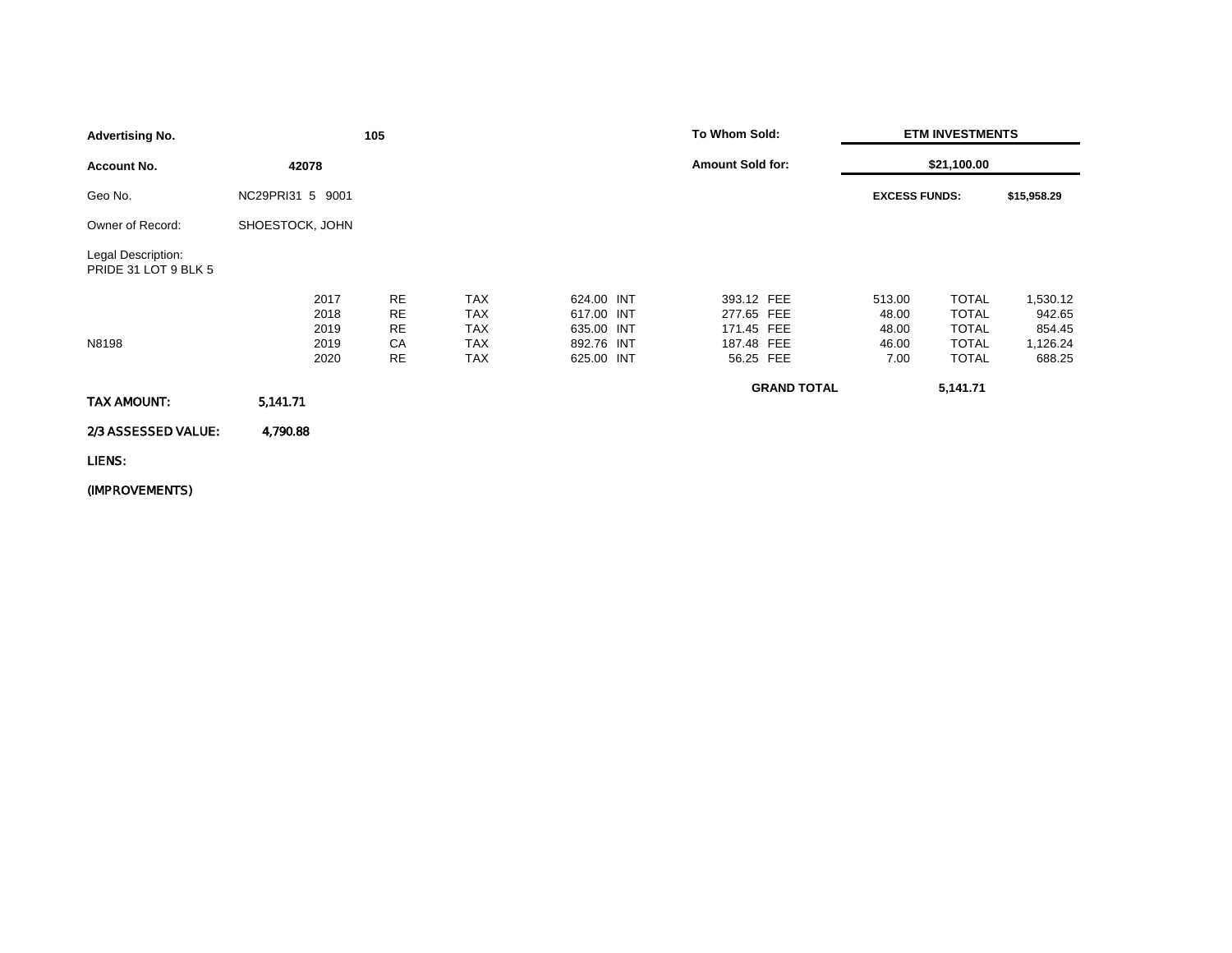| <b>Advertising No.</b>                              |                     |                              | 117                                       |                                                      |                                                      | To Whom Sold:            |                        | <b>ETM INVESTMENTS</b>                                                      |                                                              |                                        |
|-----------------------------------------------------|---------------------|------------------------------|-------------------------------------------|------------------------------------------------------|------------------------------------------------------|--------------------------|------------------------|-----------------------------------------------------------------------------|--------------------------------------------------------------|----------------------------------------|
| <b>Account No.</b>                                  | 156137              |                              |                                           |                                                      |                                                      | <b>Amount Sold for:</b>  |                        |                                                                             | \$42,600.00                                                  |                                        |
| Geo No.                                             | OC52WTRG1 2 5001    |                              |                                           |                                                      |                                                      |                          |                        | <b>EXCESS FUNDS:</b><br><b>FUNDS DISTRIBUTED TO COURT CLERK: 11/17/2021</b> |                                                              | \$39,243.73                            |
| Owner of Record:                                    | CHRISTMON, KENDAL G |                              |                                           |                                                      |                                                      |                          |                        |                                                                             |                                                              |                                        |
| Legal Description:<br>WHITNEY RIDGE 1 LOT 5 BLOCK 2 |                     |                              |                                           |                                                      |                                                      |                          |                        |                                                                             |                                                              |                                        |
|                                                     |                     | 2017<br>2018<br>2019<br>2020 | <b>RE</b><br><b>RE</b><br>RE<br><b>RE</b> | <b>TAX</b><br><b>TAX</b><br><b>TAX</b><br><b>TAX</b> | 137.00 INT<br>744.00 INT<br>700.00 INT<br>724.00 INT | 334.80 FEE<br>189.00 FEE | 86.31 FEE<br>65.16 FEE | 273.00<br>48.00<br>48.00<br>7.00                                            | <b>TOTAL</b><br><b>TOTAL</b><br><b>TOTAL</b><br><b>TOTAL</b> | 496.31<br>1,126.80<br>937.00<br>796.16 |
| TAX AMOUNT:                                         | 3,356.27            |                              |                                           |                                                      |                                                      |                          | <b>GRAND TOTAL</b>     |                                                                             | 3,356.27                                                     |                                        |
| 2/3 ASSESSED VALUE:                                 | 4,151.52            |                              |                                           |                                                      |                                                      |                          |                        |                                                                             |                                                              |                                        |
| LIENS:                                              |                     |                              |                                           |                                                      |                                                      |                          |                        |                                                                             |                                                              |                                        |
|                                                     |                     |                              |                                           |                                                      |                                                      |                          |                        |                                                                             |                                                              |                                        |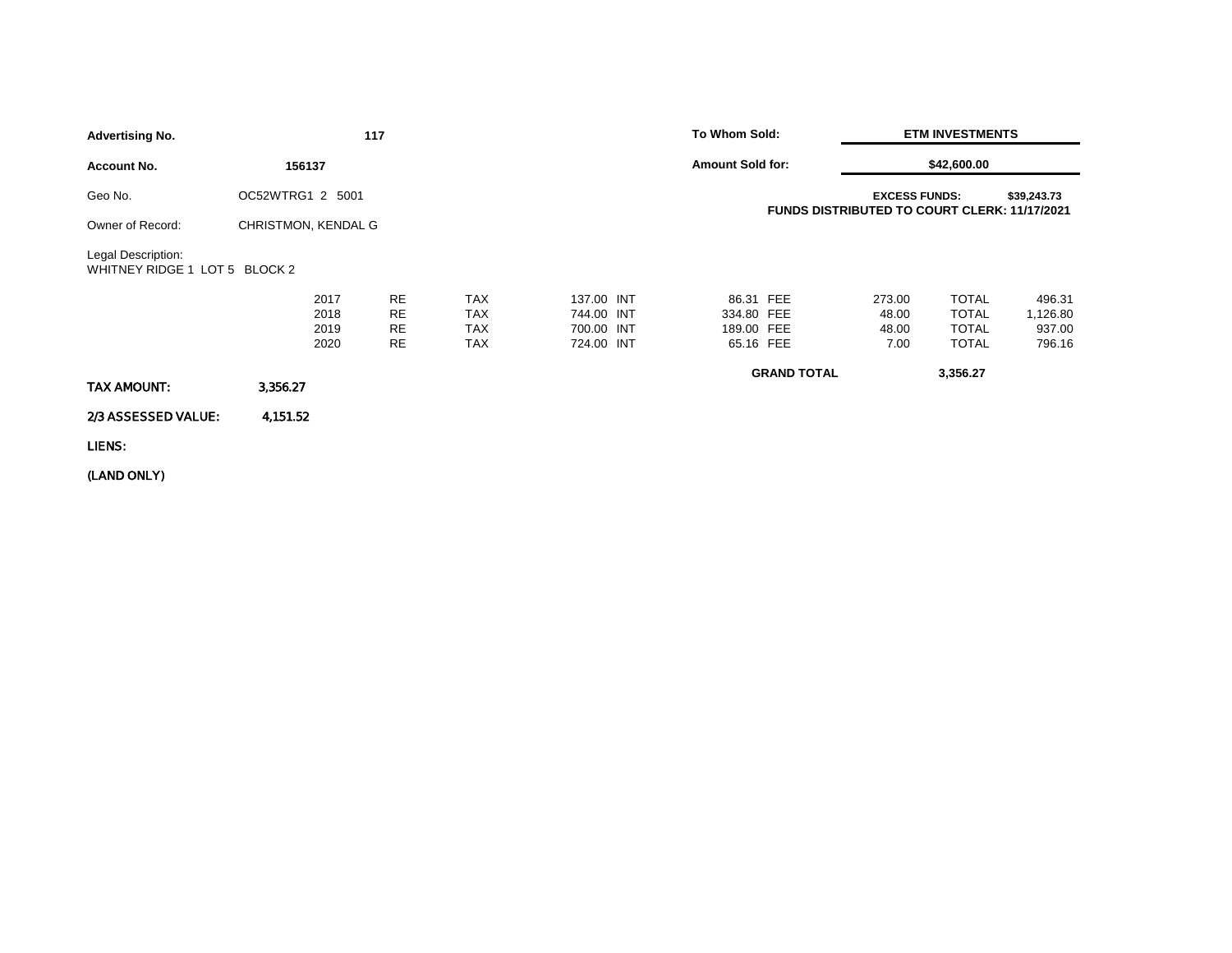| <b>Advertising No.</b>                        | 131                     |           |            |            | To Whom Sold:           |                    | <b>ROBERT DEW PARAGON HOMES LLC</b> |             |  |  |
|-----------------------------------------------|-------------------------|-----------|------------|------------|-------------------------|--------------------|-------------------------------------|-------------|--|--|
| <b>Account No.</b>                            | 63219                   |           |            |            | <b>Amount Sold for:</b> |                    | \$21,500.00                         |             |  |  |
| Geo No.                                       | OCC2SKRAN 16 16001      |           |            |            |                         |                    | <b>EXCESS FUNDS:</b>                | \$15,134.32 |  |  |
| Owner of Record:                              | MARLER, JOSEPHINE KITTY |           |            |            |                         |                    |                                     |             |  |  |
| Legal Description:<br>SKY RANCH LOT 16 BLK 16 |                         |           |            |            |                         |                    |                                     |             |  |  |
|                                               | 2017                    | <b>RE</b> | <b>TAX</b> | 351.00 INT | 221.13 FEE              | 348.00             | <b>TOTAL</b>                        | 920.13      |  |  |
|                                               | 2018                    | <b>RE</b> | <b>TAX</b> | 351.00 INT | 157.95 FEE              | 48.00              | <b>TOTAL</b>                        | 556.95      |  |  |
| 01277                                         | 2018                    | CA        | <b>TAX</b> | 342.00 INT | 174.42 FEE              | 53.00              | <b>TOTAL</b>                        | 569.42      |  |  |
| O1287                                         | 2018                    | CA        | <b>TAX</b> | 342.00 INT | 169.29 FEE              | 53.00              | <b>TOTAL</b>                        | 564.29      |  |  |
| O1293                                         | 2018                    | CA        | <b>TAX</b> | 342.00 INT | 164.16 FEE              | 53.00              | <b>TOTAL</b>                        | 559.16      |  |  |
|                                               | 2019                    | <b>RE</b> | <b>TAX</b> | 347.00 INT | 93.69 FEE               | 48.00              | <b>TOTAL</b>                        | 488.69      |  |  |
| O1306                                         | 2019                    | CA        | <b>TAX</b> | 342.00 INT | 128.25 FEE              | 53.00              | <b>TOTAL</b>                        | 523.25      |  |  |
| O1316                                         | 2019                    | CA        | <b>TAX</b> | 342.00 INT | 123.12 FEE              | 53.00              | <b>TOTAL</b>                        | 518.12      |  |  |
| O1346                                         | 2019                    | CA        | <b>TAX</b> | 330.00 INT | 99.00 FEE               | 53.00              | <b>TOTAL</b>                        | 482.00      |  |  |
|                                               | 2020                    | <b>RE</b> | <b>TAX</b> | 343.00 INT | 30.87 FEE               | 7.00               | <b>TOTAL</b>                        | 380.87      |  |  |
| O1369                                         | 2020                    | CA        | TAX        | 330.00 INT | 64.35 FEE               | 12.00              | <b>TOTAL</b>                        | 406.35      |  |  |
| O1382                                         | 2020                    | CA        | <b>TAX</b> | 330.00 INT | 54.45 FEE               | 12.00              | <b>TOTAL</b>                        | 396.45      |  |  |
|                                               |                         |           |            |            |                         | <b>GRAND TOTAL</b> | 6,365.68                            |             |  |  |
| TAX AMOUNT:                                   | 6,365.68                |           |            |            |                         |                    |                                     |             |  |  |

### 2/3 ASSESSED VALUE: 6,310.13

LIENS: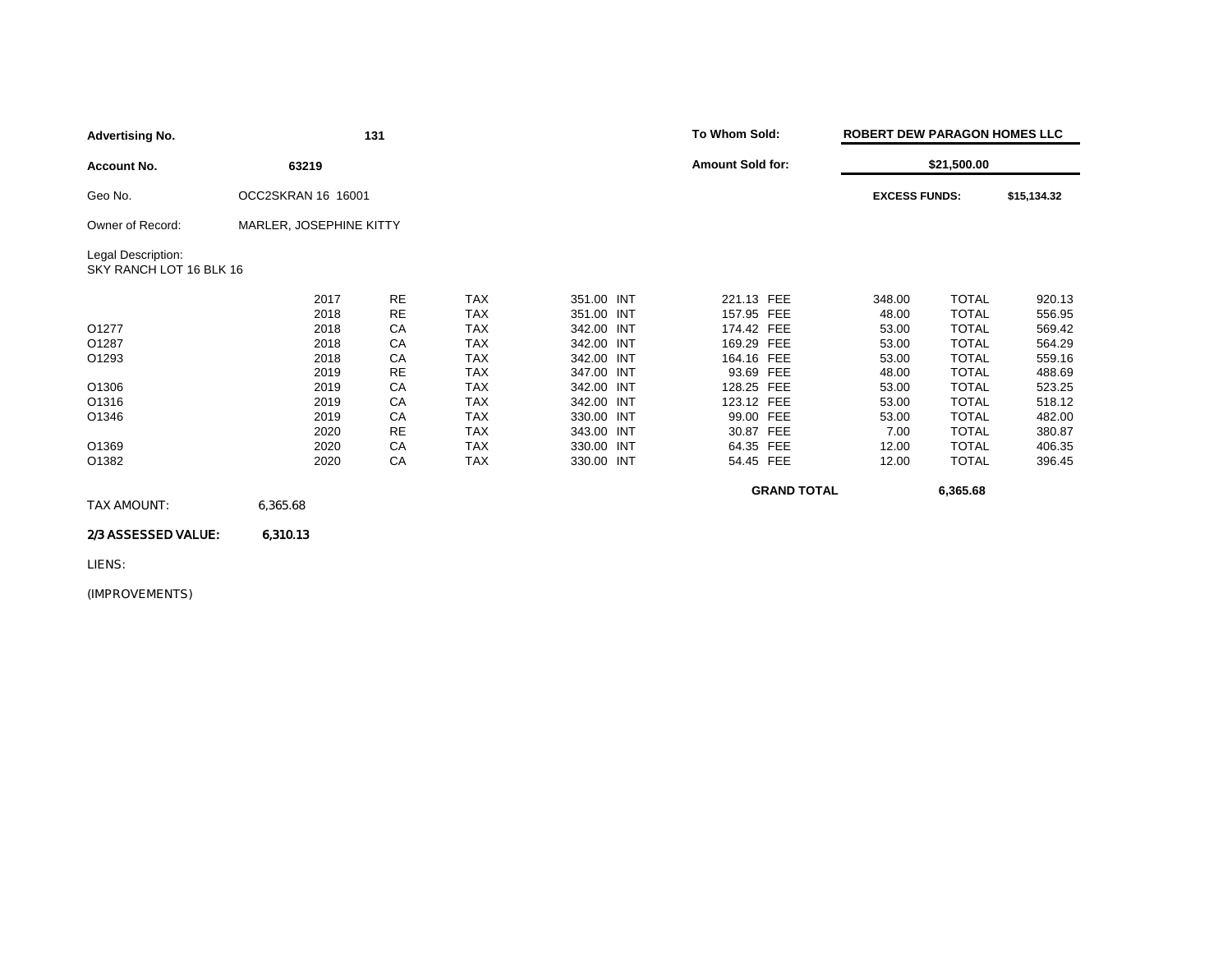| <b>Advertising No.</b>                       | 132                          |                                                  |                                                      |                                                              | To Whom Sold:                                          |                    |                                  |                                                              |                                              |
|----------------------------------------------|------------------------------|--------------------------------------------------|------------------------------------------------------|--------------------------------------------------------------|--------------------------------------------------------|--------------------|----------------------------------|--------------------------------------------------------------|----------------------------------------------|
| <b>Account No.</b>                           | 63236                        |                                                  |                                                      |                                                              | <b>Amount Sold for:</b>                                |                    |                                  |                                                              |                                              |
| Geo No.                                      | OCC2SKRAN 18 3001            |                                                  |                                                      |                                                              |                                                        |                    | REDEEMED BEFORE DEED WAS ISSUED  |                                                              |                                              |
| Owner of Record:                             | <b>HERIFORD, MICHAEL T</b>   |                                                  |                                                      |                                                              |                                                        |                    |                                  |                                                              |                                              |
| Legal Description:<br>SKY RANCH LOT 3 BLK 18 |                              |                                                  |                                                      |                                                              |                                                        |                    |                                  |                                                              |                                              |
|                                              | 2017<br>2018<br>2019<br>2020 | <b>RE</b><br><b>RE</b><br><b>RE</b><br><b>RE</b> | <b>TAX</b><br><b>TAX</b><br><b>TAX</b><br><b>TAX</b> | 1,648.00 INT<br>1,646.00 INT<br>1,628.00 INT<br>1,610.00 INT | 1,038.24 FEE<br>740.70 FEE<br>439.56 FEE<br>144.90 FEE |                    | 438.00<br>48.00<br>48.00<br>7.00 | <b>TOTAL</b><br><b>TOTAL</b><br><b>TOTAL</b><br><b>TOTAL</b> | 3,124.24<br>2,434.70<br>2,115.56<br>1,761.90 |
| TAX AMOUNT:                                  | 9,436.40                     |                                                  |                                                      |                                                              |                                                        | <b>GRAND TOTAL</b> |                                  | 9,436.40                                                     |                                              |
| 2/3 ASSESSED VALUE:                          | 9,856.80                     |                                                  |                                                      |                                                              |                                                        |                    |                                  |                                                              |                                              |
| <b>OTC</b><br>LIENS:                         |                              |                                                  |                                                      |                                                              |                                                        |                    |                                  |                                                              |                                              |
| (IMPROVEMENTS)                               |                              |                                                  |                                                      |                                                              |                                                        |                    |                                  |                                                              |                                              |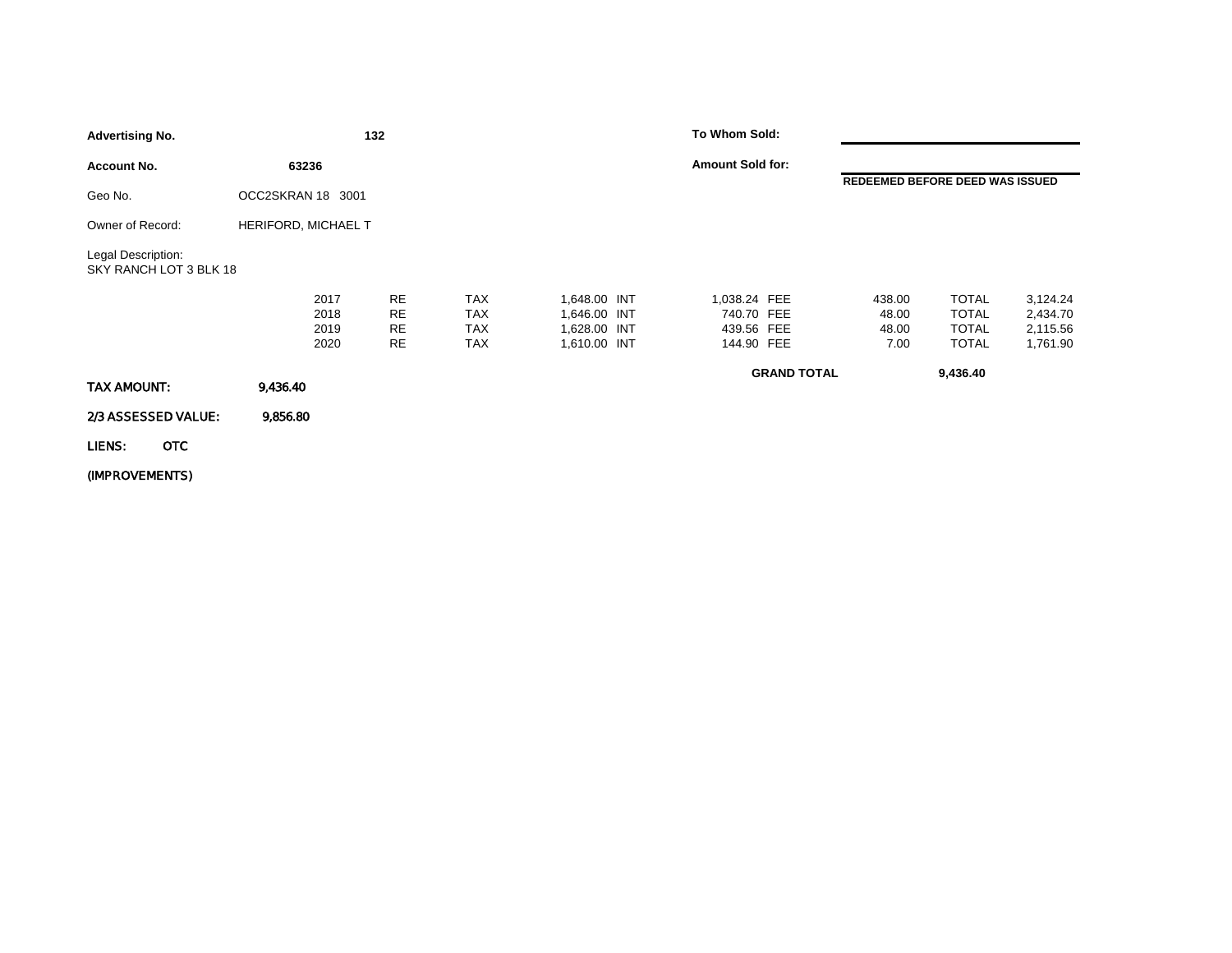| <b>Advertising No.</b>                                     | 136              |           |            |            |                         | To Whom Sold: |                    | <b>ROBERT DEW PARAGON HOMES LLC</b> |              |             |
|------------------------------------------------------------|------------------|-----------|------------|------------|-------------------------|---------------|--------------------|-------------------------------------|--------------|-------------|
| <b>Account No.</b>                                         | 65119            |           |            |            | <b>Amount Sold for:</b> |               |                    | \$26,500.00                         |              |             |
| Geo No.                                                    | OCC2WESMR 4 5001 |           |            |            |                         |               |                    | <b>EXCESS FUNDS:</b>                |              | \$19,782.96 |
| Owner of Record:                                           | WAKE, TERESA L   |           |            |            |                         |               |                    |                                     |              |             |
| Legal Description:<br><b>WESTMOOR ADDITION LOT 5 BLK 4</b> |                  |           |            |            |                         |               |                    |                                     |              |             |
|                                                            | 2017             | <b>RE</b> | <b>TAX</b> | 173.00 INT |                         | 108.99 FEE    |                    | 48.00                               | <b>TOTAL</b> | 329.99      |
| O1267                                                      | 2017             | CA        | <b>TAX</b> | 342.00 INT |                         | 215.46 FEE    |                    | 53.00                               | <b>TOTAL</b> | 610.46      |
| O1255                                                      | 2017             | CA        | <b>TAX</b> | 342.00 INT |                         | 230.85 FEE    |                    | 53.00                               | <b>TOTAL</b> | 625.85      |
| O1248                                                      | 2017             | CA        | <b>TAX</b> | 342.00 INT |                         | 241.11 FEE    |                    | 553.00                              | <b>TOTAL</b> | 1,136.11    |
|                                                            | 2018             | <b>RE</b> | <b>TAX</b> | 182.00 INT |                         | 81.90 FEE     |                    | 48.00                               | <b>TOTAL</b> | 311.90      |
| O1274                                                      | 2018             | CA        | <b>TAX</b> | 342.00 INT |                         | 179.55 FEE    |                    | 53.00                               | <b>TOTAL</b> | 574.55      |
| 01281                                                      | 2018             | CA        | <b>TAX</b> | 342.00 INT |                         | 174.42 FEE    |                    | 53.00                               | <b>TOTAL</b> | 569.42      |
| O1295                                                      | 2018             | CA        | <b>TAX</b> | 342.00 INT |                         | 164.16 FEE    |                    | 53.00                               | <b>TOTAL</b> | 559.16      |
|                                                            | 2019             | <b>RE</b> | <b>TAX</b> | 189.00 INT |                         | 51.03 FEE     |                    | 48.00                               | <b>TOTAL</b> | 288.03      |
| O1334                                                      | 2019             | CA        | <b>TAX</b> | 330.00 INT |                         | 108.90 FEE    |                    | 53.00                               | <b>TOTAL</b> | 491.90      |
| O1353                                                      | 2019             | CA        | <b>TAX</b> | 330.00 INT |                         | 99.00 FEE     |                    | 53.00                               | <b>TOTAL</b> | 482.00      |
| O1309                                                      | 2019             | CA        | <b>TAX</b> | 342.00 INT |                         | 123.12 FEE    |                    | 53.00                               | <b>TOTAL</b> | 518.12      |
|                                                            | 2020             | <b>RE</b> | <b>TAX</b> | 195.00 INT |                         | 17.55 FEE     |                    | 7.00                                | <b>TOTAL</b> | 219.55      |
|                                                            |                  |           |            |            |                         |               | <b>GRAND TOTAL</b> |                                     | 6,717.04     |             |
| <b>TAX AMOUNT:</b>                                         | 6,717.04         |           |            |            |                         |               |                    |                                     |              |             |
| 2/3 ASSESSED VALUE:                                        | 1,202.39         |           |            |            |                         |               |                    |                                     |              |             |
| LIENS:                                                     |                  |           |            |            |                         |               |                    |                                     |              |             |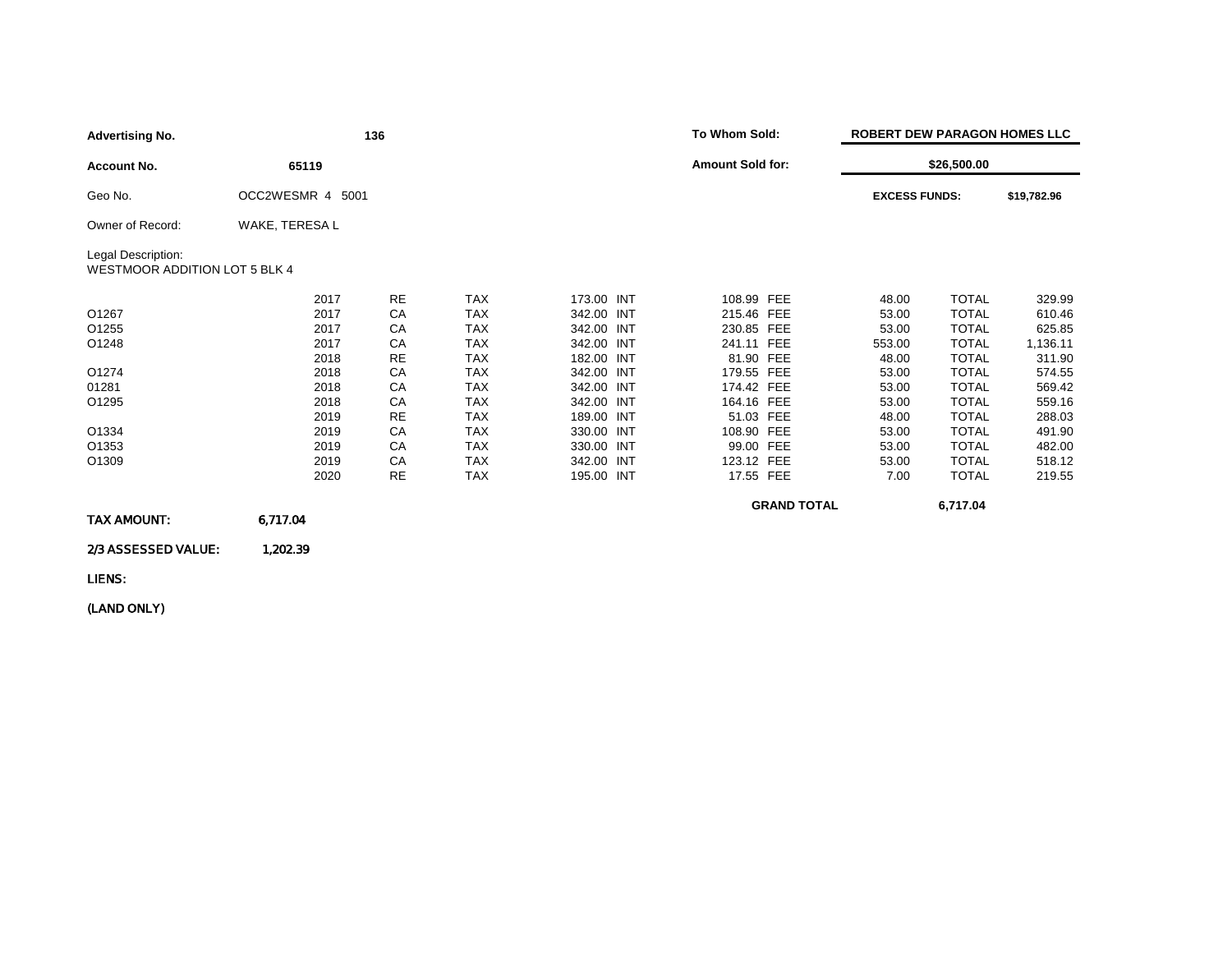| <b>Advertising No.</b>                             |                                | 142                                |                                                      |                                                              | To Whom Sold:                                            |                    |                                  |                                                              |                                              |
|----------------------------------------------------|--------------------------------|------------------------------------|------------------------------------------------------|--------------------------------------------------------------|----------------------------------------------------------|--------------------|----------------------------------|--------------------------------------------------------------|----------------------------------------------|
| <b>Account No.</b>                                 | 67751                          |                                    |                                                      |                                                              | <b>Amount Sold for:</b>                                  |                    |                                  |                                                              |                                              |
| Geo No.                                            | 9 1W 13036<br>SD <sub>29</sub> |                                    |                                                      |                                                              |                                                          |                    | REDEEMED BEFORE DEED WAS ISSUED  |                                                              |                                              |
| Owner of Record:                                   | WRIGHT, LT                     |                                    |                                                      |                                                              |                                                          |                    |                                  |                                                              |                                              |
| Legal Description:<br>13-9-1W 10 AC SW/4 NW/4 NW/4 |                                |                                    |                                                      |                                                              |                                                          |                    |                                  |                                                              |                                              |
|                                                    | 2017<br>2018<br>2019<br>2020   | <b>RE</b><br>RE<br>RE<br><b>RE</b> | <b>TAX</b><br><b>TAX</b><br><b>TAX</b><br><b>TAX</b> | 3,140.00 INT<br>3,134.00 INT<br>3,259.00 INT<br>3,227.00 INT | 1,978.20 FEE<br>1,410.30 FEE<br>879.93 FEE<br>290.43 FEE |                    | 408.00<br>48.00<br>48.00<br>7.00 | <b>TOTAL</b><br><b>TOTAL</b><br><b>TOTAL</b><br><b>TOTAL</b> | 5,526.20<br>4,592.30<br>4,186.93<br>3,524.43 |
| TAX AMOUNT:                                        | 17,829.86                      |                                    |                                                      |                                                              |                                                          | <b>GRAND TOTAL</b> |                                  | 17,829.86                                                    |                                              |
| 2/3 ASSESSED VALUE:                                | 20,015.31                      |                                    |                                                      |                                                              |                                                          |                    |                                  |                                                              |                                              |
| LIENS:                                             |                                |                                    |                                                      |                                                              |                                                          |                    |                                  |                                                              |                                              |
|                                                    |                                |                                    |                                                      |                                                              |                                                          |                    |                                  |                                                              |                                              |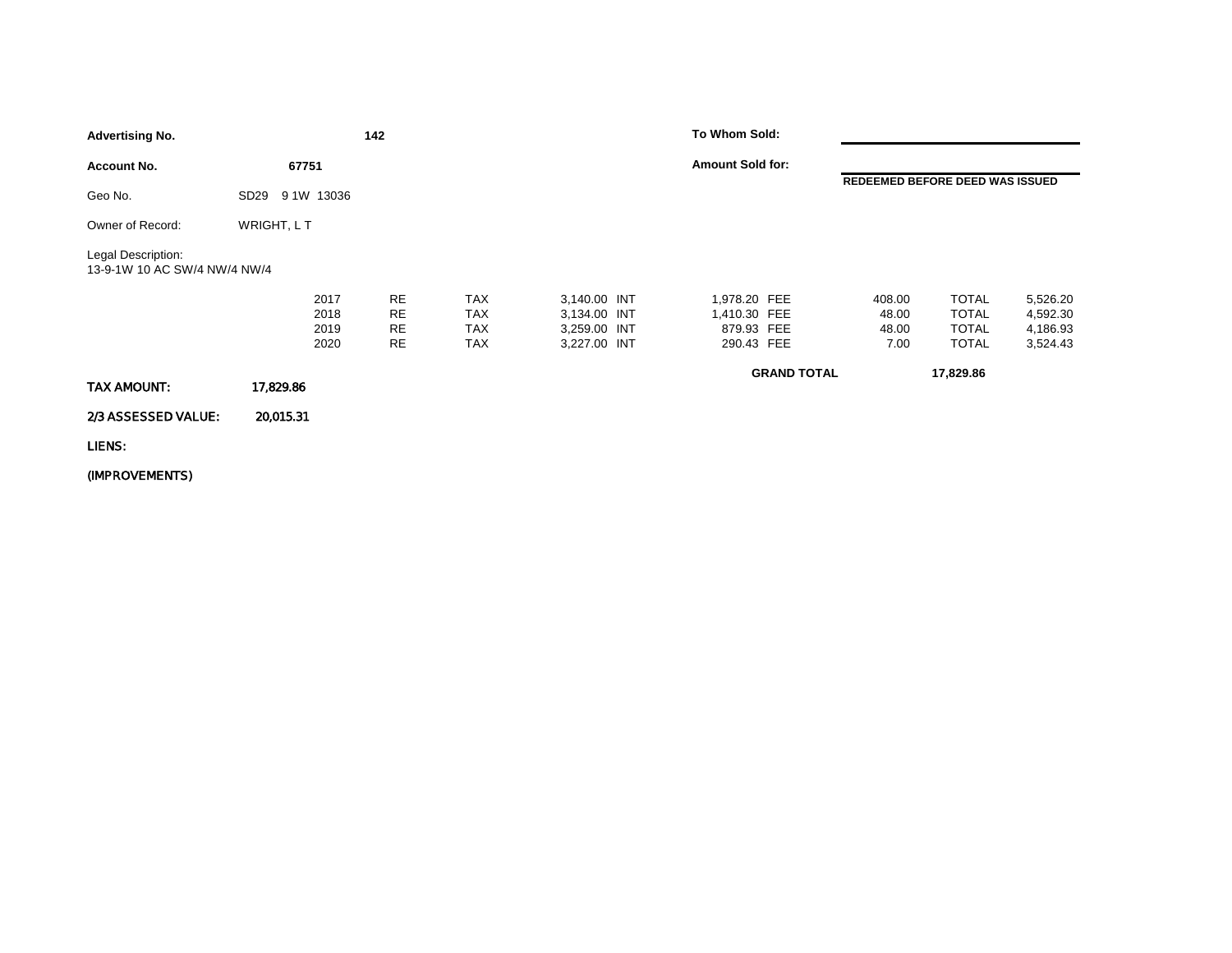| <b>Advertising No.</b>                                                                                                      |                    | 144             |                          |                              | To Whom Sold:            |                      | <b>ETM INVESTMENTS LLC</b>   |                      |
|-----------------------------------------------------------------------------------------------------------------------------|--------------------|-----------------|--------------------------|------------------------------|--------------------------|----------------------|------------------------------|----------------------|
| <b>Account No.</b>                                                                                                          | 167531             |                 |                          |                              | <b>Amount Sold for:</b>  |                      | \$28,100.00                  |                      |
| Geo No.                                                                                                                     | 8 1W 27076<br>SD40 |                 |                          |                              |                          | <b>EXCESS FUNDS:</b> |                              | \$21,698.17          |
| Owner of Record:                                                                                                            | PRIVETT, MARK RYAN |                 |                          |                              |                          |                      |                              |                      |
| Legal Description:<br>27-8-1W 2.36 AC PRT SE/4 BEG<br>635` S NE/C S/2 SE/4 S190`<br>W660 N140 E220 N25 E220<br>N25 E220 POB |                    |                 |                          |                              |                          |                      |                              |                      |
|                                                                                                                             | 2017               | <b>RE</b>       | <b>TAX</b>               | 1,351.00 INT                 | 851.13 FEE               | 393.00               | <b>TOTAL</b>                 | 2,595.13             |
|                                                                                                                             | 2019<br>2020       | <b>RE</b><br>RE | <b>TAX</b><br><b>TAX</b> | 1,574.00 INT<br>1,608.00 INT | 424.98 FEE<br>144.72 FEE | 48.00<br>7.00        | <b>TOTAL</b><br><b>TOTAL</b> | 2,046.98<br>1,759.72 |
| TAX AMOUNT:                                                                                                                 | 6,401.83           |                 |                          |                              | <b>GRAND TOTAL</b>       |                      | 6,401.83                     |                      |
| 2/3 ASSESSED VALUE:                                                                                                         | 10,578.51          |                 |                          |                              |                          |                      |                              |                      |
| OTC<br>LIENS:                                                                                                               |                    |                 |                          |                              |                          |                      |                              |                      |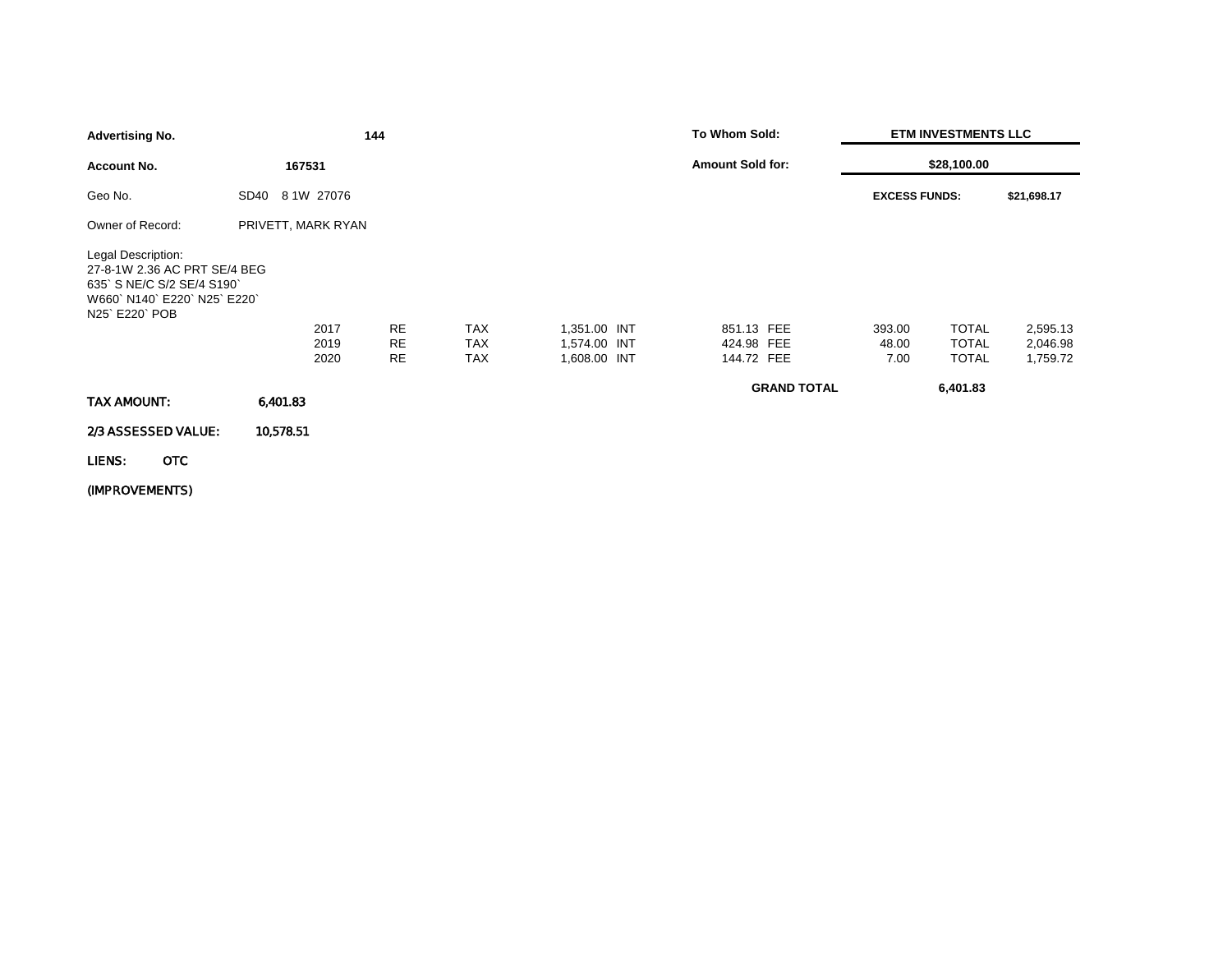| <b>Advertising No.</b>                                                                                                                          |                               | 147                                              |                                                      |                                                      | To Whom Sold:                                    |                                                                            | <b>ETM INVESTMENTS LLC</b>                                   |                                      |  |
|-------------------------------------------------------------------------------------------------------------------------------------------------|-------------------------------|--------------------------------------------------|------------------------------------------------------|------------------------------------------------------|--------------------------------------------------|----------------------------------------------------------------------------|--------------------------------------------------------------|--------------------------------------|--|
| <b>Account No.</b>                                                                                                                              | 73751                         |                                                  |                                                      |                                                      | <b>Amount Sold for:</b>                          |                                                                            | \$17,100.00                                                  |                                      |  |
| Geo No.                                                                                                                                         | 61E 11014<br>SD <sub>57</sub> |                                                  |                                                      |                                                      |                                                  | <b>EXCESS FUNDS:</b><br><b>FUNDS DISTRIBUTED TO COURT CLERK: 11/2/2021</b> | \$15,767.11                                                  |                                      |  |
| Owner of Record:                                                                                                                                | <b>WATSON, MARC DAVID</b>     |                                                  |                                                      |                                                      |                                                  |                                                                            |                                                              |                                      |  |
| Legal Description:<br>11-6-1E 2.246 AC TR 19 OAKRIDGE<br>EST PRT NE/4 NW/4 BEG S659.56<br>NW/C NE/4 NW/4 E494.41<br>S197.89 W494.39 N197.87 POB | 2017<br>2018<br>2019<br>2020  | <b>RE</b><br><b>RE</b><br><b>RE</b><br><b>RE</b> | <b>TAX</b><br><b>TAX</b><br><b>TAX</b><br><b>TAX</b> | 158.00 INT<br>159.00 INT<br>156.00 INT<br>152.00 INT | 99.54 FEE<br>71.55 FEE<br>42.12 FEE<br>13.68 FEE | 378.00<br>48.00<br>48.00<br>7.00                                           | <b>TOTAL</b><br><b>TOTAL</b><br><b>TOTAL</b><br><b>TOTAL</b> | 635.54<br>278.55<br>246.12<br>172.68 |  |
| <b>TAX AMOUNT:</b>                                                                                                                              | 1,332.89                      |                                                  |                                                      |                                                      |                                                  | <b>GRAND TOTAL</b>                                                         | 1,332.89                                                     |                                      |  |
| 2/3 ASSESSED VALUE:                                                                                                                             | 1,416.38                      |                                                  |                                                      |                                                      |                                                  |                                                                            |                                                              |                                      |  |
| LIENS:                                                                                                                                          |                               |                                                  |                                                      |                                                      |                                                  |                                                                            |                                                              |                                      |  |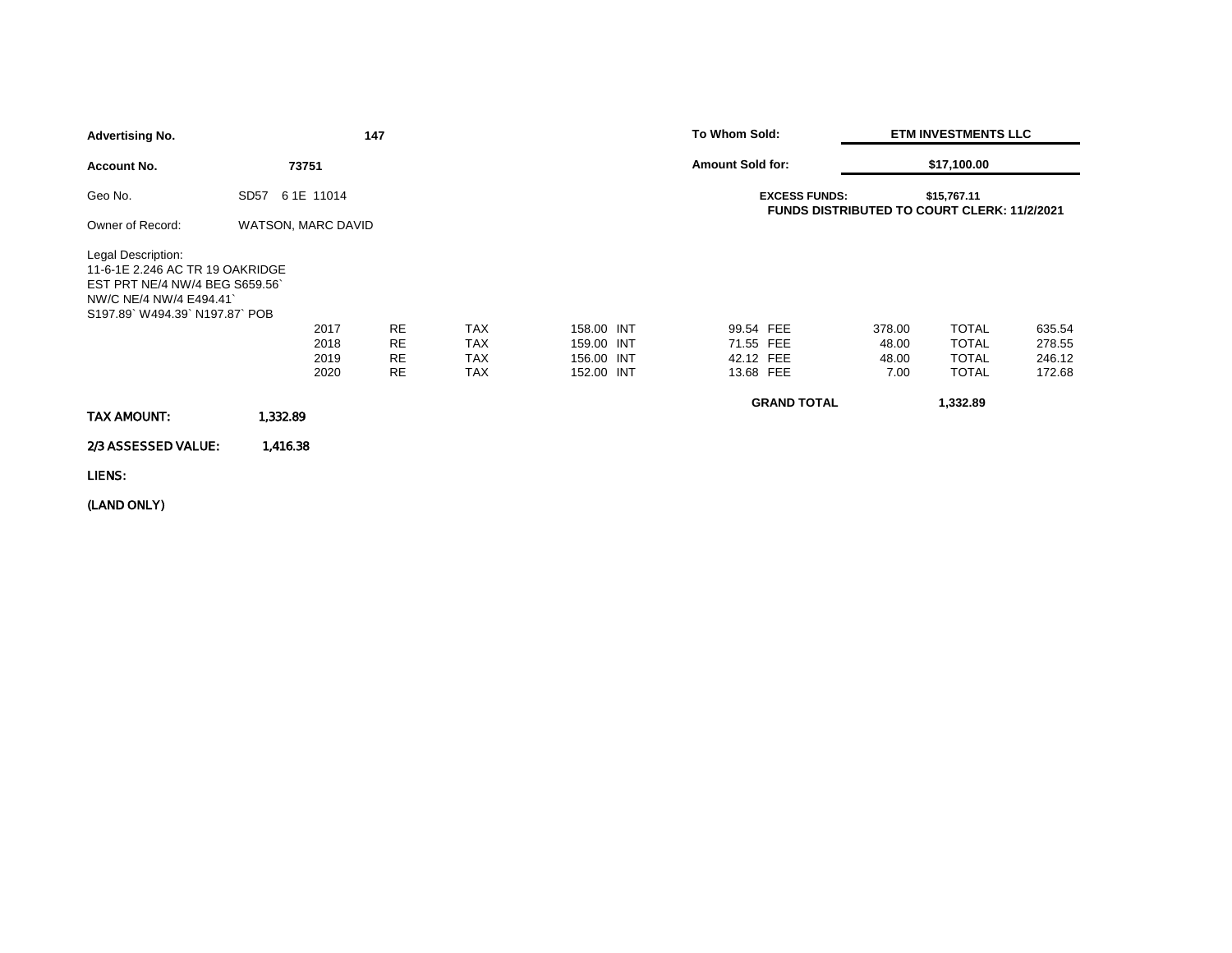| <b>Advertising No.</b>                                                                                                                              |                                | 148                                              |                                                      |                                                      | To Whom Sold:                                                                   |                                  | <b>ETM INVESTMENTS LLC</b>                                   |                                            |  |
|-----------------------------------------------------------------------------------------------------------------------------------------------------|--------------------------------|--------------------------------------------------|------------------------------------------------------|------------------------------------------------------|---------------------------------------------------------------------------------|----------------------------------|--------------------------------------------------------------|--------------------------------------------|--|
| <b>Account No.</b>                                                                                                                                  | 74742                          |                                                  |                                                      |                                                      | <b>Amount Sold for:</b>                                                         |                                  | \$80,000.00                                                  |                                            |  |
| Geo No.                                                                                                                                             | 7 1W 24003<br>SD <sub>57</sub> |                                                  |                                                      |                                                      | <b>EXCESS FUNDS: \$74,986.32</b><br>FUNDS DISTRIBUTED TO COURT CLERK: 11/2/2021 |                                  |                                                              |                                            |  |
| Owner of Record:                                                                                                                                    | SCOTT, ELLA B                  |                                                  |                                                      |                                                      |                                                                                 |                                  |                                                              |                                            |  |
| Legal Description:<br>24-7-1W 15 AC PRT NW/4<br><b>BEG NW/C</b><br>NE/4 NW/4 NW/4 S660<br>E105.4<br>S452.92` E524.6`<br>N1112.92 W630<br><b>POB</b> | 2017<br>2018<br>2019<br>2020   | <b>RE</b><br><b>RE</b><br><b>RE</b><br><b>RE</b> | <b>TAX</b><br><b>TAX</b><br><b>TAX</b><br><b>TAX</b> | 822.00 INT<br>825.00 INT<br>823.00 INT<br>804.00 INT | 517.86 FEE<br>371.25 FEE<br>222.21 FEE<br>72.36 FEE                             | 453.00<br>48.00<br>48.00<br>7.00 | <b>TOTAL</b><br><b>TOTAL</b><br><b>TOTAL</b><br><b>TOTAL</b> | 1,792.86<br>1,244.25<br>1,093.21<br>883.36 |  |
| TAX AMOUNT:                                                                                                                                         | 5,013.68                       |                                                  |                                                      |                                                      |                                                                                 | <b>GRAND TOTAL</b>               | 5,013.68                                                     |                                            |  |
| 2/3 ASSESSED VALUE:                                                                                                                                 | 6,827.65                       |                                                  |                                                      |                                                      |                                                                                 |                                  |                                                              |                                            |  |
| LIENS:                                                                                                                                              |                                |                                                  |                                                      |                                                      |                                                                                 |                                  |                                                              |                                            |  |
| (IMPROVEMENTS)                                                                                                                                      |                                |                                                  |                                                      |                                                      |                                                                                 |                                  |                                                              |                                            |  |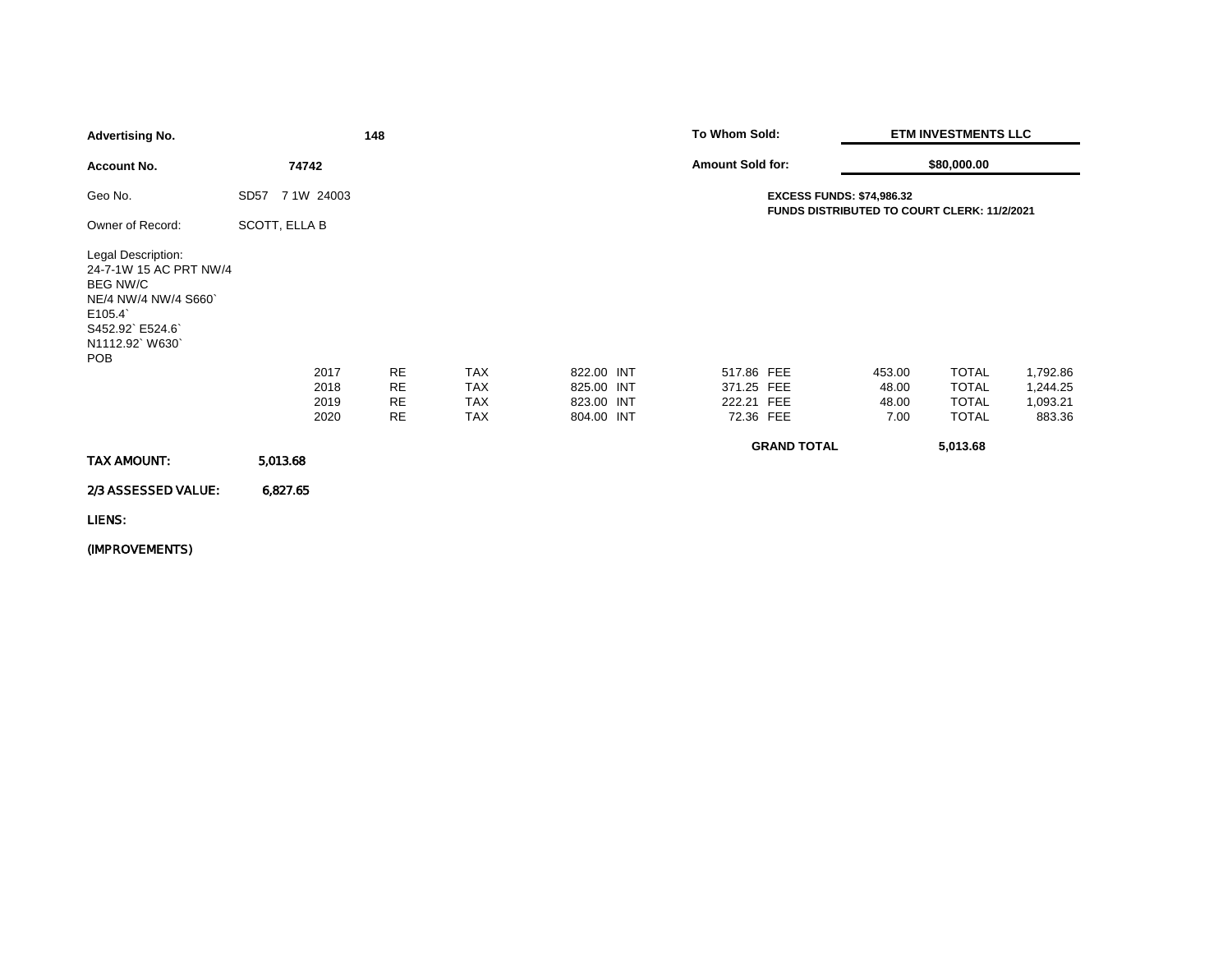| <b>Advertising No.</b>                               |                              | 157                         |                                               |                                                  | To Whom Sold:                                   | <b>ETM INVESTMENTS LLC</b>       |                                                              |                                     |
|------------------------------------------------------|------------------------------|-----------------------------|-----------------------------------------------|--------------------------------------------------|-------------------------------------------------|----------------------------------|--------------------------------------------------------------|-------------------------------------|
| <b>Account No.</b>                                   | 78440                        |                             |                                               |                                                  | <b>Amount Sold for:</b>                         | \$12,600.00                      |                                                              |                                     |
| Geo No.                                              | SDC2OASI2<br>20001           |                             |                                               |                                                  |                                                 | <b>EXCESS FUNDS:</b>             |                                                              | \$11,856.35                         |
| Owner of Record:                                     | SALINAS, SERGIO & NOE        |                             |                                               |                                                  |                                                 |                                  |                                                              |                                     |
| Legal Description:<br>THE OASIS SEC 2 1.39 AC LOT 20 |                              |                             |                                               |                                                  |                                                 |                                  |                                                              |                                     |
|                                                      | 2017<br>2018<br>2019<br>2020 | <b>RE</b><br>RE<br>RE<br>RE | <b>TAX</b><br><b>TAX</b><br><b>TAX</b><br>TAX | 43.00 INT<br>43.00 INT<br>42.00 INT<br>43.00 INT | 27.09 FEE<br>19.35 FEE<br>11.34 FEE<br>3.87 FEE | 408.00<br>48.00<br>48.00<br>7.00 | <b>TOTAL</b><br><b>TOTAL</b><br><b>TOTAL</b><br><b>TOTAL</b> | 478.09<br>110.35<br>101.34<br>53.87 |
| TAX AMOUNT:                                          | 743.65                       |                             |                                               |                                                  | <b>GRAND TOTAL</b>                              |                                  | 743.65                                                       |                                     |
| 2/3 ASSESSED VALUE:                                  | 779.01                       |                             |                                               |                                                  |                                                 |                                  |                                                              |                                     |
| LIENS:                                               |                              |                             |                                               |                                                  |                                                 |                                  |                                                              |                                     |
|                                                      |                              |                             |                                               |                                                  |                                                 |                                  |                                                              |                                     |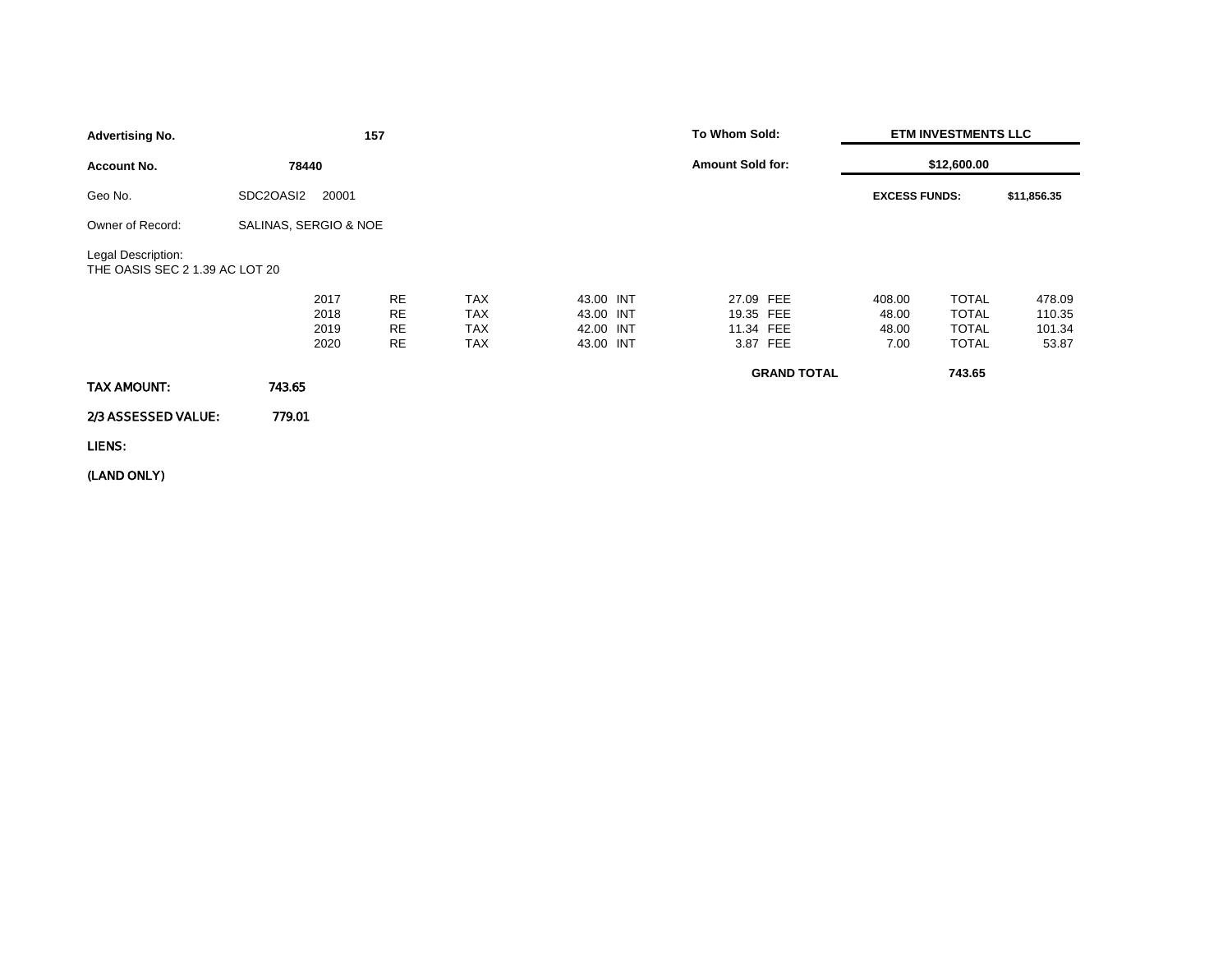| <b>Advertising No.</b>                               |                              | 158                         |                                                      |                                                  | To Whom Sold:                       |                         | <b>ETM INVESTMENTS LLC</b>       |                                                              |                                     |
|------------------------------------------------------|------------------------------|-----------------------------|------------------------------------------------------|--------------------------------------------------|-------------------------------------|-------------------------|----------------------------------|--------------------------------------------------------------|-------------------------------------|
| <b>Account No.</b>                                   | 78441                        |                             |                                                      |                                                  |                                     | <b>Amount Sold for:</b> |                                  | \$14,500.00                                                  |                                     |
| Geo No.                                              | SDC2OASI2                    | 21001                       |                                                      |                                                  |                                     |                         | <b>EXCESS FUNDS:</b>             |                                                              | \$13,752.90                         |
| Owner of Record:                                     | SALINAS, SERGIO & NOE        |                             |                                                      |                                                  |                                     |                         |                                  |                                                              |                                     |
| Legal Description:<br>THE OASIS SEC 2 1.42 AC LOT 21 |                              |                             |                                                      |                                                  |                                     |                         |                                  |                                                              |                                     |
|                                                      | 2017<br>2018<br>2019<br>2020 | <b>RE</b><br>RE<br>RE<br>RE | <b>TAX</b><br><b>TAX</b><br><b>TAX</b><br><b>TAX</b> | 43.00 INT<br>43.00 INT<br>43.00 INT<br>45.00 INT | 27.09 FEE<br>19.35 FEE<br>11.61 FEE | 4.05 FEE                | 408.00<br>48.00<br>48.00<br>7.00 | <b>TOTAL</b><br><b>TOTAL</b><br><b>TOTAL</b><br><b>TOTAL</b> | 478.09<br>110.35<br>102.61<br>56.05 |
| TAX AMOUNT:                                          | 747.10                       |                             |                                                      |                                                  |                                     | <b>GRAND TOTAL</b>      |                                  | 747.10                                                       |                                     |
| 2/3 ASSESSED VALUE:                                  | 785.01                       |                             |                                                      |                                                  |                                     |                         |                                  |                                                              |                                     |
| LIENS:                                               |                              |                             |                                                      |                                                  |                                     |                         |                                  |                                                              |                                     |
|                                                      |                              |                             |                                                      |                                                  |                                     |                         |                                  |                                                              |                                     |